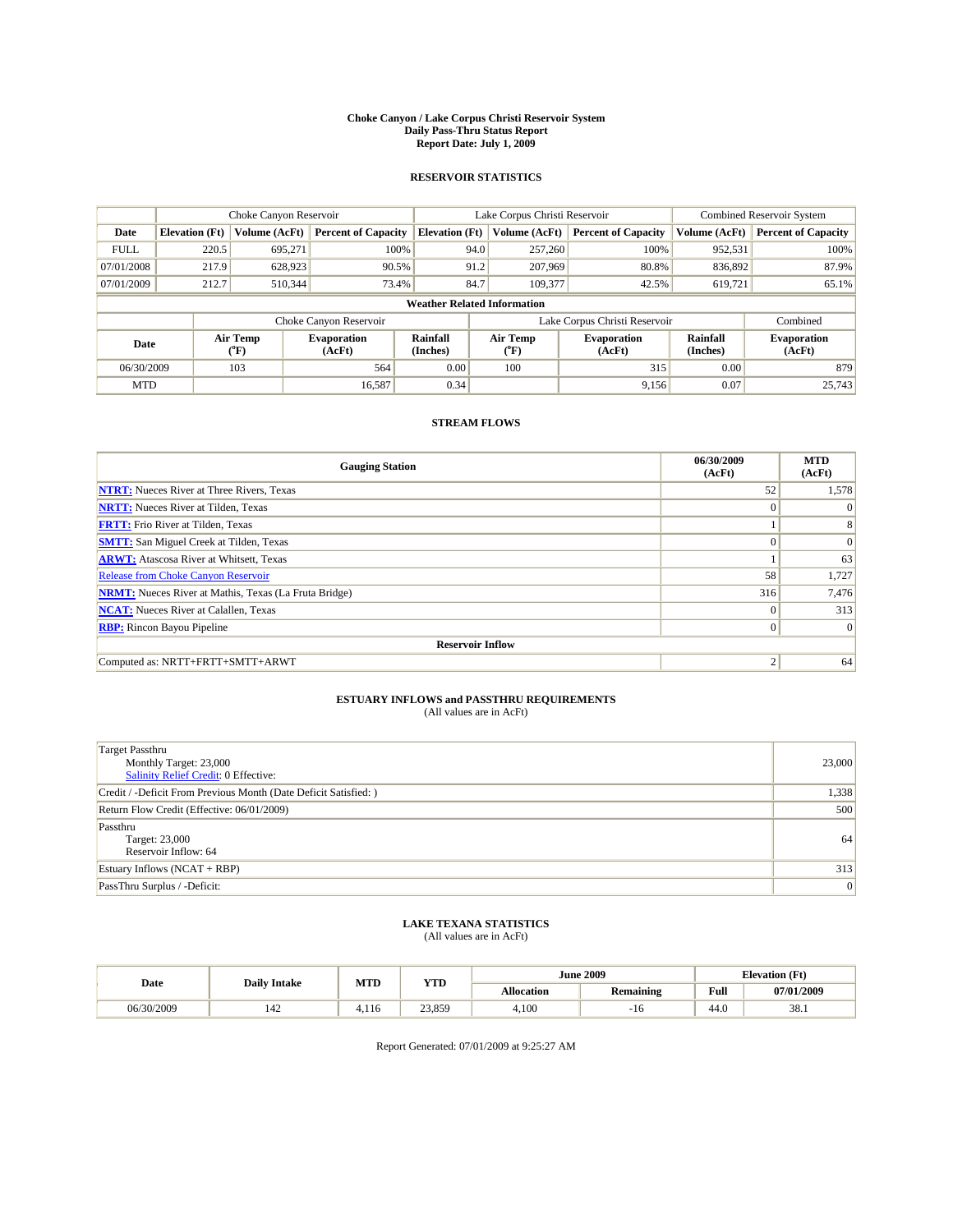#### **Choke Canyon / Lake Corpus Christi Reservoir System Daily Pass-Thru Status Report Report Date: July 2, 2009**

### **RESERVOIR STATISTICS**

|             | Choke Canyon Reservoir             |                      |                              |                       | Lake Corpus Christi Reservoir | <b>Combined Reservoir System</b> |                      |                              |  |
|-------------|------------------------------------|----------------------|------------------------------|-----------------------|-------------------------------|----------------------------------|----------------------|------------------------------|--|
| Date        | <b>Elevation</b> (Ft)              | <b>Volume (AcFt)</b> | <b>Percent of Capacity</b>   | <b>Elevation</b> (Ft) | Volume (AcFt)                 | <b>Percent of Capacity</b>       | Volume (AcFt)        | <b>Percent of Capacity</b>   |  |
| <b>FULL</b> | 220.5                              | 695,271              | 100%                         | 94.0                  | 257,260                       | 100%                             | 952,531              | 100%                         |  |
| 07/02/2008  | 217.9                              | 628,923              | 90.5%                        | 91.2                  | 208,141                       | 80.9%                            | 837,064              | 87.9%                        |  |
| 07/02/2009  | 212.7                              | 510,344              | 73.4%                        | 84.6                  | 108,764                       | 42.3%                            | 619,108              | 65.0%                        |  |
|             | <b>Weather Related Information</b> |                      |                              |                       |                               |                                  |                      |                              |  |
|             |                                    |                      | Choke Canyon Reservoir       |                       |                               | Lake Corpus Christi Reservoir    |                      | Combined                     |  |
| Date        |                                    | Air Temp<br>(°F)     | <b>Evaporation</b><br>(AcFt) | Rainfall<br>(Inches)  | Air Temp<br>(°F)              | <b>Evaporation</b><br>(AcFt)     | Rainfall<br>(Inches) | <b>Evaporation</b><br>(AcFt) |  |
| 07/01/2009  |                                    | 101                  | 539                          | 0.00                  | 100                           | 307                              | 0.00                 | 846                          |  |
| <b>MTD</b>  |                                    |                      | 539                          | 0.00                  |                               | 307                              | 0.00                 | 846                          |  |

## **STREAM FLOWS**

| <b>Gauging Station</b>                                       | 07/01/2009<br>(AcFt) | <b>MTD</b><br>(AcFt) |  |  |  |  |  |
|--------------------------------------------------------------|----------------------|----------------------|--|--|--|--|--|
| <b>NTRT:</b> Nueces River at Three Rivers, Texas             | 52                   | 52                   |  |  |  |  |  |
| <b>NRTT:</b> Nueces River at Tilden, Texas                   | $\Omega$             | $\Omega$             |  |  |  |  |  |
| <b>FRTT:</b> Frio River at Tilden, Texas                     | $\Omega$             | $\Omega$             |  |  |  |  |  |
| <b>SMTT:</b> San Miguel Creek at Tilden, Texas               | $\Omega$             | $\Omega$             |  |  |  |  |  |
| <b>ARWT:</b> Atascosa River at Whitsett, Texas               | $\sim$               |                      |  |  |  |  |  |
| Release from Choke Canyon Reservoir                          | 58                   | 58                   |  |  |  |  |  |
| <b>NRMT:</b> Nueces River at Mathis, Texas (La Fruta Bridge) | 320                  | 320                  |  |  |  |  |  |
| <b>NCAT:</b> Nueces River at Calallen, Texas                 | $\Omega$             | $\Omega$             |  |  |  |  |  |
| <b>RBP:</b> Rincon Bayou Pipeline                            | $\mathbf{0}$         | $\Omega$             |  |  |  |  |  |
| <b>Reservoir Inflow</b>                                      |                      |                      |  |  |  |  |  |
| Computed as: NRTT+FRTT+SMTT+ARWT                             | っ                    |                      |  |  |  |  |  |

# **ESTUARY INFLOWS and PASSTHRU REQUIREMENTS**<br>(All values are in AcFt)

| <b>Target Passthru</b><br>Monthly Target: 4,500<br>Salinity Relief Credit: 0 Effective: | 4,500          |
|-----------------------------------------------------------------------------------------|----------------|
| Credit / -Deficit From Previous Month (Date Deficit Satisfied: )                        | 313            |
| Return Flow Credit (Effective: 07/01/2009)                                              | 500            |
| Passthru<br>Target: 4,500<br>Reservoir Inflow: 2                                        | $\overline{2}$ |
| Estuary Inflows $(NCAT + RBP)$                                                          | $\Omega$       |
| PassThru Surplus / -Deficit:                                                            | $\overline{0}$ |

## **LAKE TEXANA STATISTICS** (All values are in AcFt)

|            | <b>Daily Intake</b> | MTD | <b>YTD</b> |                   | <b>July 2009</b> | <b>Elevation</b> (Ft)                       |            |
|------------|---------------------|-----|------------|-------------------|------------------|---------------------------------------------|------------|
| Date       |                     |     |            | <b>Allocation</b> | <b>Remaining</b> | Full<br>the contract of the contract of the | 07/02/2009 |
| 07/01/2009 | 141                 | 141 | 24,000     | 4.100             | 3,959            | 44.0                                        | 38.0       |

Report Generated: 07/02/2009 at 8:14:46 AM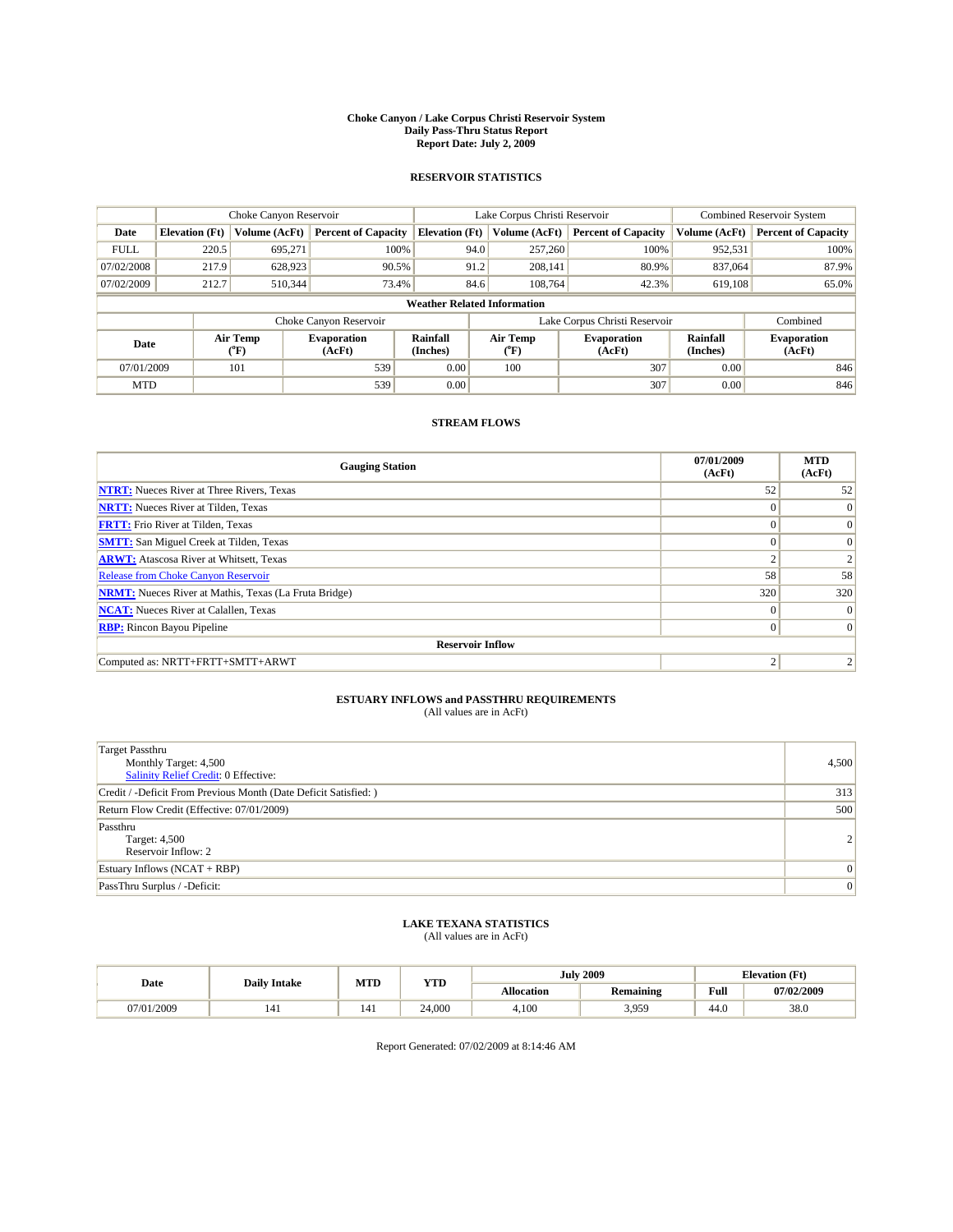#### **Choke Canyon / Lake Corpus Christi Reservoir System Daily Pass-Thru Status Report Report Date: July 3, 2009**

### **RESERVOIR STATISTICS**

|             | Choke Canyon Reservoir             |                                           |                              |                       | Lake Corpus Christi Reservoir | <b>Combined Reservoir System</b> |                      |                              |  |
|-------------|------------------------------------|-------------------------------------------|------------------------------|-----------------------|-------------------------------|----------------------------------|----------------------|------------------------------|--|
| Date        | <b>Elevation</b> (Ft)              | <b>Volume (AcFt)</b>                      | <b>Percent of Capacity</b>   | <b>Elevation</b> (Ft) | Volume (AcFt)                 | <b>Percent of Capacity</b>       | Volume (AcFt)        | <b>Percent of Capacity</b>   |  |
| <b>FULL</b> | 220.5                              | 695,271                                   | 100%                         | 94.0                  | 257,260                       | 100%                             | 952,531              | 100%                         |  |
| 07/03/2008  | 217.9                              | 628,432                                   | 90.4%                        | 91.2                  | 207,625                       | 80.7%                            | 836,057              | 87.8%                        |  |
| 07/03/2009  | 212.7                              | 509,913                                   | 73.3%                        | 84.6                  | 108,030                       | 42.0%                            | 617,943              | 64.9%                        |  |
|             | <b>Weather Related Information</b> |                                           |                              |                       |                               |                                  |                      |                              |  |
|             |                                    |                                           | Choke Canyon Reservoir       |                       |                               | Lake Corpus Christi Reservoir    |                      | Combined                     |  |
| Date        |                                    | Air Temp<br>$({}^{\mathrm{o}}\mathrm{F})$ | <b>Evaporation</b><br>(AcFt) | Rainfall<br>(Inches)  | Air Temp<br>(°F)              | <b>Evaporation</b><br>(AcFt)     | Rainfall<br>(Inches) | <b>Evaporation</b><br>(AcFt) |  |
| 07/02/2009  |                                    | 102                                       | 501                          | 0.00                  | 99                            | 242                              | 0.00                 | 743                          |  |
| <b>MTD</b>  |                                    |                                           | 1.040                        | 0.00                  |                               | 549                              | 0.00                 | 1,589                        |  |

### **STREAM FLOWS**

| <b>Gauging Station</b>                                       | 07/02/2009<br>(AcFt) | <b>MTD</b><br>(AcFt) |  |  |  |  |  |
|--------------------------------------------------------------|----------------------|----------------------|--|--|--|--|--|
| <b>NTRT:</b> Nueces River at Three Rivers, Texas             | 52                   | 103                  |  |  |  |  |  |
| <b>NRTT:</b> Nueces River at Tilden, Texas                   | $\Omega$             | $\Omega$             |  |  |  |  |  |
| <b>FRTT:</b> Frio River at Tilden, Texas                     | $\Omega$             | $\Omega$             |  |  |  |  |  |
| <b>SMTT:</b> San Miguel Creek at Tilden, Texas               | $\Omega$             | $\Omega$             |  |  |  |  |  |
| <b>ARWT:</b> Atascosa River at Whitsett, Texas               | 3                    | 4                    |  |  |  |  |  |
| <b>Release from Choke Canyon Reservoir</b>                   | 58                   | 115                  |  |  |  |  |  |
| <b>NRMT:</b> Nueces River at Mathis, Texas (La Fruta Bridge) | 345                  | 665                  |  |  |  |  |  |
| <b>NCAT:</b> Nueces River at Calallen, Texas                 | $\Omega$             | $\Omega$             |  |  |  |  |  |
| <b>RBP:</b> Rincon Bayou Pipeline                            | $\overline{0}$       | $\Omega$             |  |  |  |  |  |
| <b>Reservoir Inflow</b>                                      |                      |                      |  |  |  |  |  |
| Computed as: NRTT+FRTT+SMTT+ARWT                             | 3                    |                      |  |  |  |  |  |

# **ESTUARY INFLOWS and PASSTHRU REQUIREMENTS**<br>(All values are in AcFt)

| <b>Target Passthru</b><br>Monthly Target: 4,500<br>Salinity Relief Credit: 0 Effective: | 4,500          |
|-----------------------------------------------------------------------------------------|----------------|
| Credit / -Deficit From Previous Month (Date Deficit Satisfied: )                        | 313            |
| Return Flow Credit (Effective: 07/01/2009)                                              | 500            |
| Passthru<br>Target: 4,500<br>Reservoir Inflow: 5                                        |                |
| Estuary Inflows $(NCAT + RBP)$                                                          | $\Omega$       |
| PassThru Surplus / -Deficit:                                                            | $\overline{0}$ |

## **LAKE TEXANA STATISTICS** (All values are in AcFt)

|            | <b>Daily Intake</b> | MTD | <b>YTD</b> |                   | <b>July 2009</b> | <b>Elevation</b> (Ft)                       |            |
|------------|---------------------|-----|------------|-------------------|------------------|---------------------------------------------|------------|
| Date       |                     |     |            | <b>Allocation</b> | <b>Remaining</b> | Full<br>the contract of the contract of the | 07/03/2009 |
| ,7/02/2009 | 141                 | 283 | 24.142     | 4,100             | 3.817            | 44.0                                        | 38.0       |

Report Generated: 07/03/2009 at 8:40:44 AM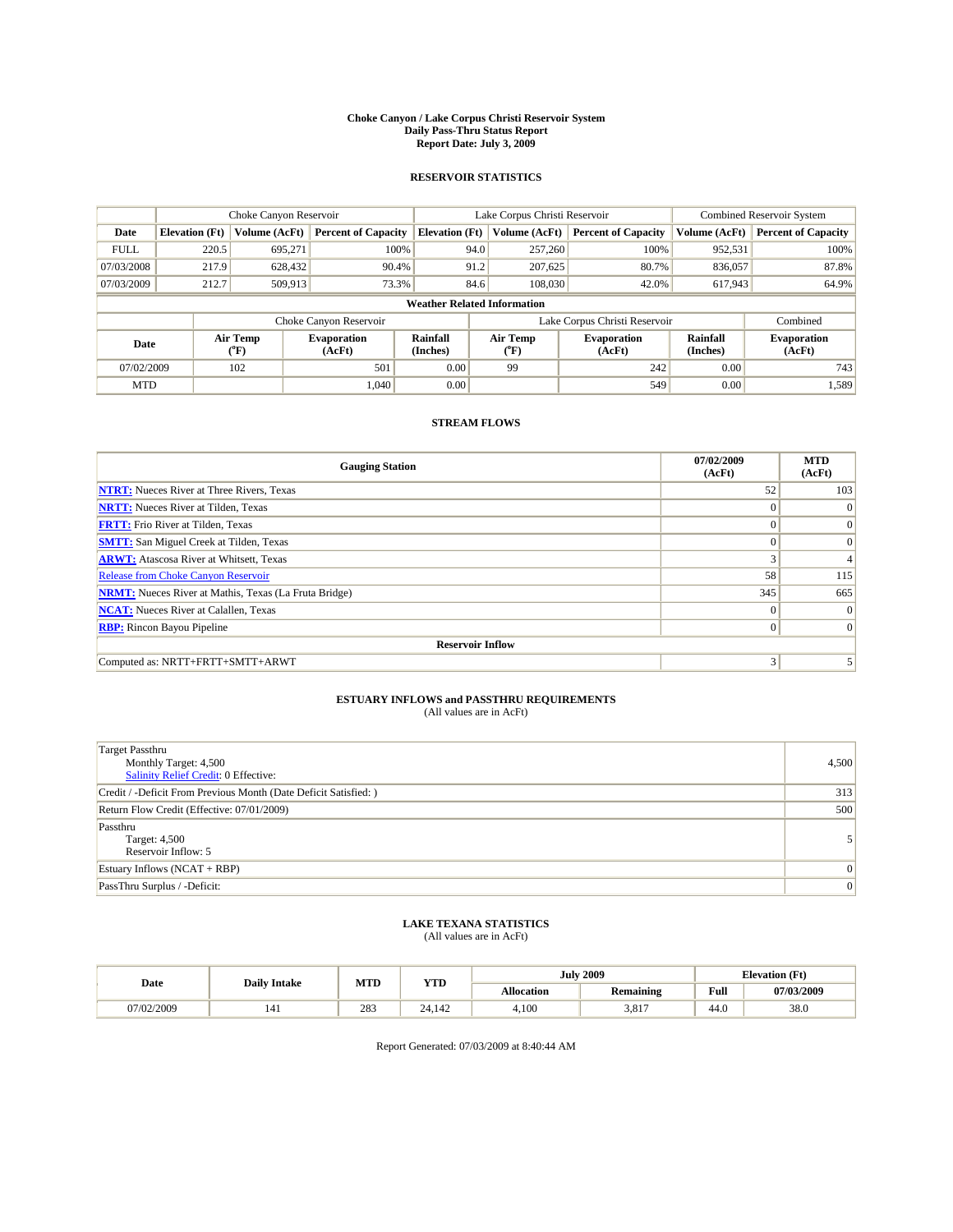#### **Choke Canyon / Lake Corpus Christi Reservoir System Daily Pass-Thru Status Report Report Date: July 4, 2009**

### **RESERVOIR STATISTICS**

|             | Choke Canyon Reservoir             |                                           |                              |                       | Lake Corpus Christi Reservoir | <b>Combined Reservoir System</b> |                      |                              |  |
|-------------|------------------------------------|-------------------------------------------|------------------------------|-----------------------|-------------------------------|----------------------------------|----------------------|------------------------------|--|
| Date        | <b>Elevation</b> (Ft)              | <b>Volume (AcFt)</b>                      | <b>Percent of Capacity</b>   | <b>Elevation</b> (Ft) | Volume (AcFt)                 | <b>Percent of Capacity</b>       | Volume (AcFt)        | <b>Percent of Capacity</b>   |  |
| <b>FULL</b> | 220.5                              | 695,271                                   | 100%                         | 94.0                  | 257,260                       | 100%                             | 952,531              | 100%                         |  |
| 07/04/2008  | 217.8                              | 628,186                                   | 90.4%                        | 91.2                  | 207,969                       | 80.8%                            | 836,155              | 87.8%                        |  |
| 07/04/2009  | 212.7                              | 509.481                                   | 73.3%                        | 84.5                  | 107,179                       | 41.7%                            | 616,660              | 64.7%                        |  |
|             | <b>Weather Related Information</b> |                                           |                              |                       |                               |                                  |                      |                              |  |
|             |                                    |                                           | Choke Canyon Reservoir       |                       |                               | Lake Corpus Christi Reservoir    |                      | Combined                     |  |
| Date        |                                    | Air Temp<br>$({}^{\mathrm{o}}\mathrm{F})$ | <b>Evaporation</b><br>(AcFt) | Rainfall<br>(Inches)  | Air Temp<br>(°F)              | <b>Evaporation</b><br>(AcFt)     | Rainfall<br>(Inches) | <b>Evaporation</b><br>(AcFt) |  |
| 07/03/2009  |                                    | 101                                       | 526                          | 0.00                  | 99                            | 255                              | 0.00                 | 781                          |  |
| <b>MTD</b>  |                                    |                                           | 1,566                        | 0.00                  |                               | 804                              | 0.00                 | 2.370                        |  |

## **STREAM FLOWS**

| <b>Gauging Station</b>                                       | 07/03/2009<br>(AcFt) | <b>MTD</b><br>(AcFt) |  |  |  |  |  |
|--------------------------------------------------------------|----------------------|----------------------|--|--|--|--|--|
| <b>NTRT:</b> Nueces River at Three Rivers, Texas             | 52                   | 155                  |  |  |  |  |  |
| <b>NRTT:</b> Nueces River at Tilden, Texas                   | $\Omega$             |                      |  |  |  |  |  |
| <b>FRTT:</b> Frio River at Tilden, Texas                     | $\Omega$             |                      |  |  |  |  |  |
| <b>SMTT:</b> San Miguel Creek at Tilden, Texas               | $\Omega$             | $\Omega$             |  |  |  |  |  |
| <b>ARWT:</b> Atascosa River at Whitsett, Texas               | $\sim$               |                      |  |  |  |  |  |
| Release from Choke Canyon Reservoir                          | 58                   | 173                  |  |  |  |  |  |
| <b>NRMT:</b> Nueces River at Mathis, Texas (La Fruta Bridge) | 320                  | 985                  |  |  |  |  |  |
| <b>NCAT:</b> Nueces River at Calallen, Texas                 | $\Omega$             | $\Omega$             |  |  |  |  |  |
| <b>RBP:</b> Rincon Bayou Pipeline                            | $\overline{0}$       | $\Omega$             |  |  |  |  |  |
| <b>Reservoir Inflow</b>                                      |                      |                      |  |  |  |  |  |
| Computed as: NRTT+FRTT+SMTT+ARWT                             | 3                    | 8                    |  |  |  |  |  |

# **ESTUARY INFLOWS and PASSTHRU REQUIREMENTS**<br>(All values are in AcFt)

| <b>Target Passthru</b><br>Monthly Target: 4,500<br>Salinity Relief Credit: 0 Effective: | 4,500           |
|-----------------------------------------------------------------------------------------|-----------------|
| Credit / -Deficit From Previous Month (Date Deficit Satisfied: )                        | 313             |
| Return Flow Credit (Effective: 07/01/2009)                                              | 500             |
| Passthru<br>Target: 4,500<br>Reservoir Inflow: 8                                        | 8 <sup>1</sup>  |
| Estuary Inflows $(NCAT + RBP)$                                                          | $\vert 0 \vert$ |
| PassThru Surplus / -Deficit:                                                            | $\vert 0 \vert$ |

## **LAKE TEXANA STATISTICS** (All values are in AcFt)

| Date       | <b>Daily Intake</b> | MTD | <b>YTD</b> |                   | <b>July 2009</b> | <b>Elevation</b> (Ft) |            |
|------------|---------------------|-----|------------|-------------------|------------------|-----------------------|------------|
|            |                     |     |            | <b>Allocation</b> | <b>Remaining</b> | Full                  | 07/04/2009 |
| 07/03/2009 | 141                 | 424 | 24.283     | 4.100             | 3,676            | 44.0                  | 38.0       |

Report Generated: 07/04/2009 at 8:14:14 AM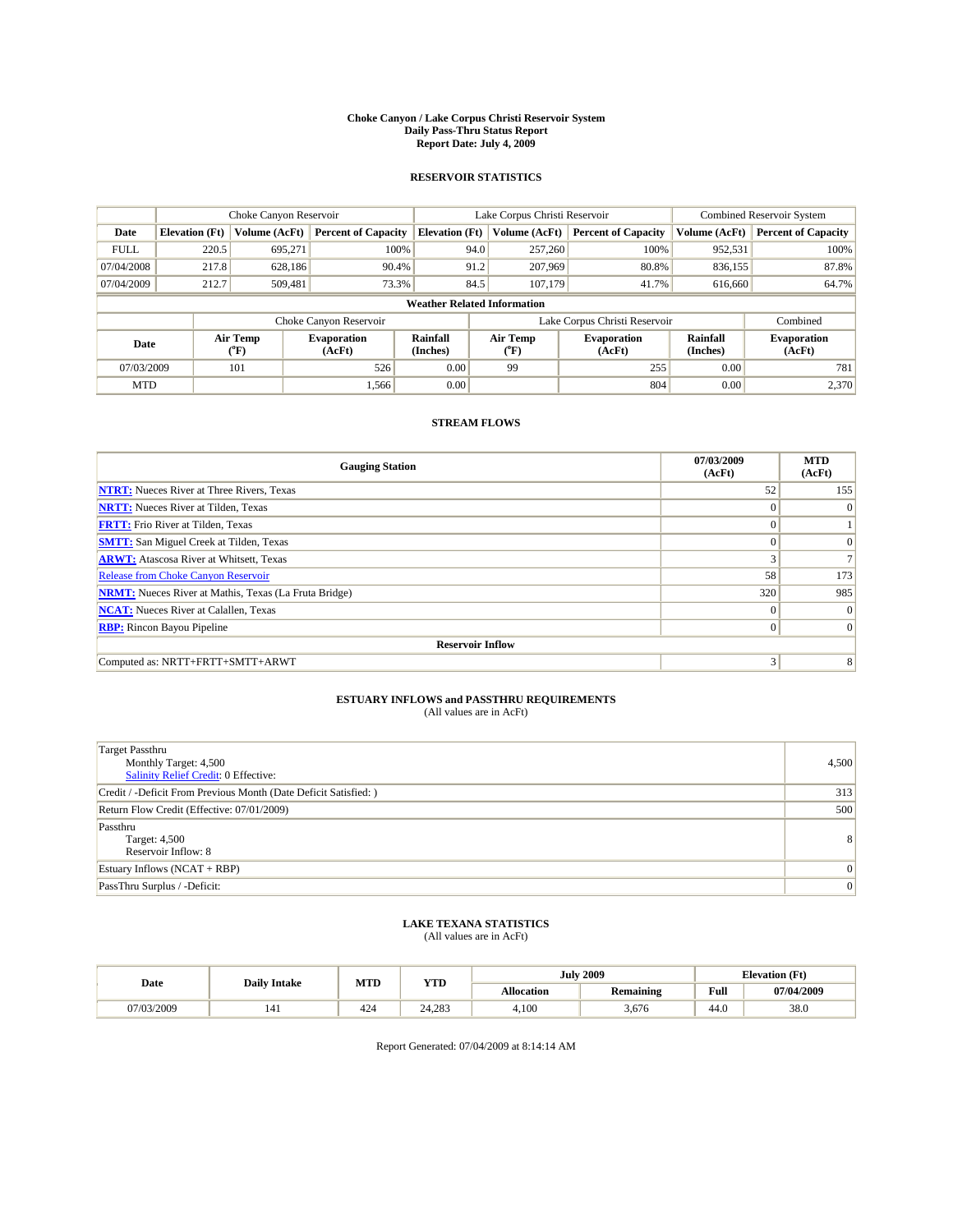#### **Choke Canyon / Lake Corpus Christi Reservoir System Daily Pass-Thru Status Report Report Date: July 5, 2009**

### **RESERVOIR STATISTICS**

|             | Choke Canyon Reservoir             |                      |                              |                       | Lake Corpus Christi Reservoir | <b>Combined Reservoir System</b> |                             |                              |  |
|-------------|------------------------------------|----------------------|------------------------------|-----------------------|-------------------------------|----------------------------------|-----------------------------|------------------------------|--|
| Date        | <b>Elevation</b> (Ft)              | <b>Volume (AcFt)</b> | <b>Percent of Capacity</b>   | <b>Elevation</b> (Ft) | Volume (AcFt)                 | <b>Percent of Capacity</b>       | Volume (AcFt)               | <b>Percent of Capacity</b>   |  |
| <b>FULL</b> | 220.5                              | 695,271              | 100%                         | 94.0                  | 257,260                       | 100%                             | 952,531                     | 100%                         |  |
| 07/05/2008  | 217.8                              | 627,695              | 90.3%                        | 91.2                  | 207,625                       | 80.7%                            | 835,320                     | 87.7%                        |  |
| 07/05/2009  | 212.7                              | 509,054              | 73.2%                        | 84.4                  | 105,728                       | 41.1%                            | 614,782                     | 64.5%                        |  |
|             | <b>Weather Related Information</b> |                      |                              |                       |                               |                                  |                             |                              |  |
|             |                                    |                      | Choke Canyon Reservoir       |                       |                               | Lake Corpus Christi Reservoir    |                             | Combined                     |  |
| Date        |                                    | Air Temp<br>(°F)     | <b>Evaporation</b><br>(AcFt) | Rainfall<br>(Inches)  | Air Temp<br>("F)              | <b>Evaporation</b><br>(AcFt)     | <b>Rainfall</b><br>(Inches) | <b>Evaporation</b><br>(AcFt) |  |
| 07/04/2009  |                                    | 106                  | 651                          | 0.00                  | 106                           | 358                              | 0.00                        | 1.009                        |  |
| <b>MTD</b>  |                                    |                      | 2,217                        | 0.00                  |                               | 1,162                            | 0.00                        | 3,379                        |  |

## **STREAM FLOWS**

| <b>Gauging Station</b>                                       | 07/04/2009<br>(AcFt) | <b>MTD</b><br>(AcFt) |  |  |  |  |  |
|--------------------------------------------------------------|----------------------|----------------------|--|--|--|--|--|
| <b>NTRT:</b> Nueces River at Three Rivers, Texas             | 52                   | 206                  |  |  |  |  |  |
| <b>NRTT:</b> Nueces River at Tilden, Texas                   | $\Omega$             | $\Omega$             |  |  |  |  |  |
| <b>FRTT:</b> Frio River at Tilden, Texas                     | $\Omega$             |                      |  |  |  |  |  |
| <b>SMTT:</b> San Miguel Creek at Tilden, Texas               | $\Omega$             | $\Omega$             |  |  |  |  |  |
| <b>ARWT:</b> Atascosa River at Whitsett, Texas               | 3                    | 10                   |  |  |  |  |  |
| Release from Choke Canyon Reservoir                          | 58                   | 230                  |  |  |  |  |  |
| <b>NRMT:</b> Nueces River at Mathis, Texas (La Fruta Bridge) | 312                  | 1,296                |  |  |  |  |  |
| <b>NCAT:</b> Nueces River at Calallen, Texas                 | 38                   | 38                   |  |  |  |  |  |
| <b>RBP:</b> Rincon Bayou Pipeline                            | $\overline{0}$       | $\Omega$             |  |  |  |  |  |
| <b>Reservoir Inflow</b>                                      |                      |                      |  |  |  |  |  |
| Computed as: NRTT+FRTT+SMTT+ARWT                             | 3                    | 10                   |  |  |  |  |  |

# **ESTUARY INFLOWS and PASSTHRU REQUIREMENTS**<br>(All values are in AcFt)

| <b>Target Passthru</b><br>Monthly Target: 4,500<br>Salinity Relief Credit: 0 Effective: | 4,500           |
|-----------------------------------------------------------------------------------------|-----------------|
| Credit / -Deficit From Previous Month (Date Deficit Satisfied: )                        | 313             |
| Return Flow Credit (Effective: 07/01/2009)                                              | 500             |
| Passthru<br>Target: 4,500<br>Reservoir Inflow: 10                                       | 10 <sup>1</sup> |
| Estuary Inflows $(NCAT + RBP)$                                                          | 38              |
| PassThru Surplus / -Deficit:                                                            | 0               |

## **LAKE TEXANA STATISTICS** (All values are in AcFt)

| Date       | <b>Daily Intake</b> | MTD | <b>YTD</b> |                   | <b>July 2009</b>       | <b>Elevation</b> (Ft) |            |
|------------|---------------------|-----|------------|-------------------|------------------------|-----------------------|------------|
|            |                     |     |            | <b>Allocation</b> | <b>Remaining</b>       | Full                  | 07/05/2009 |
| 07/04/2009 | 141                 | 565 | 24,424     | 4.100             | $\sim$ $\sim$<br>J.JJJ | 44.0                  | 38.0       |

Report Generated: 07/05/2009 at 8:14:19 AM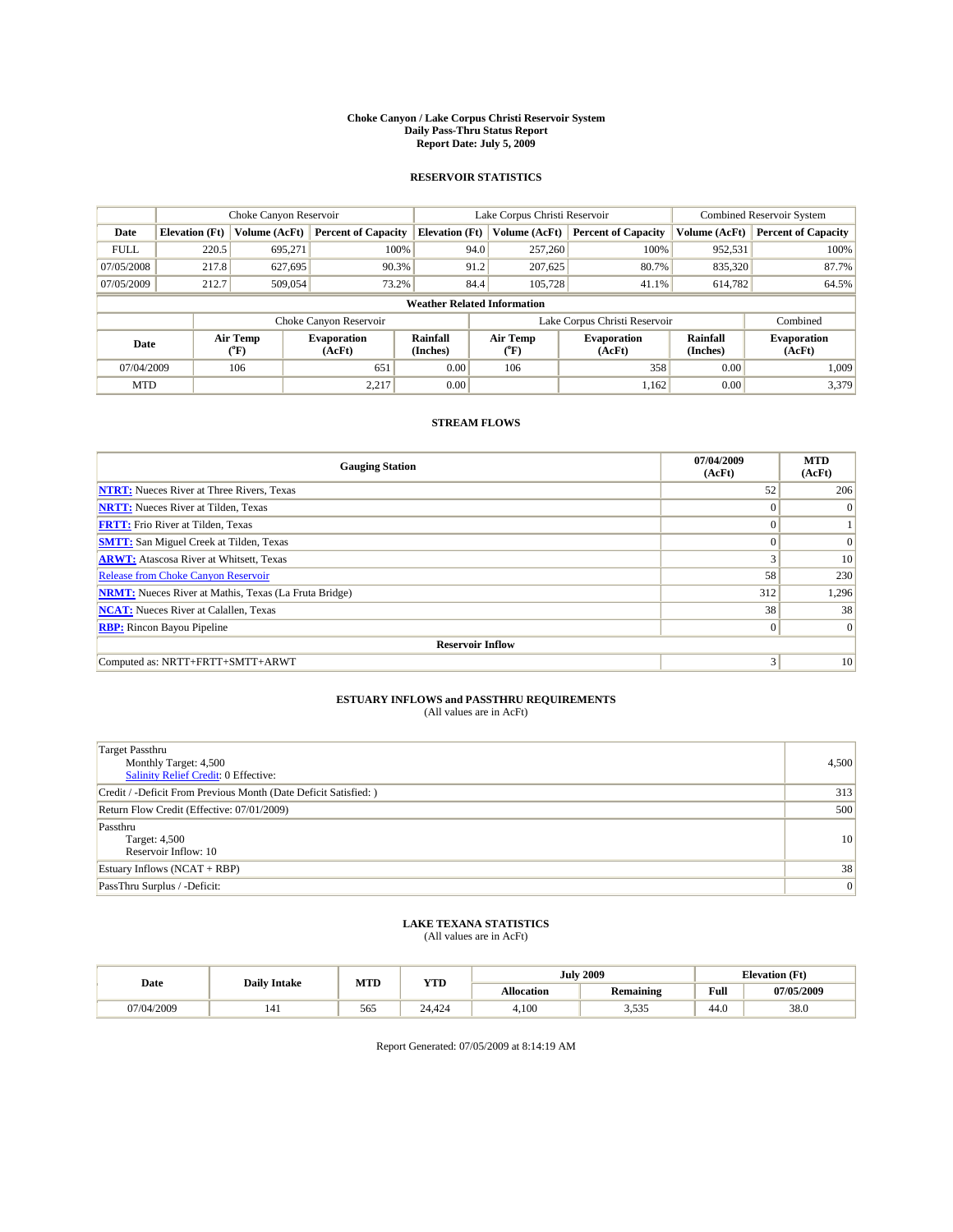#### **Choke Canyon / Lake Corpus Christi Reservoir System Daily Pass-Thru Status Report Report Date: July 6, 2009**

### **RESERVOIR STATISTICS**

|                                    | Choke Canyon Reservoir |                                           |                              |                       | Lake Corpus Christi Reservoir | <b>Combined Reservoir System</b> |                             |                              |
|------------------------------------|------------------------|-------------------------------------------|------------------------------|-----------------------|-------------------------------|----------------------------------|-----------------------------|------------------------------|
| Date                               | <b>Elevation</b> (Ft)  | <b>Volume (AcFt)</b>                      | <b>Percent of Capacity</b>   | <b>Elevation</b> (Ft) | Volume (AcFt)                 | <b>Percent of Capacity</b>       | Volume (AcFt)               | <b>Percent of Capacity</b>   |
| <b>FULL</b>                        | 220.5                  | 695,271                                   | 100%                         | 94.0                  | 257,260                       | 100%                             | 952,531                     | 100%                         |
| 07/06/2008                         | 217.8                  | 627,204                                   | 90.2%                        | 91.2                  | 207,969                       | 80.8%                            | 835,173                     | 87.7%                        |
| 07/06/2009                         | 212.7                  | 508,627                                   | 73.2%                        | 84.4                  | 105,488                       | 41.0%                            | 614,115                     | 64.5%                        |
| <b>Weather Related Information</b> |                        |                                           |                              |                       |                               |                                  |                             |                              |
|                                    |                        |                                           | Choke Canyon Reservoir       |                       |                               | Lake Corpus Christi Reservoir    |                             | Combined                     |
| Date                               |                        | Air Temp<br>$({}^{\mathrm{o}}\mathrm{F})$ | <b>Evaporation</b><br>(AcFt) | Rainfall<br>(Inches)  | Air Temp<br>("F)              | <b>Evaporation</b><br>(AcFt)     | <b>Rainfall</b><br>(Inches) | <b>Evaporation</b><br>(AcFt) |
| 07/05/2009                         |                        | 107                                       | 688                          | 0.00                  | 106                           | 350                              | 0.00                        | 1,038                        |
| <b>MTD</b>                         |                        |                                           | 2.905                        | 0.00                  |                               | 1,512                            | 0.00                        | 4,417                        |

## **STREAM FLOWS**

| <b>Gauging Station</b>                                       | 07/05/2009<br>(AcFt) | <b>MTD</b><br>(AcFt) |  |  |  |  |  |
|--------------------------------------------------------------|----------------------|----------------------|--|--|--|--|--|
| <b>NTRT:</b> Nueces River at Three Rivers, Texas             | 52                   | 258                  |  |  |  |  |  |
| <b>NRTT:</b> Nueces River at Tilden, Texas                   | $\Omega$             | $\Omega$             |  |  |  |  |  |
| <b>FRTT:</b> Frio River at Tilden, Texas                     | $\Omega$             |                      |  |  |  |  |  |
| <b>SMTT:</b> San Miguel Creek at Tilden, Texas               | $\Omega$             | $\Omega$             |  |  |  |  |  |
| <b>ARWT:</b> Atascosa River at Whitsett, Texas               | $\Delta$             | 12                   |  |  |  |  |  |
| Release from Choke Canyon Reservoir                          | 58                   | 288                  |  |  |  |  |  |
| <b>NRMT:</b> Nueces River at Mathis, Texas (La Fruta Bridge) | 302                  | 1,598                |  |  |  |  |  |
| <b>NCAT:</b> Nueces River at Calallen, Texas                 | 71                   | 109                  |  |  |  |  |  |
| <b>RBP:</b> Rincon Bayou Pipeline                            | $\vert 0 \vert$      | $\Omega$             |  |  |  |  |  |
| <b>Reservoir Inflow</b>                                      |                      |                      |  |  |  |  |  |
| Computed as: NRTT+FRTT+SMTT+ARWT                             | 2                    | 13                   |  |  |  |  |  |

# **ESTUARY INFLOWS and PASSTHRU REQUIREMENTS**<br>(All values are in AcFt)

| <b>Target Passthru</b><br>Monthly Target: 4,500<br>Salinity Relief Credit: 0 Effective: | 4,500          |
|-----------------------------------------------------------------------------------------|----------------|
| Credit / -Deficit From Previous Month (Date Deficit Satisfied: )                        | 313            |
| Return Flow Credit (Effective: 07/01/2009)                                              | 500            |
| Passthru<br>Target: 4,500<br>Reservoir Inflow: 13                                       | 13             |
| Estuary Inflows $(NCAT + RBP)$                                                          | 109            |
| PassThru Surplus / -Deficit:                                                            | $\overline{0}$ |

## **LAKE TEXANA STATISTICS** (All values are in AcFt)

| Date       | <b>Daily Intake</b> | MTD | <b>YTD</b> |                   | <b>July 2009</b> | <b>Elevation</b> (Ft) |            |
|------------|---------------------|-----|------------|-------------------|------------------|-----------------------|------------|
|            |                     |     |            | <b>Allocation</b> | <b>Remaining</b> | Full                  | 07/06/2009 |
| 07/05/2009 | 141                 | 707 | 24.566     | 4.100             | 3,393            | 44.0                  | 38.0       |

Report Generated: 07/06/2009 at 8:28:27 AM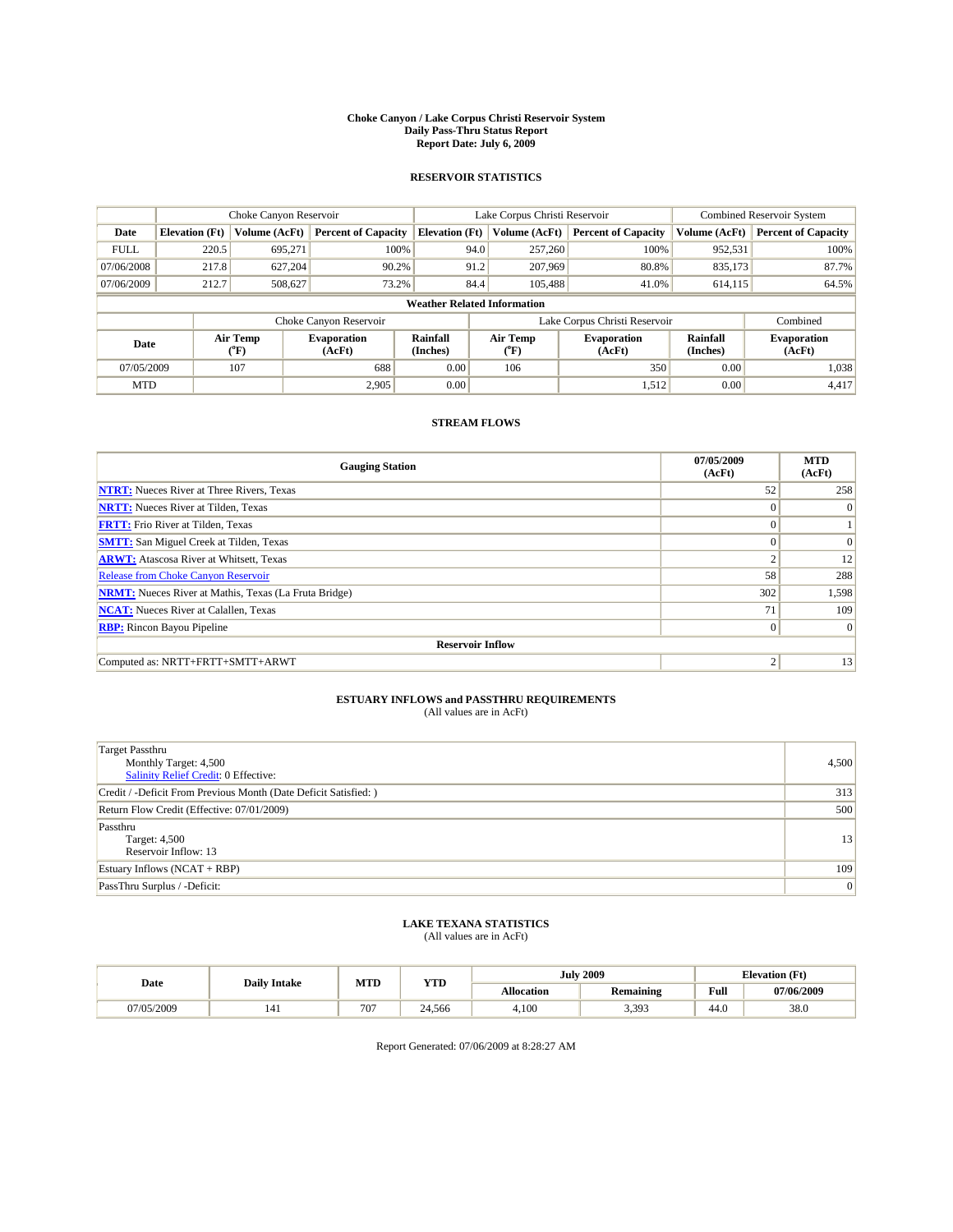#### **Choke Canyon / Lake Corpus Christi Reservoir System Daily Pass-Thru Status Report Report Date: July 7, 2009**

### **RESERVOIR STATISTICS**

|             | Choke Canyon Reservoir             |                                           |                              |                       | Lake Corpus Christi Reservoir | <b>Combined Reservoir System</b> |                             |                              |  |  |
|-------------|------------------------------------|-------------------------------------------|------------------------------|-----------------------|-------------------------------|----------------------------------|-----------------------------|------------------------------|--|--|
| Date        | <b>Elevation</b> (Ft)              | <b>Volume (AcFt)</b>                      | <b>Percent of Capacity</b>   | <b>Elevation</b> (Ft) | Volume (AcFt)                 | <b>Percent of Capacity</b>       | Volume (AcFt)               | <b>Percent of Capacity</b>   |  |  |
| <b>FULL</b> | 220.5                              | 695,271                                   | 100%                         | 94.0                  | 257,260                       | 100%                             | 952,531                     | 100%                         |  |  |
| 07/07/2008  | 217.8                              | 626,467                                   | 90.1%                        | 91.2                  | 207,625                       | 80.7%                            | 834,092                     | 87.6%                        |  |  |
| 07/07/2009  | 212.6                              | 507,560                                   | 73.0%                        | 84.3                  | 105,248                       | 40.9%                            | 612,808                     | 64.3%                        |  |  |
|             | <b>Weather Related Information</b> |                                           |                              |                       |                               |                                  |                             |                              |  |  |
|             |                                    |                                           | Choke Canyon Reservoir       |                       |                               | Lake Corpus Christi Reservoir    |                             | Combined                     |  |  |
| Date        |                                    | Air Temp<br>$({}^{\mathrm{o}}\mathrm{F})$ | <b>Evaporation</b><br>(AcFt) | Rainfall<br>(Inches)  | Air Temp<br>(°F)              | <b>Evaporation</b><br>(AcFt)     | <b>Rainfall</b><br>(Inches) | <b>Evaporation</b><br>(AcFt) |  |  |
| 07/06/2009  |                                    | 102                                       | 550                          | 0.00                  | 103                           | 273                              | 0.00                        | 823                          |  |  |
| <b>MTD</b>  |                                    |                                           | 3,455                        | 0.00                  |                               | 1.785                            | 0.00                        | 5,240                        |  |  |

## **STREAM FLOWS**

| <b>Gauging Station</b>                                       | 07/06/2009<br>(AcFt) | <b>MTD</b><br>(AcFt) |  |  |  |  |  |
|--------------------------------------------------------------|----------------------|----------------------|--|--|--|--|--|
| <b>NTRT:</b> Nueces River at Three Rivers, Texas             | 52                   | 310                  |  |  |  |  |  |
| <b>NRTT:</b> Nueces River at Tilden, Texas                   | $\Omega$             | $\Omega$             |  |  |  |  |  |
| <b>FRTT:</b> Frio River at Tilden, Texas                     | $\Omega$             |                      |  |  |  |  |  |
| <b>SMTT:</b> San Miguel Creek at Tilden, Texas               | $\Omega$             | $\Omega$             |  |  |  |  |  |
| <b>ARWT:</b> Atascosa River at Whitsett, Texas               | $\sim$               | 14                   |  |  |  |  |  |
| <b>Release from Choke Canyon Reservoir</b>                   | 58                   | 345                  |  |  |  |  |  |
| <b>NRMT:</b> Nueces River at Mathis, Texas (La Fruta Bridge) | 302                  | 1,900                |  |  |  |  |  |
| <b>NCAT:</b> Nueces River at Calallen, Texas                 | 52                   | 161                  |  |  |  |  |  |
| <b>RBP:</b> Rincon Bayou Pipeline                            | $\mathbf{0}$         | $\Omega$             |  |  |  |  |  |
| <b>Reservoir Inflow</b>                                      |                      |                      |  |  |  |  |  |
| Computed as: NRTT+FRTT+SMTT+ARWT                             | $\mathcal{L}$        | 15                   |  |  |  |  |  |

# **ESTUARY INFLOWS and PASSTHRU REQUIREMENTS**<br>(All values are in AcFt)

| <b>Target Passthru</b><br>Monthly Target: 4,500<br>Salinity Relief Credit: 0 Effective: | 4,500 |
|-----------------------------------------------------------------------------------------|-------|
| Credit / -Deficit From Previous Month (Date Deficit Satisfied: )                        | 313   |
| Return Flow Credit (Effective: 07/01/2009)                                              | 500   |
| Passthru<br>Target: 4,500<br>Reservoir Inflow: 15                                       | 15    |
| Estuary Inflows $(NCAT + RBP)$                                                          | 161   |
| PassThru Surplus / -Deficit:                                                            | 0     |

## **LAKE TEXANA STATISTICS** (All values are in AcFt)

|            | <b>Daily Intake</b> | MTD | <b>YTD</b> |                   | <b>July 2009</b> | <b>Elevation</b> (Ft)                       |                         |
|------------|---------------------|-----|------------|-------------------|------------------|---------------------------------------------|-------------------------|
| Date       |                     |     |            | <b>Allocation</b> | <b>Remaining</b> | Full<br>the contract of the contract of the | 07/07/2009              |
| 07/06/2009 | 141                 | 848 | 24.707     | 4.100             | 2.252<br>ے بے د  | 44.0                                        | $\sim$ $\sim$<br>J I .O |

Report Generated: 07/07/2009 at 8:56:12 AM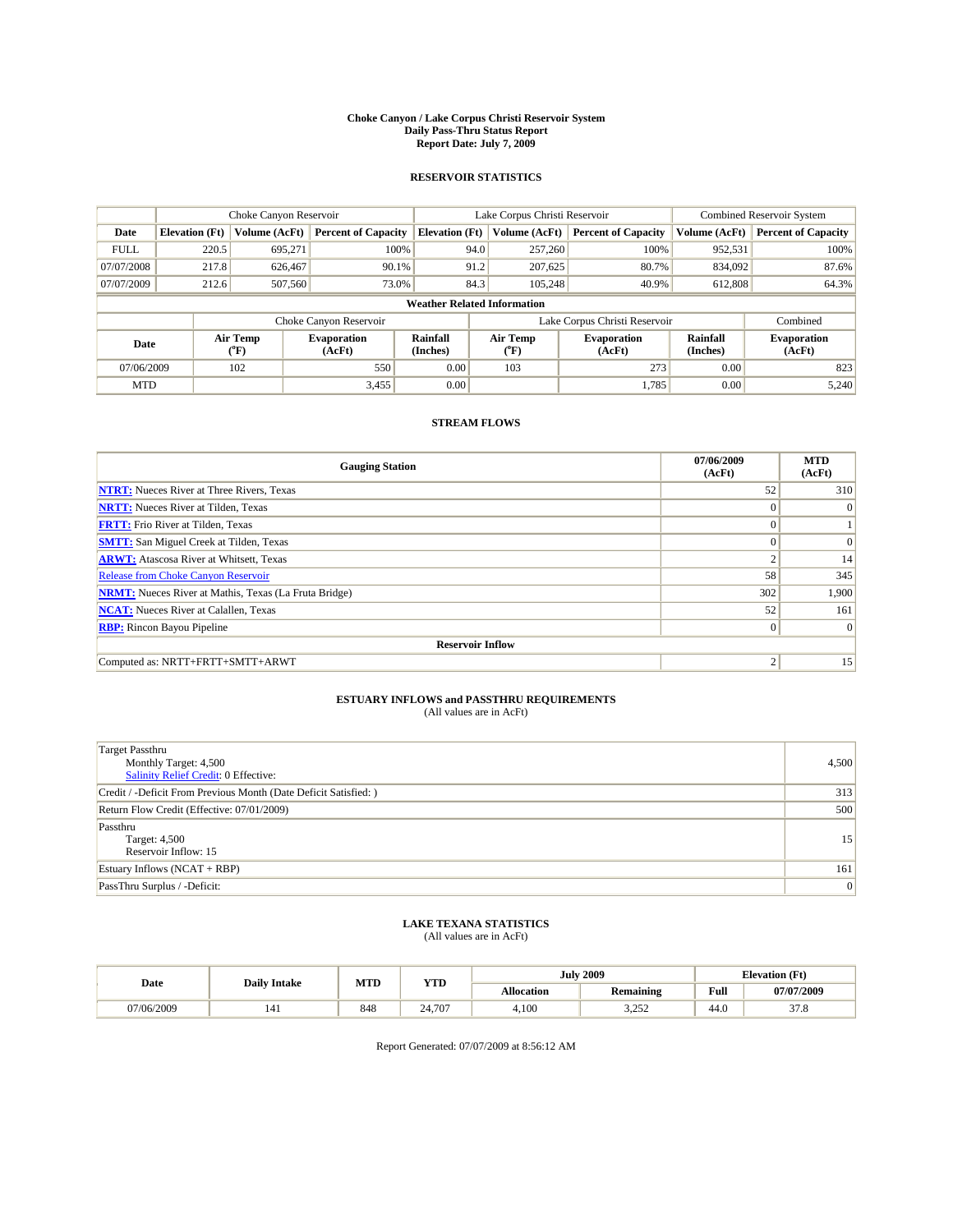#### **Choke Canyon / Lake Corpus Christi Reservoir System Daily Pass-Thru Status Report Report Date: July 8, 2009**

### **RESERVOIR STATISTICS**

|             | Choke Canyon Reservoir             |                                           |                              |                       | Lake Corpus Christi Reservoir | <b>Combined Reservoir System</b> |                      |                              |  |  |
|-------------|------------------------------------|-------------------------------------------|------------------------------|-----------------------|-------------------------------|----------------------------------|----------------------|------------------------------|--|--|
| Date        | <b>Elevation</b> (Ft)              | <b>Volume (AcFt)</b>                      | <b>Percent of Capacity</b>   | <b>Elevation</b> (Ft) | Volume (AcFt)                 | <b>Percent of Capacity</b>       | Volume (AcFt)        | <b>Percent of Capacity</b>   |  |  |
| <b>FULL</b> | 220.5                              | 695,271                                   | 100%                         | 94.0                  | 257,260                       | 100%                             | 952,531              | 100%                         |  |  |
| 07/08/2008  | 217.9                              | 628,432                                   | 90.4%                        | 91.2                  | 208,313                       | 81.0%                            | 836,745              | 87.8%                        |  |  |
| 07/08/2009  | 212.6                              | 507,987                                   | 73.1%                        | 84.3                  | 105,248                       | 40.9%                            | 613,235              | 64.4%                        |  |  |
|             | <b>Weather Related Information</b> |                                           |                              |                       |                               |                                  |                      |                              |  |  |
|             |                                    |                                           | Choke Canyon Reservoir       |                       |                               | Lake Corpus Christi Reservoir    |                      | Combined                     |  |  |
| Date        |                                    | Air Temp<br>$({}^{\mathrm{o}}\mathrm{F})$ | <b>Evaporation</b><br>(AcFt) | Rainfall<br>(Inches)  | Air Temp<br>(°F)              | <b>Evaporation</b><br>(AcFt)     | Rainfall<br>(Inches) | <b>Evaporation</b><br>(AcFt) |  |  |
| 07/07/2009  |                                    | 99                                        | 413                          | 0.01                  | 95                            | 196                              | 0.29                 | 609                          |  |  |
| <b>MTD</b>  |                                    |                                           | 3,868                        | 0.01                  |                               | 1,981                            | 0.29                 | 5,849                        |  |  |

## **STREAM FLOWS**

| <b>Gauging Station</b>                                       | 07/07/2009<br>(AcFt) | <b>MTD</b><br>(AcFt) |  |  |  |  |
|--------------------------------------------------------------|----------------------|----------------------|--|--|--|--|
| <b>NTRT:</b> Nueces River at Three Rivers, Texas             | 54                   | 363                  |  |  |  |  |
| <b>NRTT:</b> Nueces River at Tilden, Texas                   | $\Omega$             | $\Omega$             |  |  |  |  |
| <b>FRTT:</b> Frio River at Tilden, Texas                     | $\Omega$             |                      |  |  |  |  |
| <b>SMTT:</b> San Miguel Creek at Tilden, Texas               | $\Omega$             | $\Omega$             |  |  |  |  |
| <b>ARWT:</b> Atascosa River at Whitsett, Texas               | $\sim$               | 16                   |  |  |  |  |
| Release from Choke Canyon Reservoir                          | 58                   | 403                  |  |  |  |  |
| <b>NRMT:</b> Nueces River at Mathis, Texas (La Fruta Bridge) | 302                  | 2,201                |  |  |  |  |
| <b>NCAT:</b> Nueces River at Calallen, Texas                 | 6                    | 167                  |  |  |  |  |
| <b>RBP:</b> Rincon Bayou Pipeline                            | $\overline{0}$       | $\Omega$             |  |  |  |  |
| <b>Reservoir Inflow</b>                                      |                      |                      |  |  |  |  |
| Computed as: NRTT+FRTT+SMTT+ARWT                             | 2                    | 17                   |  |  |  |  |

# **ESTUARY INFLOWS and PASSTHRU REQUIREMENTS**<br>(All values are in AcFt)

| <b>Target Passthru</b><br>Monthly Target: 4,500<br>Salinity Relief Credit: 0 Effective: | 4,500           |
|-----------------------------------------------------------------------------------------|-----------------|
| Credit / -Deficit From Previous Month (Date Deficit Satisfied: )                        | 313             |
| Return Flow Credit (Effective: 07/01/2009)                                              | 500             |
| Passthru<br>Target: 4,500<br>Reservoir Inflow: 17                                       | 17 <sup>1</sup> |
| Estuary Inflows $(NCAT + RBP)$                                                          | 167             |
| PassThru Surplus / -Deficit:                                                            | 0               |

## **LAKE TEXANA STATISTICS** (All values are in AcFt)

| Date       | <b>Daily Intake</b> | MTD | <b>YTD</b> |                   | <b>July 2009</b> | <b>Elevation</b> (Ft) |                           |
|------------|---------------------|-----|------------|-------------------|------------------|-----------------------|---------------------------|
|            |                     |     |            | <b>Allocation</b> | <b>Remaining</b> | Full                  | 07/08/2009                |
| 07/07/2009 | 142                 | 990 | 24.849     | 4.100             | 3,110            | 44.0                  | $\sim$ $\sim$ $\sim$<br>. |

Report Generated: 07/08/2009 at 8:30:15 AM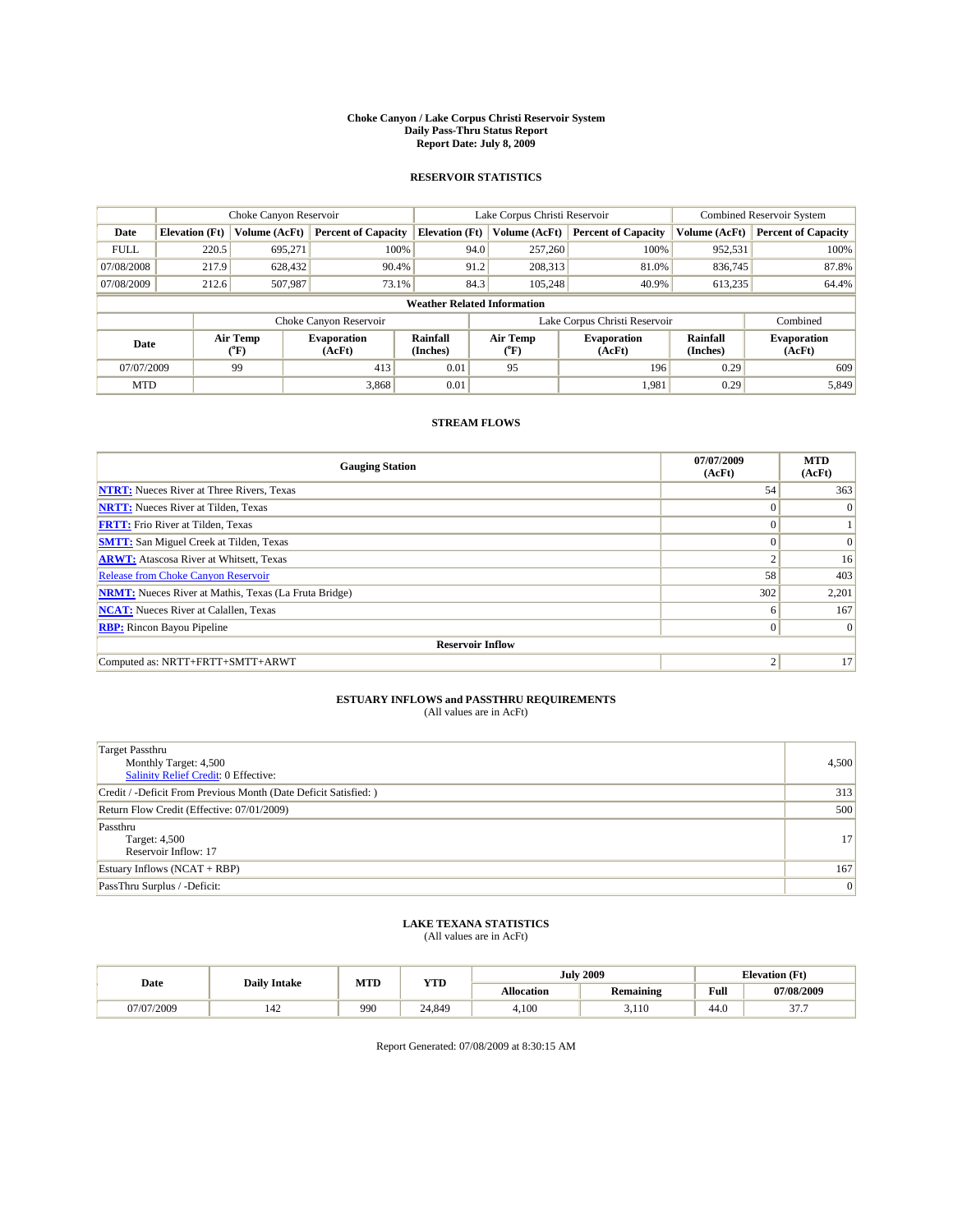#### **Choke Canyon / Lake Corpus Christi Reservoir System Daily Pass-Thru Status Report Report Date: July 9, 2009**

### **RESERVOIR STATISTICS**

|                                    | Choke Canyon Reservoir |                  | Lake Corpus Christi Reservoir |                             |      |                  | Combined Reservoir System     |                      |                              |
|------------------------------------|------------------------|------------------|-------------------------------|-----------------------------|------|------------------|-------------------------------|----------------------|------------------------------|
| Date                               | <b>Elevation</b> (Ft)  | Volume (AcFt)    | <b>Percent of Capacity</b>    | <b>Elevation (Ft)</b>       |      | Volume (AcFt)    | <b>Percent of Capacity</b>    | Volume (AcFt)        | <b>Percent of Capacity</b>   |
| <b>FULL</b>                        | 220.5                  | 695,271          | 100%                          |                             | 94.0 | 257,260          | 100%                          | 952,531              | 100%                         |
| 07/09/2008                         | 217.9                  | 629,660          | 90.6%                         |                             | 91.3 | 209,174          | 81.3%                         | 838,834              | 88.1%                        |
| 07/09/2009                         | 212.7                  | 508.414          | 73.1%                         |                             | 84.3 | 104,171          | 40.5%                         | 612,585              | 64.3%                        |
| <b>Weather Related Information</b> |                        |                  |                               |                             |      |                  |                               |                      |                              |
|                                    |                        |                  | Choke Canyon Reservoir        |                             |      |                  | Lake Corpus Christi Reservoir |                      | Combined                     |
| Date                               |                        | Air Temp<br>(°F) | <b>Evaporation</b><br>(AcFt)  | <b>Rainfall</b><br>(Inches) |      | Air Temp<br>(°F) | <b>Evaporation</b><br>(AcFt)  | Rainfall<br>(Inches) | <b>Evaporation</b><br>(AcFt) |
| 07/08/2009                         |                        | 106              | 588                           | 0.00                        |      | 102              | 306                           | 0.00                 | 894                          |
| <b>MTD</b>                         |                        |                  | 4.456                         | 0.01                        |      |                  | 2,287                         | 0.29                 | 6,743                        |

## **STREAM FLOWS**

| <b>Gauging Station</b>                                       | 07/08/2009<br>(AcFt) | <b>MTD</b><br>(AcFt) |  |  |  |  |
|--------------------------------------------------------------|----------------------|----------------------|--|--|--|--|
| <b>NTRT:</b> Nueces River at Three Rivers, Texas             | 56                   | 419                  |  |  |  |  |
| <b>NRTT:</b> Nueces River at Tilden, Texas                   | $\Omega$             | $\Omega$             |  |  |  |  |
| <b>FRTT:</b> Frio River at Tilden, Texas                     | $\mathbf{0}$         |                      |  |  |  |  |
| <b>SMTT:</b> San Miguel Creek at Tilden, Texas               | $\Omega$             | $\Omega$             |  |  |  |  |
| <b>ARWT:</b> Atascosa River at Whitsett, Texas               | ◠                    | 19                   |  |  |  |  |
| <b>Release from Choke Canyon Reservoir</b>                   | 58                   | 461                  |  |  |  |  |
| <b>NRMT:</b> Nueces River at Mathis, Texas (La Fruta Bridge) | 302                  | 2,503                |  |  |  |  |
| <b>NCAT:</b> Nueces River at Calallen, Texas                 | 12                   | 178                  |  |  |  |  |
| <b>RBP:</b> Rincon Bayou Pipeline                            | $\overline{0}$       | $\Omega$             |  |  |  |  |
| <b>Reservoir Inflow</b>                                      |                      |                      |  |  |  |  |
| Computed as: NRTT+FRTT+SMTT+ARWT                             | 2                    | 20                   |  |  |  |  |

# **ESTUARY INFLOWS and PASSTHRU REQUIREMENTS**<br>(All values are in AcFt)

| <b>Target Passthru</b><br>Monthly Target: 4,500<br>Salinity Relief Credit: 0 Effective: | 4,500          |
|-----------------------------------------------------------------------------------------|----------------|
| Credit / -Deficit From Previous Month (Date Deficit Satisfied: )                        | 313            |
| Return Flow Credit (Effective: 07/01/2009)                                              | 500            |
| Passthru<br>Target: 4,500<br>Reservoir Inflow: 20                                       | 20             |
| Estuary Inflows $(NCAT + RBP)$                                                          | 178            |
| PassThru Surplus / -Deficit:                                                            | $\overline{0}$ |

## **LAKE TEXANA STATISTICS** (All values are in AcFt)

|            | <b>Daily Intake</b> | MTD   | <b>YTD</b> |            | <b>July 2009</b> | <b>Elevation</b> (Ft)                       |                    |
|------------|---------------------|-------|------------|------------|------------------|---------------------------------------------|--------------------|
| Date       |                     |       |            | Allocation | <b>Remaining</b> | Full<br>the contract of the contract of the | 07/09/2009         |
| 07/08/2009 | 141                 | 1.131 | 24.990     | 4.100      | 2,969            | 44.0                                        | $\sim$ $\sim$<br>. |

Report Generated: 07/09/2009 at 8:44:00 AM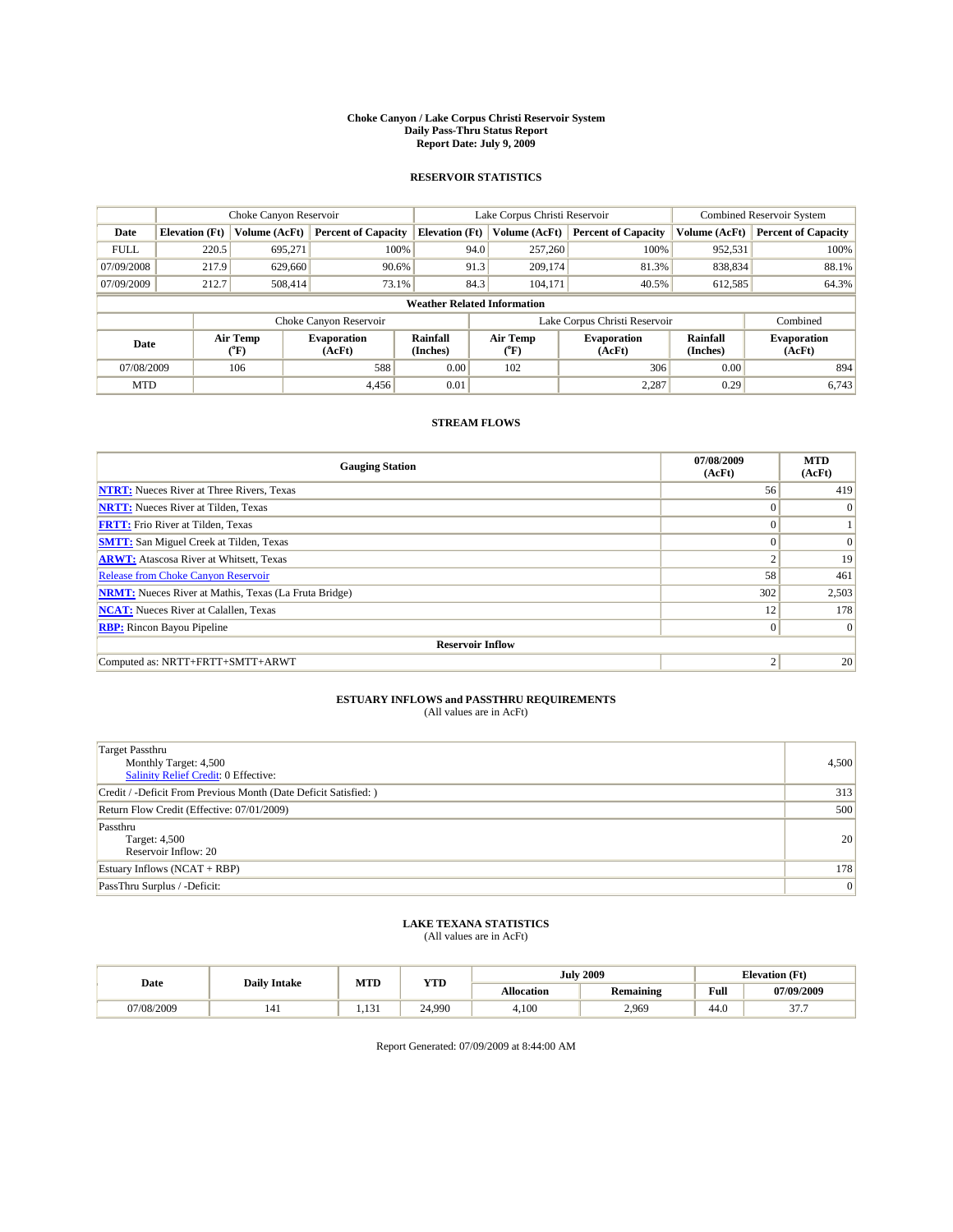#### **Choke Canyon / Lake Corpus Christi Reservoir System Daily Pass-Thru Status Report Report Date: July 10, 2009**

### **RESERVOIR STATISTICS**

|             | Choke Canyon Reservoir             |                                           |                              |                             | Lake Corpus Christi Reservoir | <b>Combined Reservoir System</b> |                      |                              |  |
|-------------|------------------------------------|-------------------------------------------|------------------------------|-----------------------------|-------------------------------|----------------------------------|----------------------|------------------------------|--|
| Date        | <b>Elevation</b> (Ft)              | <b>Volume (AcFt)</b>                      | <b>Percent of Capacity</b>   | <b>Elevation</b> (Ft)       | Volume (AcFt)                 | <b>Percent of Capacity</b>       | Volume (AcFt)        | <b>Percent of Capacity</b>   |  |
| <b>FULL</b> | 220.5                              | 695,271                                   | 100%                         | 94.0                        | 257,260                       | 100%                             | 952,531              | 100%                         |  |
| 07/10/2008  | 217.9                              | 629,414                                   | 90.5%                        | 91.3                        | 208,658                       | 81.1%                            | 838,072              | 88.0%                        |  |
| 07/10/2009  | 212.5                              | 506,051                                   | 72.8%                        | 84.2                        | 104,051                       | 40.4%                            | 610,102              | 64.1%                        |  |
|             | <b>Weather Related Information</b> |                                           |                              |                             |                               |                                  |                      |                              |  |
|             |                                    |                                           | Choke Canyon Reservoir       |                             |                               | Lake Corpus Christi Reservoir    |                      | Combined                     |  |
| Date        |                                    | Air Temp<br>$({}^{\mathrm{o}}\mathrm{F})$ | <b>Evaporation</b><br>(AcFt) | <b>Rainfall</b><br>(Inches) | Air Temp<br>(°F)              | <b>Evaporation</b><br>(AcFt)     | Rainfall<br>(Inches) | <b>Evaporation</b><br>(AcFt) |  |
| 07/09/2009  |                                    | 104                                       | 636                          | 0.00                        | 100                           | 312                              | 0.00                 | 948                          |  |
| <b>MTD</b>  |                                    |                                           | 5,092                        | 0.01                        |                               | 2.599                            | 0.29                 | 7,691                        |  |

## **STREAM FLOWS**

| <b>Gauging Station</b>                                       | 07/09/2009<br>(AcFt) | <b>MTD</b><br>(AcFt) |  |  |  |  |  |
|--------------------------------------------------------------|----------------------|----------------------|--|--|--|--|--|
| <b>NTRT:</b> Nueces River at Three Rivers, Texas             | 56                   | 474                  |  |  |  |  |  |
| <b>NRTT:</b> Nueces River at Tilden, Texas                   | $\Omega$             | $\Omega$             |  |  |  |  |  |
| <b>FRTT:</b> Frio River at Tilden, Texas                     | $\Omega$             |                      |  |  |  |  |  |
| <b>SMTT:</b> San Miguel Creek at Tilden, Texas               | $\Omega$             | $\Omega$             |  |  |  |  |  |
| <b>ARWT:</b> Atascosa River at Whitsett, Texas               | $\Delta$             | 21                   |  |  |  |  |  |
| <b>Release from Choke Canyon Reservoir</b>                   | 58                   | 518                  |  |  |  |  |  |
| <b>NRMT:</b> Nueces River at Mathis, Texas (La Fruta Bridge) | 300                  | 2,803                |  |  |  |  |  |
| <b>NCAT:</b> Nueces River at Calallen, Texas                 | −                    | 185                  |  |  |  |  |  |
| <b>RBP:</b> Rincon Bayou Pipeline                            | $\vert 0 \vert$      | $\Omega$             |  |  |  |  |  |
| <b>Reservoir Inflow</b>                                      |                      |                      |  |  |  |  |  |
| Computed as: NRTT+FRTT+SMTT+ARWT                             | 2                    | 22                   |  |  |  |  |  |

# **ESTUARY INFLOWS and PASSTHRU REQUIREMENTS**<br>(All values are in AcFt)

| <b>Target Passthru</b><br>Monthly Target: 4,500<br>Salinity Relief Credit: 0 Effective: | 4,500           |
|-----------------------------------------------------------------------------------------|-----------------|
| Credit / -Deficit From Previous Month (Date Deficit Satisfied: )                        | 313             |
| Return Flow Credit (Effective: 07/01/2009)                                              | 500             |
| Passthru<br>Target: 4,500<br>Reservoir Inflow: 22                                       | 22              |
| Estuary Inflows $(NCAT + RBP)$                                                          | 185             |
| PassThru Surplus / -Deficit:                                                            | $\vert 0 \vert$ |

## **LAKE TEXANA STATISTICS** (All values are in AcFt)

| Date       | <b>Daily Intake</b> | MTD           | <b>YTD</b>                  |                   | <b>July 2009</b> | <b>Elevation</b> (Ft) |                |
|------------|---------------------|---------------|-----------------------------|-------------------|------------------|-----------------------|----------------|
|            |                     |               |                             | <b>Allocation</b> | <b>Remaining</b> | Full                  | 07/10/2009     |
| 07/09/2009 | 142                 | $\sim$<br>$-$ | $\Omega$<br>122<br>ے روز کے | 4.100             | 2,827            | 44.0                  | $\sim$<br>31.O |

Report Generated: 07/10/2009 at 8:26:50 AM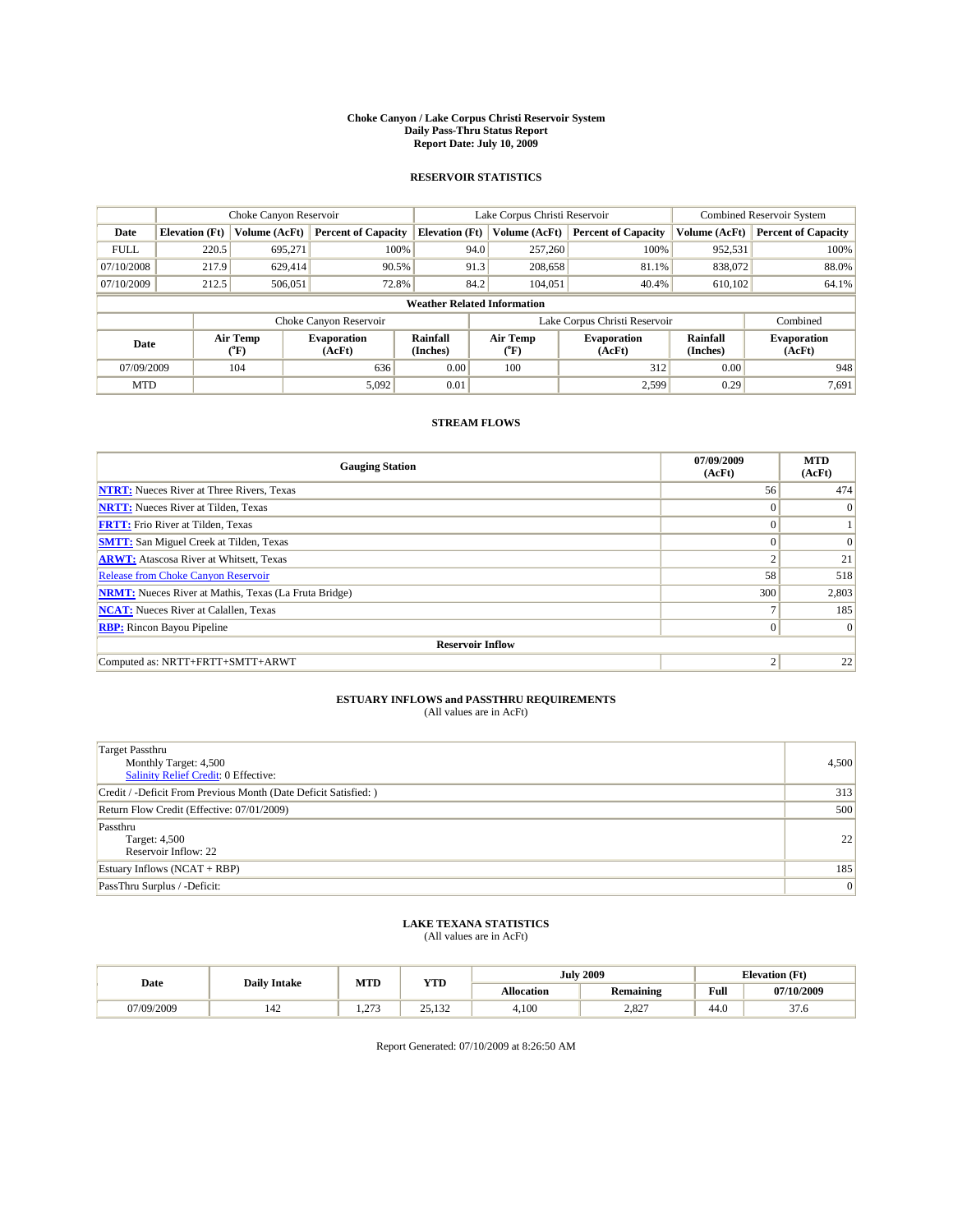#### **Choke Canyon / Lake Corpus Christi Reservoir System Daily Pass-Thru Status Report Report Date: July 11, 2009**

### **RESERVOIR STATISTICS**

|             | Choke Canyon Reservoir             |                                           |                              |                             | Lake Corpus Christi Reservoir | <b>Combined Reservoir System</b> |                      |                              |  |
|-------------|------------------------------------|-------------------------------------------|------------------------------|-----------------------------|-------------------------------|----------------------------------|----------------------|------------------------------|--|
| Date        | <b>Elevation</b> (Ft)              | <b>Volume (AcFt)</b>                      | <b>Percent of Capacity</b>   | <b>Elevation</b> (Ft)       | Volume (AcFt)                 | <b>Percent of Capacity</b>       | Volume (AcFt)        | <b>Percent of Capacity</b>   |  |
| <b>FULL</b> | 220.5                              | 695,271                                   | 100%                         | 94.0                        | 257,260                       | 100%                             | 952,531              | 100%                         |  |
| 07/11/2008  | 217.9                              | 628,678                                   | 90.4%                        | 91.2                        | 207,969                       | 80.8%                            | 836,647              | 87.8%                        |  |
| 07/11/2009  | 212.6                              | 506,699                                   | 72.9%                        | 84.2                        | 103,575                       | 40.3%                            | 610,274              | 64.1%                        |  |
|             | <b>Weather Related Information</b> |                                           |                              |                             |                               |                                  |                      |                              |  |
|             |                                    |                                           | Choke Canyon Reservoir       |                             |                               | Lake Corpus Christi Reservoir    |                      | Combined                     |  |
| Date        |                                    | Air Temp<br>$({}^{\mathrm{o}}\mathrm{F})$ | <b>Evaporation</b><br>(AcFt) | <b>Rainfall</b><br>(Inches) | Air Temp<br>(°F)              | <b>Evaporation</b><br>(AcFt)     | Rainfall<br>(Inches) | <b>Evaporation</b><br>(AcFt) |  |
| 07/10/2009  |                                    | 102                                       | 599                          | 0.00                        | 97                            | 305                              | 0.00                 | 904                          |  |
| <b>MTD</b>  |                                    |                                           | 5,691                        | 0.01                        |                               | 2.904                            | 0.29                 | 8,595                        |  |

## **STREAM FLOWS**

| <b>Gauging Station</b>                                       | 07/10/2009<br>(AcFt) | <b>MTD</b><br>(AcFt) |  |  |  |  |  |
|--------------------------------------------------------------|----------------------|----------------------|--|--|--|--|--|
| <b>NTRT:</b> Nueces River at Three Rivers, Texas             | 62                   | 536                  |  |  |  |  |  |
| <b>NRTT:</b> Nueces River at Tilden, Texas                   |                      | $\Omega$             |  |  |  |  |  |
| <b>FRTT:</b> Frio River at Tilden, Texas                     |                      |                      |  |  |  |  |  |
| <b>SMTT:</b> San Miguel Creek at Tilden, Texas               |                      | $\Omega$             |  |  |  |  |  |
| <b>ARWT:</b> Atascosa River at Whitsett, Texas               |                      | 23                   |  |  |  |  |  |
| Release from Choke Canyon Reservoir                          | 58                   | 576                  |  |  |  |  |  |
| <b>NRMT:</b> Nueces River at Mathis, Texas (La Fruta Bridge) | 288                  | 3,091                |  |  |  |  |  |
| <b>NCAT:</b> Nueces River at Calallen, Texas                 |                      | 188                  |  |  |  |  |  |
| <b>RBP:</b> Rincon Bayou Pipeline                            | 10 <sup>1</sup>      | 10                   |  |  |  |  |  |
| <b>Reservoir Inflow</b>                                      |                      |                      |  |  |  |  |  |
| Computed as: (NTRT+FRTT+SMTT)-Release From Choke Canyon      |                      | 26                   |  |  |  |  |  |

# **ESTUARY INFLOWS and PASSTHRU REQUIREMENTS**<br>(All values are in AcFt)

| <b>Target Passthru</b><br>Monthly Target: 4,500<br>Salinity Relief Credit: 0 Effective: | 4,500 |
|-----------------------------------------------------------------------------------------|-------|
| Credit / -Deficit From Previous Month (Date Deficit Satisfied: )                        | 313   |
| Return Flow Credit (Effective: 07/01/2009)                                              | 500   |
| Passthru<br>Target: 4,500<br>Reservoir Inflow: 26                                       | 26    |
| Estuary Inflows $(NCAT + RBP)$                                                          | 198   |
| PassThru Surplus / -Deficit:                                                            | 0     |

## **LAKE TEXANA STATISTICS** (All values are in AcFt)

|            | <b>Daily Intake</b> | MTD  | <b>YTD</b>                                         |                   | <b>July 2009</b> | <b>Elevation</b> (Ft)                       |                |
|------------|---------------------|------|----------------------------------------------------|-------------------|------------------|---------------------------------------------|----------------|
| Date       |                     |      |                                                    | <b>Allocation</b> | <b>Remaining</b> | Full<br>the contract of the contract of the | 07/11/2009     |
| 07/10/2009 | 142                 | .415 | $\sim$<br>25<br>$\sim$ $\sim$ $\sim$ $\sim$ $\sim$ | 4,100             | 2.685            | 44.0                                        | $\sim$<br>31.O |

Report Generated: 07/11/2009 at 8:42:09 AM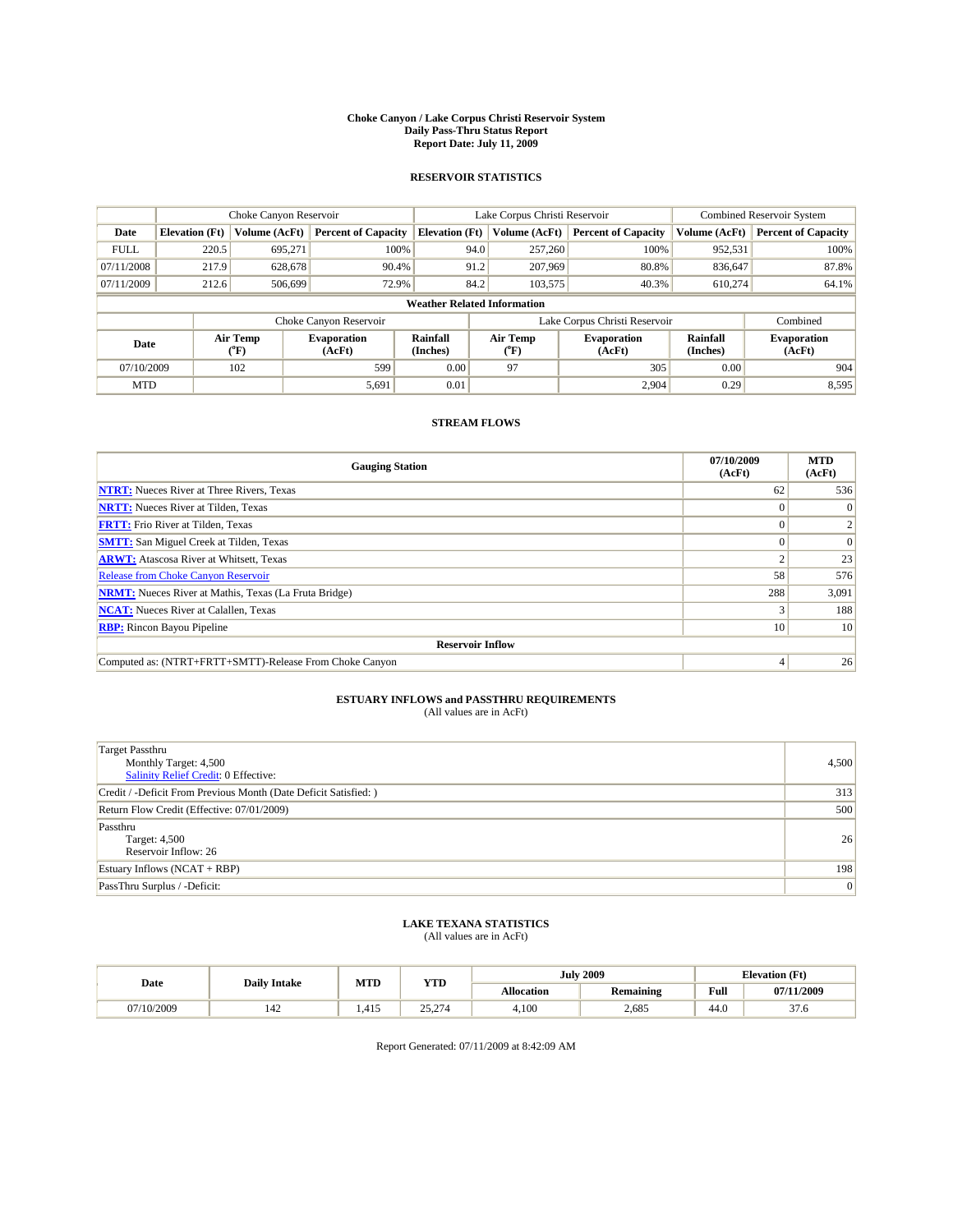#### **Choke Canyon / Lake Corpus Christi Reservoir System Daily Pass-Thru Status Report Report Date: July 12, 2009**

### **RESERVOIR STATISTICS**

|             | Choke Canyon Reservoir             |                                           |                              |                             | Lake Corpus Christi Reservoir | <b>Combined Reservoir System</b> |                      |                              |  |
|-------------|------------------------------------|-------------------------------------------|------------------------------|-----------------------------|-------------------------------|----------------------------------|----------------------|------------------------------|--|
| Date        | <b>Elevation</b> (Ft)              | <b>Volume (AcFt)</b>                      | <b>Percent of Capacity</b>   | <b>Elevation</b> (Ft)       | Volume (AcFt)                 | <b>Percent of Capacity</b>       | Volume (AcFt)        | <b>Percent of Capacity</b>   |  |
| <b>FULL</b> | 220.5                              | 695,271                                   | 100%                         | 94.0                        | 257,260                       | 100%                             | 952,531              | 100%                         |  |
| 07/12/2008  | 217.9                              | 628,432                                   | 90.4%                        | 91.2                        | 207,281                       | 80.6%                            | 835,713              | 87.7%                        |  |
| 07/12/2009  | 212.6                              | 506,267                                   | 72.8%                        | 84.2                        | 102,982                       | 40.0%                            | 609.249              | 64.0%                        |  |
|             | <b>Weather Related Information</b> |                                           |                              |                             |                               |                                  |                      |                              |  |
|             |                                    |                                           | Choke Canyon Reservoir       |                             |                               | Lake Corpus Christi Reservoir    |                      | Combined                     |  |
| Date        |                                    | Air Temp<br>$({}^{\mathrm{o}}\mathrm{F})$ | <b>Evaporation</b><br>(AcFt) | <b>Rainfall</b><br>(Inches) | Air Temp<br>(°F)              | <b>Evaporation</b><br>(AcFt)     | Rainfall<br>(Inches) | <b>Evaporation</b><br>(AcFt) |  |
| 07/11/2009  |                                    | 100                                       | 537                          | 0.00                        | 97                            | 290                              | 0.00                 | 827                          |  |
| <b>MTD</b>  |                                    |                                           | 6,228                        | 0.01                        |                               | 3.194                            | 0.29                 | 9,422                        |  |

### **STREAM FLOWS**

| <b>Gauging Station</b>                                       | 07/11/2009<br>(AcFt) | <b>MTD</b><br>(AcFt) |  |  |  |  |  |
|--------------------------------------------------------------|----------------------|----------------------|--|--|--|--|--|
| <b>NTRT:</b> Nueces River at Three Rivers, Texas             | 64                   | 599                  |  |  |  |  |  |
| <b>NRTT:</b> Nueces River at Tilden, Texas                   | $\Omega$             |                      |  |  |  |  |  |
| <b>FRTT:</b> Frio River at Tilden, Texas                     |                      |                      |  |  |  |  |  |
| <b>SMTT:</b> San Miguel Creek at Tilden, Texas               |                      | $\Omega$             |  |  |  |  |  |
| <b>ARWT:</b> Atascosa River at Whitsett, Texas               |                      | 25                   |  |  |  |  |  |
| <b>Release from Choke Canyon Reservoir</b>                   | 58                   | 633                  |  |  |  |  |  |
| <b>NRMT:</b> Nueces River at Mathis, Texas (La Fruta Bridge) | 272                  | 3,363                |  |  |  |  |  |
| <b>NCAT:</b> Nueces River at Calallen, Texas                 | 26                   | 214                  |  |  |  |  |  |
| <b>RBP:</b> Rincon Bayou Pipeline                            | $\overline{0}$       | 10                   |  |  |  |  |  |
| <b>Reservoir Inflow</b>                                      |                      |                      |  |  |  |  |  |
| Computed as: (NTRT+FRTT+SMTT)-Release From Choke Canyon      | 6                    | 33                   |  |  |  |  |  |

# **ESTUARY INFLOWS and PASSTHRU REQUIREMENTS**<br>(All values are in AcFt)

| <b>Target Passthru</b><br>Monthly Target: 4,500<br>Salinity Relief Credit: 0 Effective: | 4,500 |
|-----------------------------------------------------------------------------------------|-------|
| Credit / -Deficit From Previous Month (Date Deficit Satisfied: )                        | 313   |
| Return Flow Credit (Effective: 07/01/2009)                                              | 500   |
| Passthru<br>Target: 4,500<br>Reservoir Inflow: 33                                       | 33    |
| Estuary Inflows $(NCAT + RBP)$                                                          | 224   |
| PassThru Surplus / -Deficit:                                                            | 0     |

# **LAKE TEXANA STATISTICS** (All values are in AcFt)

| Date            | <b>Daily Intake</b> | MTD               | <b>YTD</b> |                   | <b>July 2009</b> | <b>Elevation</b> (Ft) |                |
|-----------------|---------------------|-------------------|------------|-------------------|------------------|-----------------------|----------------|
|                 |                     |                   |            | <b>Allocation</b> | <b>Remaining</b> | Full                  | 07/12/2009     |
| /11/2009<br>07/ | 142                 | $55^{\circ}$<br>. | 25,416     | 4.100             | 2,543            | 44.0                  | $\sim$<br>31.O |

Report Generated: 07/12/2009 at 8:22:46 AM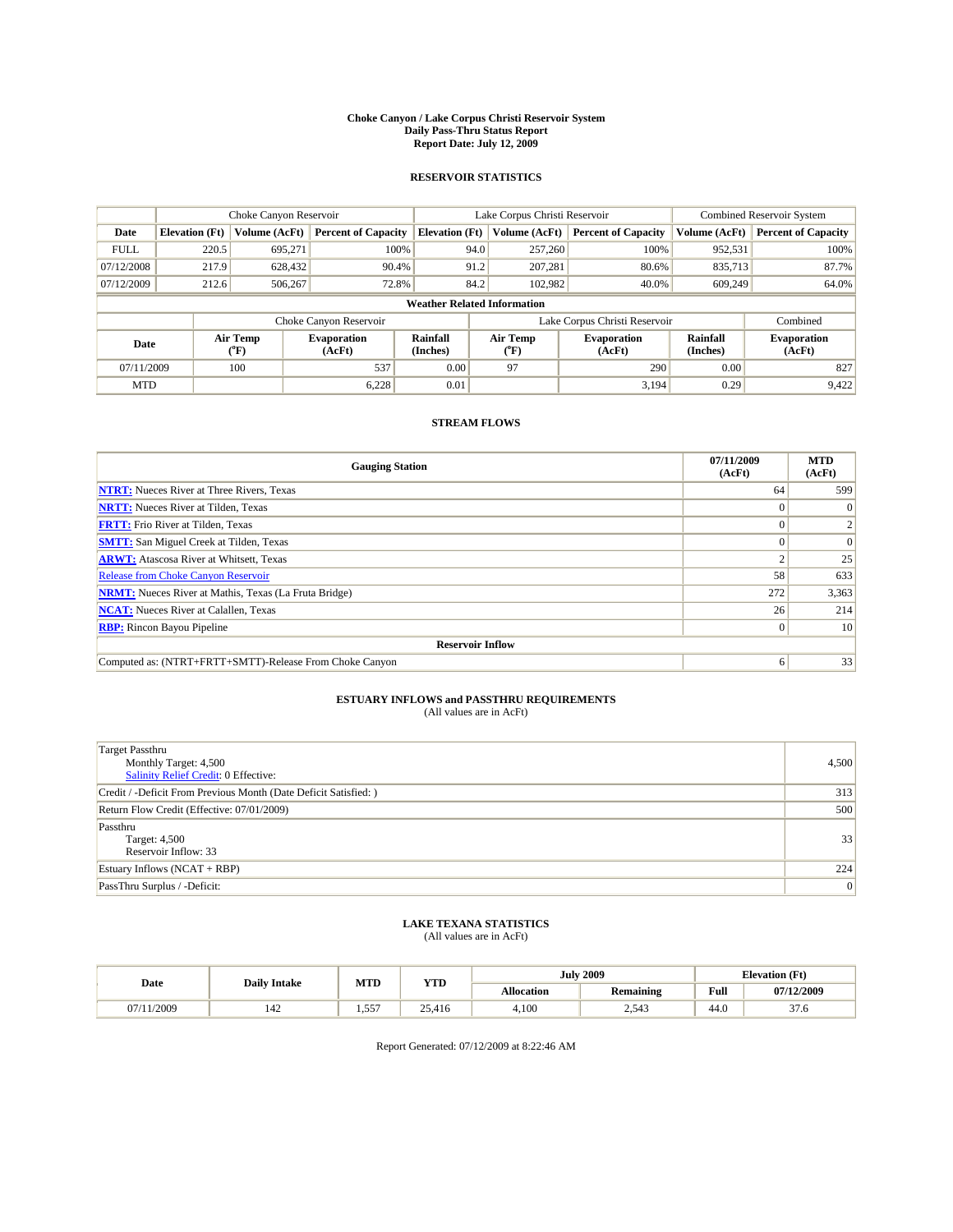#### **Choke Canyon / Lake Corpus Christi Reservoir System Daily Pass-Thru Status Report Report Date: July 13, 2009**

## **RESERVOIR STATISTICS**

|             | Choke Canyon Reservoir             |                          |                              |                       | Lake Corpus Christi Reservoir | <b>Combined Reservoir System</b> |                      |                              |  |  |
|-------------|------------------------------------|--------------------------|------------------------------|-----------------------|-------------------------------|----------------------------------|----------------------|------------------------------|--|--|
| Date        | <b>Elevation</b> (Ft)              | Volume (AcFt)            | <b>Percent of Capacity</b>   | <b>Elevation</b> (Ft) | Volume (AcFt)                 | <b>Percent of Capacity</b>       | Volume (AcFt)        | <b>Percent of Capacity</b>   |  |  |
| <b>FULL</b> | 220.5                              | 695.271                  | 100%                         |                       | 94.0<br>257,260               | 100%                             | 952,531              | 100%                         |  |  |
| 07/13/2008  | 217.8                              | 627,941                  | 90.3%                        |                       | 91.2<br>207,281               | 80.6%                            | 835,222              | 87.7%                        |  |  |
| 07/13/2009  | 212.5                              | 504,548                  | 72.6%                        | 84.1                  | 102,273                       | 39.8%                            | 606,821              | 63.7%                        |  |  |
|             | <b>Weather Related Information</b> |                          |                              |                       |                               |                                  |                      |                              |  |  |
|             |                                    |                          | Choke Canyon Reservoir       |                       |                               | Lake Corpus Christi Reservoir    |                      | Combined                     |  |  |
| Date        |                                    | Air Temp<br>$\rm ^{o}F)$ | <b>Evaporation</b><br>(AcFt) | Rainfall<br>(Inches)  | Air Temp<br>″F)               | <b>Evaporation</b><br>(AcFt)     | Rainfall<br>(Inches) | <b>Evaporation</b><br>(AcFt) |  |  |
| 07/12/2009  |                                    | 101                      | 561                          | 0.00                  | 99                            | 295                              | 0.00                 | 856                          |  |  |
| <b>MTD</b>  |                                    |                          | 6.789                        | 0.01                  |                               | 3,489                            | 0.29                 | 10.278                       |  |  |

### **STREAM FLOWS**

| <b>Gauging Station</b>                                       | 07/12/2009<br>(AcFt) | <b>MTD</b><br>(AcFt) |
|--------------------------------------------------------------|----------------------|----------------------|
| <b>NTRT:</b> Nueces River at Three Rivers, Texas             | 64                   | 663                  |
| <b>NRTT:</b> Nueces River at Tilden, Texas                   |                      | $\Omega$             |
| <b>FRTT:</b> Frio River at Tilden, Texas                     |                      |                      |
| <b>SMTT:</b> San Miguel Creek at Tilden, Texas               |                      | $\Omega$             |
| <b>ARWT:</b> Atascosa River at Whitsett, Texas               |                      | 28                   |
| <b>Release from Choke Canyon Reservoir</b>                   | 58                   | 691                  |
| <b>NRMT:</b> Nueces River at Mathis, Texas (La Fruta Bridge) | 294                  | 3,656                |
| <b>NCAT:</b> Nueces River at Calallen, Texas                 |                      | 218                  |
| <b>RBP:</b> Rincon Bayou Pipeline                            | $\Omega$             | 10                   |
| <b>Reservoir Inflow</b>                                      |                      |                      |
| Computed as: (NTRT+FRTT+SMTT)-Release From Choke Canyon      | 6                    | 39                   |

## **ESTUARY INFLOWS and PASSTHRU REQUIREMENTS**<br>(All values are in AcFt)

| Target Passthru<br>Monthly Target: 4,500<br>Salinity Relief Credit: 0 Effective: | 4,500           |
|----------------------------------------------------------------------------------|-----------------|
| Credit / -Deficit From Previous Month (Date Deficit Satisfied: )                 | 313             |
| Return Flow Credit (Effective: 07/01/2009)                                       | 500             |
| Passthru<br>Target: 4,500<br>Reservoir Inflow: 39                                | 39              |
| Estuary Inflows $(NCAT + RBP)$                                                   | 228             |
| PassThru Surplus / -Deficit:                                                     | $\vert 0 \vert$ |

### **LAKE TEXANA STATISTICS** (All values are in AcFt)

| Date       | <b>Daily Intake</b> | <b>MTD</b> | YTD    |                   | <b>July 2009</b> | <b>Elevation</b> (Ft) |                |
|------------|---------------------|------------|--------|-------------------|------------------|-----------------------|----------------|
|            |                     |            |        | <b>Allocation</b> | <b>Remaining</b> | Full                  | 07/13/2009     |
| 07/12/2009 | 142                 | .,699      | 25,558 | 4.100             | 2.401            | 44.0                  | $\sim$<br>31.O |

Report Generated: 07/13/2009 at 9:08:23 AM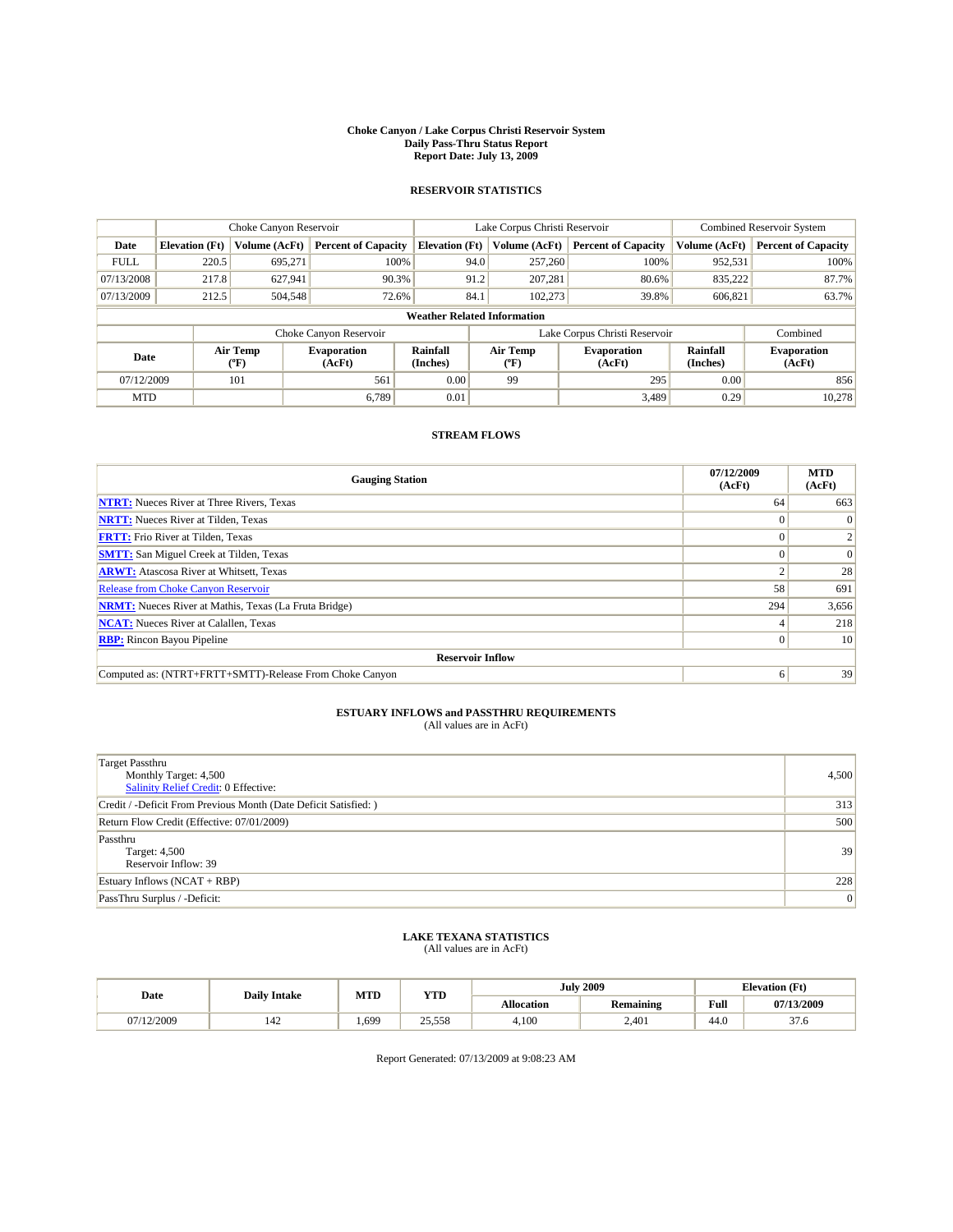#### **Choke Canyon / Lake Corpus Christi Reservoir System Daily Pass-Thru Status Report Report Date: July 14, 2009**

### **RESERVOIR STATISTICS**

|             | Choke Canyon Reservoir             |                                           |                              |                             | Lake Corpus Christi Reservoir | <b>Combined Reservoir System</b> |                      |                              |  |  |
|-------------|------------------------------------|-------------------------------------------|------------------------------|-----------------------------|-------------------------------|----------------------------------|----------------------|------------------------------|--|--|
| Date        | <b>Elevation</b> (Ft)              | <b>Volume (AcFt)</b>                      | <b>Percent of Capacity</b>   | <b>Elevation</b> (Ft)       | Volume (AcFt)                 | <b>Percent of Capacity</b>       | Volume (AcFt)        | <b>Percent of Capacity</b>   |  |  |
| <b>FULL</b> | 220.5                              | 695,271                                   | 100%                         | 94.0                        | 257,260                       | 100%                             | 952,531              | 100%                         |  |  |
| 07/14/2008  | 217.8                              | 627,695                                   | 90.3%                        | 91.1                        | 206,422                       | 80.2%                            | 834,117              | 87.6%                        |  |  |
| 07/14/2009  | 212.4                              | 503,907                                   | 72.5%                        | 84.0                        | 101.450                       | 39.4%                            | 605,357              | 63.6%                        |  |  |
|             | <b>Weather Related Information</b> |                                           |                              |                             |                               |                                  |                      |                              |  |  |
|             |                                    |                                           | Choke Canyon Reservoir       |                             |                               | Lake Corpus Christi Reservoir    |                      | Combined                     |  |  |
| Date        |                                    | Air Temp<br>$({}^{\mathrm{o}}\mathrm{F})$ | <b>Evaporation</b><br>(AcFt) | <b>Rainfall</b><br>(Inches) | Air Temp<br>(°F)              | <b>Evaporation</b><br>(AcFt)     | Rainfall<br>(Inches) | <b>Evaporation</b><br>(AcFt) |  |  |
| 07/13/2009  |                                    | 102                                       | 622                          | 0.00                        | 100                           | 328                              | 0.00                 | 950                          |  |  |
| <b>MTD</b>  |                                    |                                           | 7,411                        | 0.01                        |                               | 3,817                            | 0.29                 | 11,228                       |  |  |

## **STREAM FLOWS**

| <b>Gauging Station</b>                                       | 07/13/2009<br>(AcFt) | <b>MTD</b><br>(AcFt) |  |  |  |  |  |
|--------------------------------------------------------------|----------------------|----------------------|--|--|--|--|--|
| <b>NTRT:</b> Nueces River at Three Rivers, Texas             | 64                   | 727                  |  |  |  |  |  |
| <b>NRTT:</b> Nueces River at Tilden, Texas                   | $\Omega$             |                      |  |  |  |  |  |
| <b>FRTT:</b> Frio River at Tilden, Texas                     |                      |                      |  |  |  |  |  |
| <b>SMTT:</b> San Miguel Creek at Tilden, Texas               |                      | $\Omega$             |  |  |  |  |  |
| <b>ARWT:</b> Atascosa River at Whitsett, Texas               |                      | 29                   |  |  |  |  |  |
| <b>Release from Choke Canyon Reservoir</b>                   | 58                   | 748                  |  |  |  |  |  |
| <b>NRMT:</b> Nueces River at Mathis, Texas (La Fruta Bridge) | 294                  | 3,950                |  |  |  |  |  |
| <b>NCAT:</b> Nueces River at Calallen, Texas                 | $\Omega$             | 218                  |  |  |  |  |  |
| <b>RBP:</b> Rincon Bayou Pipeline                            | $\overline{0}$       | 10                   |  |  |  |  |  |
| <b>Reservoir Inflow</b>                                      |                      |                      |  |  |  |  |  |
| Computed as: (NTRT+FRTT+SMTT)-Release From Choke Canyon      | 6                    | 45                   |  |  |  |  |  |

# **ESTUARY INFLOWS and PASSTHRU REQUIREMENTS**<br>(All values are in AcFt)

| <b>Target Passthru</b><br>Monthly Target: 4,500<br><b>Salinity Relief Credit: 0 Effective:</b> | 4,500 |
|------------------------------------------------------------------------------------------------|-------|
| Credit / -Deficit From Previous Month (Date Deficit Satisfied: )                               | 313   |
| Return Flow Credit (Effective: 07/01/2009)                                                     | 500   |
| Passthru<br>Target: 4,500<br>Reservoir Inflow: 45                                              | 45    |
| Estuary Inflows $(NCAT + RBP)$                                                                 | 228   |
| PassThru Surplus / -Deficit:                                                                   | 0     |

# **LAKE TEXANA STATISTICS** (All values are in AcFt)

|            | <b>Daily Intake</b> | MTD   | <b>YTD</b> |                   | <b>July 2009</b>   | <b>Elevation</b> (Ft)                       |                  |
|------------|---------------------|-------|------------|-------------------|--------------------|---------------------------------------------|------------------|
| Date       |                     |       |            | <b>Allocation</b> | <b>Remaining</b>   | Full<br>the contract of the contract of the | 07/14/2009       |
| 07/13/2009 | 142                 | 1.841 | 25,700     | 4.100             | 2250<br><u>.</u> . | 44.0                                        | $\sim$<br>ن. ، ر |

Report Generated: 07/14/2009 at 8:54:32 AM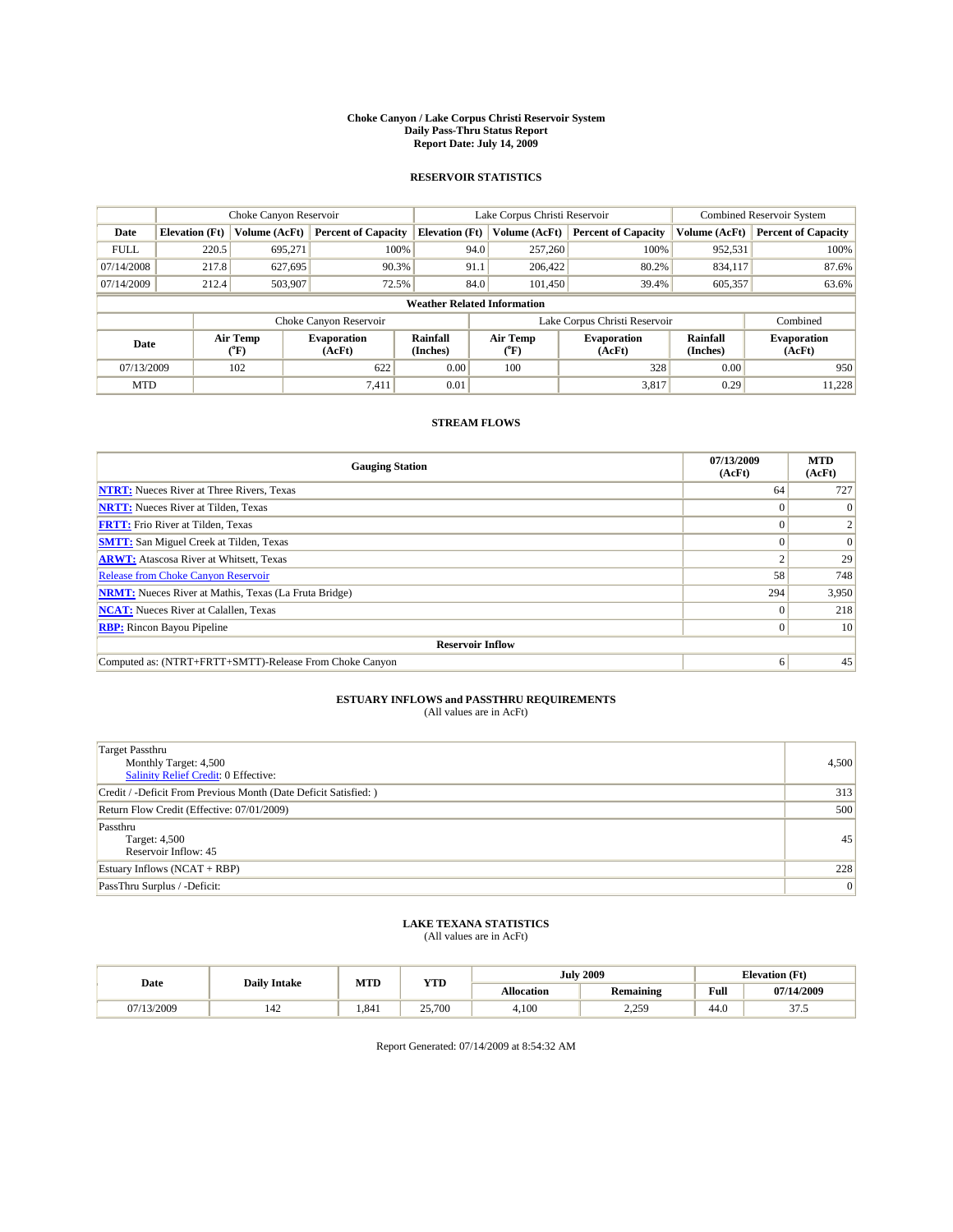#### **Choke Canyon / Lake Corpus Christi Reservoir System Daily Pass-Thru Status Report Report Date: July 15, 2009**

### **RESERVOIR STATISTICS**

|             | Choke Canyon Reservoir             |                                           |                              |                             | Lake Corpus Christi Reservoir | <b>Combined Reservoir System</b> |                      |                              |  |  |
|-------------|------------------------------------|-------------------------------------------|------------------------------|-----------------------------|-------------------------------|----------------------------------|----------------------|------------------------------|--|--|
| Date        | <b>Elevation</b> (Ft)              | <b>Volume (AcFt)</b>                      | <b>Percent of Capacity</b>   | <b>Elevation</b> (Ft)       | Volume (AcFt)                 | <b>Percent of Capacity</b>       | Volume (AcFt)        | <b>Percent of Capacity</b>   |  |  |
| <b>FULL</b> | 220.5                              | 695,271                                   | 100%                         | 94.0                        | 257,260                       | 100%                             | 952,531              | 100%                         |  |  |
| 07/15/2008  | 217.8                              | 627,204                                   | 90.2%                        | 91.1                        | 205,907                       | 80.0%                            | 833,111              | 87.5%                        |  |  |
| 07/15/2009  | 212.4                              | 503,053                                   | 72.4%                        | 84.0                        | 101.215                       | 39.3%                            | 604,268              | 63.4%                        |  |  |
|             | <b>Weather Related Information</b> |                                           |                              |                             |                               |                                  |                      |                              |  |  |
|             |                                    |                                           | Choke Canyon Reservoir       |                             |                               | Lake Corpus Christi Reservoir    |                      | Combined                     |  |  |
| Date        |                                    | Air Temp<br>$({}^{\mathrm{o}}\mathrm{F})$ | <b>Evaporation</b><br>(AcFt) | <b>Rainfall</b><br>(Inches) | Air Temp<br>(°F)              | <b>Evaporation</b><br>(AcFt)     | Rainfall<br>(Inches) | <b>Evaporation</b><br>(AcFt) |  |  |
| 07/14/2009  |                                    | 104                                       | 672                          | 0.00                        | 100                           | 335                              | 0.00                 | 1.007                        |  |  |
| <b>MTD</b>  |                                    |                                           | 8,083                        | 0.01                        |                               | 4,152                            | 0.29                 | 12,235                       |  |  |

## **STREAM FLOWS**

| <b>Gauging Station</b>                                       | 07/14/2009<br>(AcFt) | <b>MTD</b><br>(AcFt) |  |  |  |  |  |
|--------------------------------------------------------------|----------------------|----------------------|--|--|--|--|--|
| <b>NTRT:</b> Nueces River at Three Rivers, Texas             | 64                   | 790                  |  |  |  |  |  |
| <b>NRTT:</b> Nueces River at Tilden, Texas                   | $\Omega$             | $\Omega$             |  |  |  |  |  |
| <b>FRTT:</b> Frio River at Tilden, Texas                     |                      |                      |  |  |  |  |  |
| <b>SMTT:</b> San Miguel Creek at Tilden, Texas               |                      | $\Omega$             |  |  |  |  |  |
| <b>ARWT:</b> Atascosa River at Whitsett, Texas               |                      | 31                   |  |  |  |  |  |
| <b>Release from Choke Canyon Reservoir</b>                   | 58                   | 806                  |  |  |  |  |  |
| <b>NRMT:</b> Nueces River at Mathis, Texas (La Fruta Bridge) | 294                  | 4,244                |  |  |  |  |  |
| <b>NCAT:</b> Nueces River at Calallen, Texas                 | $\Omega$             | 218                  |  |  |  |  |  |
| <b>RBP:</b> Rincon Bayou Pipeline                            | $\overline{0}$       | 10                   |  |  |  |  |  |
| <b>Reservoir Inflow</b>                                      |                      |                      |  |  |  |  |  |
| Computed as: (NTRT+FRTT+SMTT)-Release From Choke Canyon      | 6                    | 51                   |  |  |  |  |  |

# **ESTUARY INFLOWS and PASSTHRU REQUIREMENTS**<br>(All values are in AcFt)

| <b>Target Passthru</b><br>Monthly Target: 4,500<br><b>Salinity Relief Credit: 0 Effective:</b> | 4,500 |
|------------------------------------------------------------------------------------------------|-------|
| Credit / -Deficit From Previous Month (Date Deficit Satisfied: )                               | 313   |
| Return Flow Credit (Effective: 07/01/2009)                                                     | 500   |
| Passthru<br>Target: 4,500<br>Reservoir Inflow: 51                                              | 51    |
| Estuary Inflows $(NCAT + RBP)$                                                                 | 228   |
| PassThru Surplus / -Deficit:                                                                   | 0     |

## **LAKE TEXANA STATISTICS** (All values are in AcFt)

|            | <b>Daily Intake</b> | MTD  | <b>YTD</b> |            | <b>July 2009</b> | <b>Elevation</b> (Ft)                       |                         |
|------------|---------------------|------|------------|------------|------------------|---------------------------------------------|-------------------------|
| Date       |                     |      |            | Allocation | <b>Remaining</b> | Full<br>the contract of the contract of the | 07/15/2009              |
| 07/14/2009 | $\sim$<br>142       | .983 | 25.842     | 4.100      | $\sim$<br>$-11$  | 44.0                                        | $\sim$<br>-4<br>- ، ، ب |

Report Generated: 07/15/2009 at 8:24:52 AM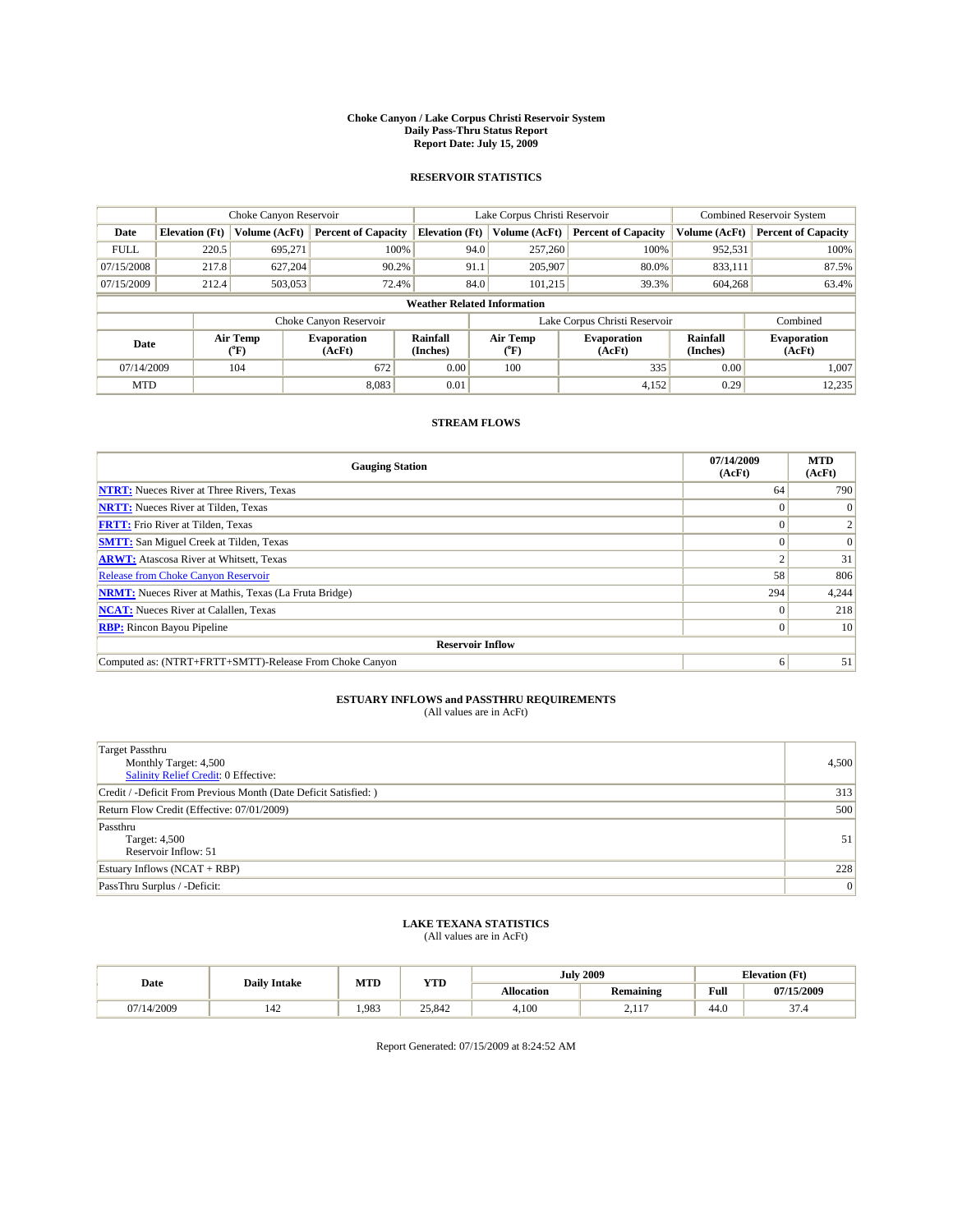#### **Choke Canyon / Lake Corpus Christi Reservoir System Daily Pass-Thru Status Report Report Date: July 16, 2009**

### **RESERVOIR STATISTICS**

|             | Choke Canyon Reservoir             |                                           |                              |                       | Lake Corpus Christi Reservoir | <b>Combined Reservoir System</b> |                      |                              |  |
|-------------|------------------------------------|-------------------------------------------|------------------------------|-----------------------|-------------------------------|----------------------------------|----------------------|------------------------------|--|
| Date        | <b>Elevation</b> (Ft)              | Volume (AcFt)                             | <b>Percent of Capacity</b>   | <b>Elevation</b> (Ft) | Volume (AcFt)                 | <b>Percent of Capacity</b>       | Volume (AcFt)        | <b>Percent of Capacity</b>   |  |
| <b>FULL</b> | 220.5                              | 695,271                                   | 100%                         | 94.0                  | 257,260                       | 100%                             | 952,531              | 100%                         |  |
| 07/16/2008  | 217.8                              | 626,713                                   | 90.1%                        | 91.1                  | 205,393                       | 79.8%                            | 832,106              | 87.4%                        |  |
| 07/16/2009  | 212.4                              | 502,413                                   | 72.3%                        | 83.9                  | 100.513                       | 39.1%                            | 602,926              | 63.3%                        |  |
|             | <b>Weather Related Information</b> |                                           |                              |                       |                               |                                  |                      |                              |  |
|             |                                    |                                           | Choke Canyon Reservoir       |                       |                               | Lake Corpus Christi Reservoir    |                      | Combined                     |  |
| Date        |                                    | Air Temp<br>$({}^{\mathrm{o}}\mathrm{F})$ | <b>Evaporation</b><br>(AcFt) | Rainfall<br>(Inches)  | Air Temp<br>(°F)              | <b>Evaporation</b><br>(AcFt)     | Rainfall<br>(Inches) | <b>Evaporation</b><br>(AcFt) |  |
| 07/15/2009  |                                    | 103                                       | 584                          | 0.00                  | 100                           | 299                              | 0.00                 | 883                          |  |
| <b>MTD</b>  |                                    |                                           | 8.667                        | 0.01                  |                               | 4,451                            | 0.29                 | 13.118                       |  |

### **STREAM FLOWS**

| <b>Gauging Station</b>                                       | 07/15/2009<br>(AcFt) | <b>MTD</b><br>(AcFt) |  |  |  |  |  |
|--------------------------------------------------------------|----------------------|----------------------|--|--|--|--|--|
| <b>NTRT:</b> Nueces River at Three Rivers, Texas             | 64                   | 854                  |  |  |  |  |  |
| <b>NRTT:</b> Nueces River at Tilden, Texas                   | $\Omega$             |                      |  |  |  |  |  |
| <b>FRTT:</b> Frio River at Tilden, Texas                     |                      |                      |  |  |  |  |  |
| <b>SMTT:</b> San Miguel Creek at Tilden, Texas               |                      | $\Omega$             |  |  |  |  |  |
| <b>ARWT:</b> Atascosa River at Whitsett, Texas               |                      | 33                   |  |  |  |  |  |
| <b>Release from Choke Canyon Reservoir</b>                   | 58                   | 863                  |  |  |  |  |  |
| <b>NRMT:</b> Nueces River at Mathis, Texas (La Fruta Bridge) | 306                  | 4,550                |  |  |  |  |  |
| <b>NCAT:</b> Nueces River at Calallen, Texas                 |                      | 218                  |  |  |  |  |  |
| <b>RBP:</b> Rincon Bayou Pipeline                            | $\overline{0}$       | 10                   |  |  |  |  |  |
| <b>Reservoir Inflow</b>                                      |                      |                      |  |  |  |  |  |
| Computed as: (NTRT+FRTT+SMTT)-Release From Choke Canyon      | 6                    | 57                   |  |  |  |  |  |

# **ESTUARY INFLOWS and PASSTHRU REQUIREMENTS**<br>(All values are in AcFt)

| <b>Target Passthru</b><br>Monthly Target: 4,500<br><b>Salinity Relief Credit: 0 Effective:</b> | 4,500 |
|------------------------------------------------------------------------------------------------|-------|
| Credit / -Deficit From Previous Month (Date Deficit Satisfied: )                               | 313   |
| Return Flow Credit (Effective: 07/01/2009)                                                     | 500   |
| Passthru<br>Target: 4,500<br>Reservoir Inflow: 57                                              | 57    |
| Estuary Inflows $(NCAT + RBP)$                                                                 | 228   |
| PassThru Surplus / -Deficit:                                                                   | 0     |

# **LAKE TEXANA STATISTICS** (All values are in AcFt)

|            | <b>Daily Intake</b> | MTD               | <b>YTD</b> |                   | <b>July 2009</b>       | <b>Elevation</b> (Ft)                       |                 |
|------------|---------------------|-------------------|------------|-------------------|------------------------|---------------------------------------------|-----------------|
| Date       |                     |                   |            | <b>Allocation</b> | <b>Remaining</b>       | Full<br>the contract of the contract of the | 07/16/2009      |
| 07/15/2009 | 142                 | 125<br>ل که 1 و ک | 25,984     | 4.100             | .975<br>. . <i>. .</i> | 44.0                                        | 27.2<br>ن. ، ر. |

Report Generated: 07/16/2009 at 8:21:35 AM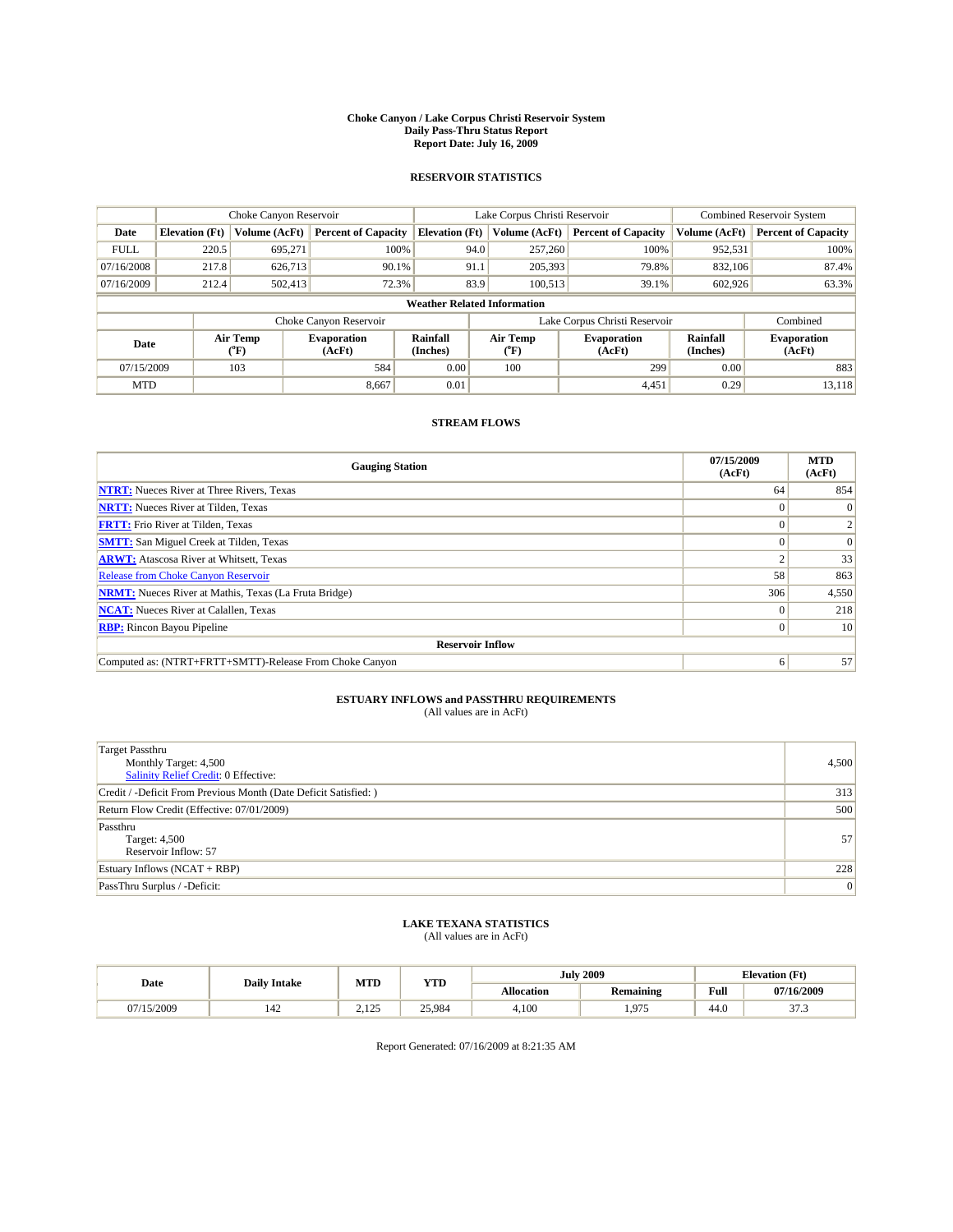#### **Choke Canyon / Lake Corpus Christi Reservoir System Daily Pass-Thru Status Report Report Date: July 17, 2009**

### **RESERVOIR STATISTICS**

|             | Choke Canyon Reservoir             |                                           |                              |                             | Lake Corpus Christi Reservoir | <b>Combined Reservoir System</b> |                             |                              |  |
|-------------|------------------------------------|-------------------------------------------|------------------------------|-----------------------------|-------------------------------|----------------------------------|-----------------------------|------------------------------|--|
| Date        | <b>Elevation</b> (Ft)              | <b>Volume (AcFt)</b>                      | <b>Percent of Capacity</b>   | <b>Elevation</b> (Ft)       | Volume (AcFt)                 | <b>Percent of Capacity</b>       | Volume (AcFt)               | <b>Percent of Capacity</b>   |  |
| <b>FULL</b> | 220.5                              | 695,271                                   | 100%                         | 94.0                        | 257,260                       | 100%                             | 952,531                     | 100%                         |  |
| 07/17/2008  | 217.8                              | 625,976                                   | 90.0%                        | 91.1                        | 205,050                       | 79.7%                            | 831,026                     | 87.2%                        |  |
| 07/17/2009  | 212.3                              | 501,772                                   | 72.2%                        | 83.9                        | 99,815                        | 38.8%                            | 601,587                     | 63.2%                        |  |
|             | <b>Weather Related Information</b> |                                           |                              |                             |                               |                                  |                             |                              |  |
|             |                                    |                                           | Choke Canyon Reservoir       |                             |                               | Lake Corpus Christi Reservoir    |                             | Combined                     |  |
| Date        |                                    | Air Temp<br>$({}^{\mathrm{o}}\mathrm{F})$ | <b>Evaporation</b><br>(AcFt) | <b>Rainfall</b><br>(Inches) | Air Temp<br>(°F)              | <b>Evaporation</b><br>(AcFt)     | <b>Rainfall</b><br>(Inches) | <b>Evaporation</b><br>(AcFt) |  |
| 07/16/2009  |                                    | 104                                       | 671                          | 0.00                        | 102                           | 332                              | 0.00                        | 1.003                        |  |
| <b>MTD</b>  |                                    |                                           | 9,338                        | 0.01                        |                               | 4.783                            | 0.29                        | 14,121                       |  |

## **STREAM FLOWS**

| <b>Gauging Station</b>                                       | 07/16/2009<br>(AcFt) | <b>MTD</b><br>(AcFt) |  |  |  |  |  |
|--------------------------------------------------------------|----------------------|----------------------|--|--|--|--|--|
| <b>NTRT:</b> Nueces River at Three Rivers, Texas             | 64                   | 917                  |  |  |  |  |  |
| <b>NRTT:</b> Nueces River at Tilden, Texas                   | $\Omega$             | $\theta$             |  |  |  |  |  |
| <b>FRTT:</b> Frio River at Tilden, Texas                     |                      |                      |  |  |  |  |  |
| <b>SMTT:</b> San Miguel Creek at Tilden, Texas               |                      | $\Omega$             |  |  |  |  |  |
| <b>ARWT:</b> Atascosa River at Whitsett, Texas               |                      | 34                   |  |  |  |  |  |
| <b>Release from Choke Canyon Reservoir</b>                   | 58                   | 921                  |  |  |  |  |  |
| <b>NRMT:</b> Nueces River at Mathis, Texas (La Fruta Bridge) | 314                  | 4,863                |  |  |  |  |  |
| <b>NCAT:</b> Nueces River at Calallen, Texas                 | $\Omega$             | 218                  |  |  |  |  |  |
| <b>RBP:</b> Rincon Bayou Pipeline                            |                      |                      |  |  |  |  |  |
| <b>Reservoir Inflow</b>                                      |                      |                      |  |  |  |  |  |
| Computed as: (NTRT+FRTT+SMTT)-Release From Choke Canyon      | 6                    | 63                   |  |  |  |  |  |

# **ESTUARY INFLOWS and PASSTHRU REQUIREMENTS**<br>(All values are in AcFt)

| <b>Target Passthru</b><br>Monthly Target: 4,500<br>Salinity Relief Credit: 0 Effective: | 4,500 |
|-----------------------------------------------------------------------------------------|-------|
| Credit / -Deficit From Previous Month (Date Deficit Satisfied: )                        | 313   |
| Return Flow Credit (Effective: 07/01/2009)                                              | 500   |
| Passthru<br>Target: 4,500<br>Reservoir Inflow: 63                                       | 63    |
| Estuary Inflows $(NCAT + RBP)$                                                          | 228   |
| PassThru Surplus / -Deficit:                                                            | 0     |

## **LAKE TEXANA STATISTICS** (All values are in AcFt)

| Date       | <b>Daily Intake</b> | MTD              | <b>YTD</b> |                   | <b>July 2009</b> | <b>Elevation</b> (Ft) |                      |
|------------|---------------------|------------------|------------|-------------------|------------------|-----------------------|----------------------|
|            |                     |                  |            | <b>Allocation</b> | <b>Remaining</b> | Full                  | 07/17/2009           |
| 07/16/2009 | 142                 | 2.267<br>$- - -$ | 26.126     | 4,100             | ,833             | 44.0                  | $\sim$<br>. <u>.</u> |

Report Generated: 07/17/2009 at 8:35:19 AM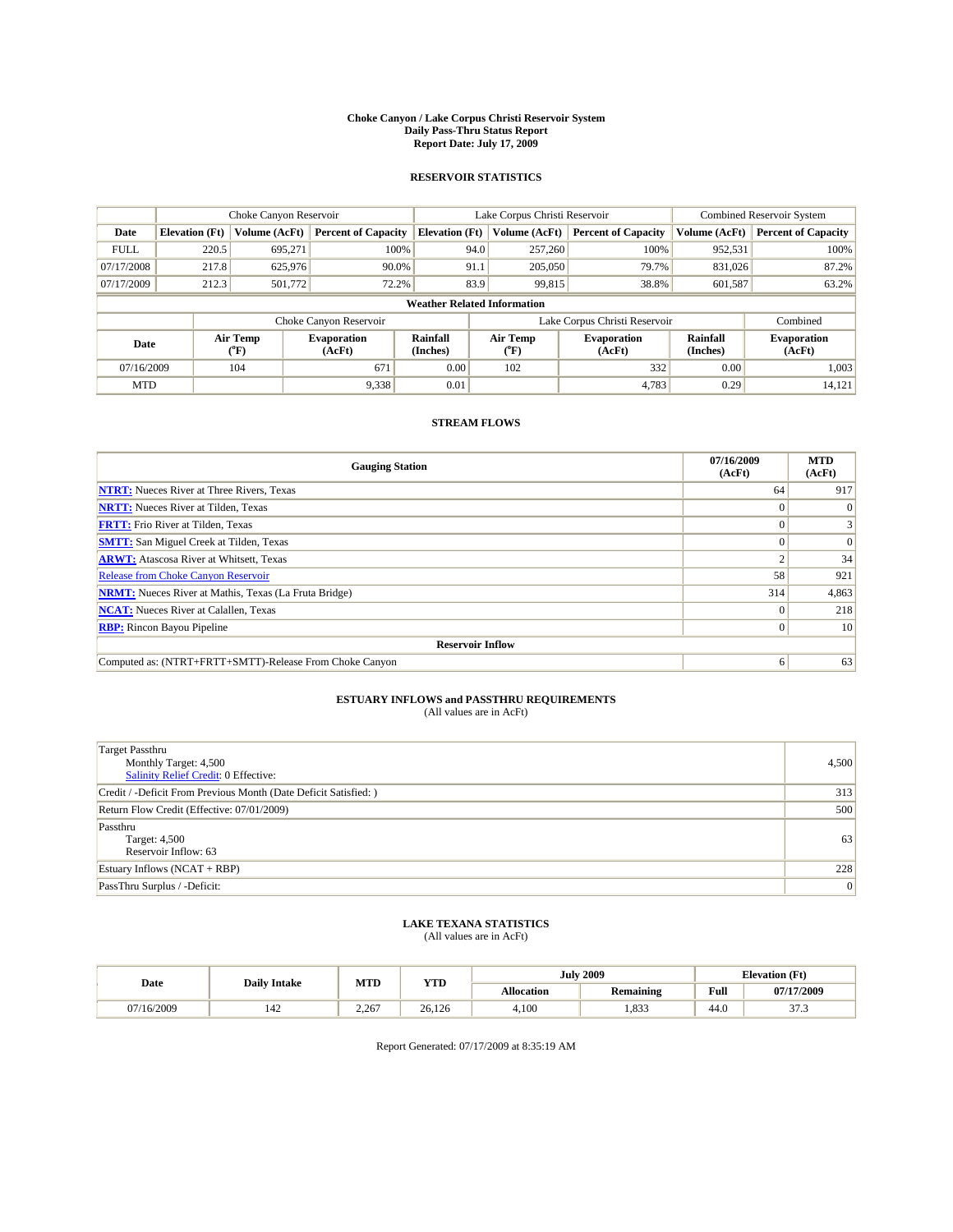#### **Choke Canyon / Lake Corpus Christi Reservoir System Daily Pass-Thru Status Report Report Date: July 18, 2009**

### **RESERVOIR STATISTICS**

|             | Choke Canyon Reservoir             |                                           |                              |                       | Lake Corpus Christi Reservoir | <b>Combined Reservoir System</b> |                      |                              |  |
|-------------|------------------------------------|-------------------------------------------|------------------------------|-----------------------|-------------------------------|----------------------------------|----------------------|------------------------------|--|
| Date        | <b>Elevation</b> (Ft)              | Volume (AcFt)                             | <b>Percent of Capacity</b>   | <b>Elevation</b> (Ft) | Volume (AcFt)                 | <b>Percent of Capacity</b>       | Volume (AcFt)        | <b>Percent of Capacity</b>   |  |
| <b>FULL</b> | 220.5                              | 695.271                                   | 100%                         | 94.0                  | 257,260                       | 100%                             | 952,531              | 100%                         |  |
| 07/18/2008  | 217.7                              | 624,994                                   | 89.9%                        | 91.0                  | 204,536                       | 79.5%                            | 829,530              | 87.1%                        |  |
| 07/18/2009  | 212.4                              | 503,053                                   | 72.4%                        | 83.8                  | 99,350                        | 38.6%                            | 602,403              | 63.2%                        |  |
|             | <b>Weather Related Information</b> |                                           |                              |                       |                               |                                  |                      |                              |  |
|             |                                    |                                           | Choke Canyon Reservoir       |                       |                               | Lake Corpus Christi Reservoir    |                      | Combined                     |  |
| Date        |                                    | Air Temp<br>$({}^{\mathrm{o}}\mathrm{F})$ | <b>Evaporation</b><br>(AcFt) | Rainfall<br>(Inches)  | Air Temp<br>(°F)              | <b>Evaporation</b><br>(AcFt)     | Rainfall<br>(Inches) | <b>Evaporation</b><br>(AcFt) |  |
| 07/17/2009  |                                    | 103                                       | 622                          | 0.65                  | 100                           | 297                              | 0.00                 | 919                          |  |
| <b>MTD</b>  |                                    |                                           | 9.960                        | 0.66                  |                               | 5,080                            | 0.29                 | 15,040                       |  |

### **STREAM FLOWS**

| <b>Gauging Station</b>                                       | 07/17/2009<br>(AcFt) | <b>MTD</b><br>(AcFt) |  |  |  |  |  |
|--------------------------------------------------------------|----------------------|----------------------|--|--|--|--|--|
| <b>NTRT:</b> Nueces River at Three Rivers, Texas             | 64                   | 981                  |  |  |  |  |  |
| <b>NRTT:</b> Nueces River at Tilden, Texas                   | $\Omega$             | $\theta$             |  |  |  |  |  |
| <b>FRTT:</b> Frio River at Tilden, Texas                     |                      |                      |  |  |  |  |  |
| <b>SMTT:</b> San Miguel Creek at Tilden, Texas               |                      | $\Omega$             |  |  |  |  |  |
| <b>ARWT:</b> Atascosa River at Whitsett, Texas               |                      | 36                   |  |  |  |  |  |
| <b>Release from Choke Canyon Reservoir</b>                   | 58                   | 979                  |  |  |  |  |  |
| <b>NRMT:</b> Nueces River at Mathis, Texas (La Fruta Bridge) | 304                  | 5,167                |  |  |  |  |  |
| <b>NCAT:</b> Nueces River at Calallen, Texas                 | $\Omega$             | 218                  |  |  |  |  |  |
| <b>RBP:</b> Rincon Bayou Pipeline                            | $\overline{0}$       | 10                   |  |  |  |  |  |
| <b>Reservoir Inflow</b>                                      |                      |                      |  |  |  |  |  |
| Computed as: (NTRT+FRTT+SMTT)-Release From Choke Canyon      | 6                    | 69                   |  |  |  |  |  |

# **ESTUARY INFLOWS and PASSTHRU REQUIREMENTS**<br>(All values are in AcFt)

| <b>Target Passthru</b><br>Monthly Target: 4,500<br>Salinity Relief Credit: 0 Effective: | 4,500 |
|-----------------------------------------------------------------------------------------|-------|
| Credit / -Deficit From Previous Month (Date Deficit Satisfied: )                        | 313   |
| Return Flow Credit (Effective: 07/01/2009)                                              | 500   |
| Passthru<br>Target: 4,500<br>Reservoir Inflow: 69                                       | 69    |
| Estuary Inflows $(NCAT + RBP)$                                                          | 228   |
| PassThru Surplus / -Deficit:                                                            | 0     |

# **LAKE TEXANA STATISTICS** (All values are in AcFt)

|            | <b>Daily Intake</b> | MTD   | <b>YTD</b> |                   | <b>July 2009</b> | <b>Elevation</b> (Ft)                       |            |
|------------|---------------------|-------|------------|-------------------|------------------|---------------------------------------------|------------|
| Date       |                     |       |            | <b>Allocation</b> | <b>Remaining</b> | Full<br>the contract of the contract of the | 07/18/2009 |
| 07/17/2009 | 142                 | 2.410 | 26.268     | 4.100             | .690             | 44.0                                        | 27.2<br>ر. |

Report Generated: 07/18/2009 at 8:37:11 AM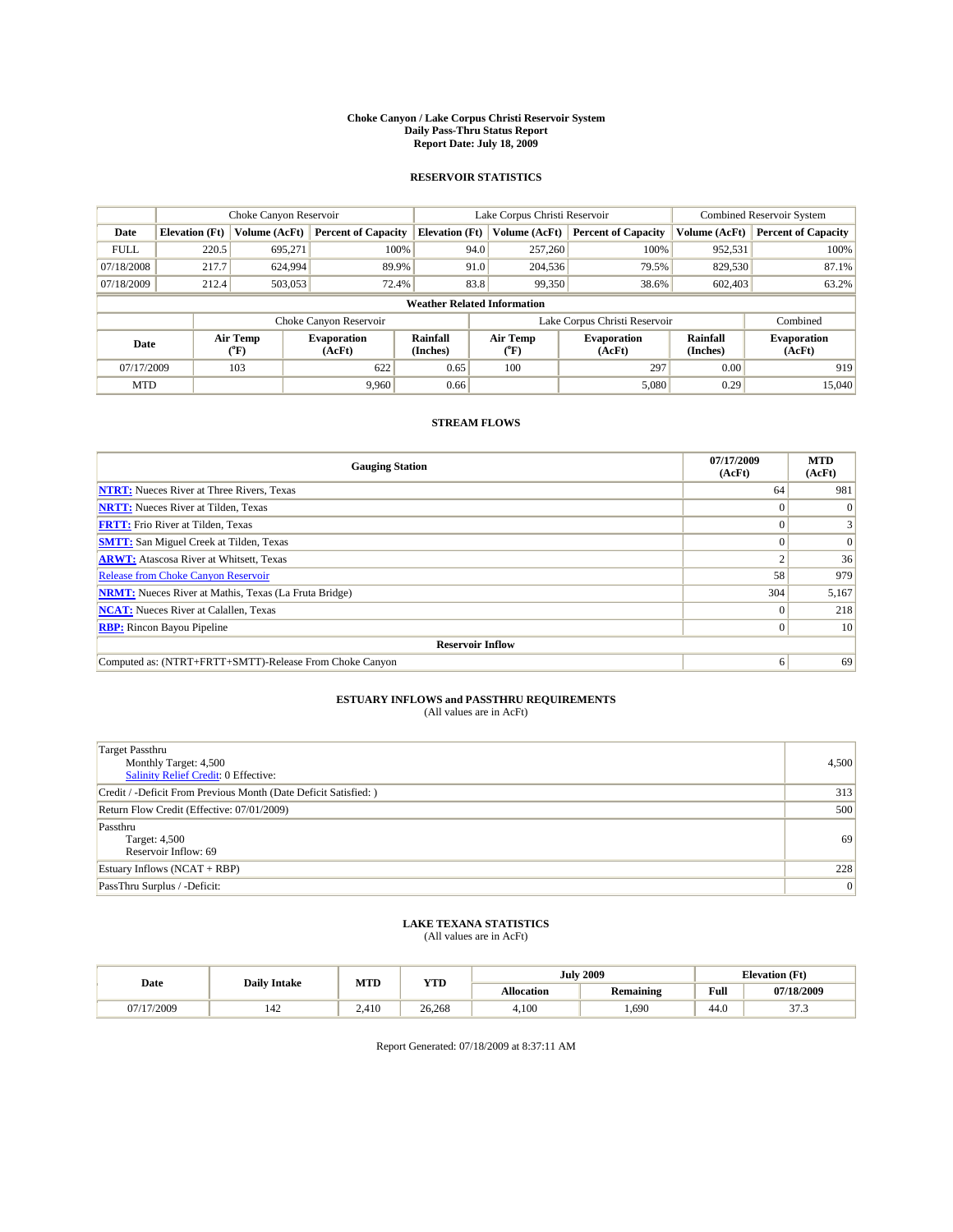#### **Choke Canyon / Lake Corpus Christi Reservoir System Daily Pass-Thru Status Report Report Date: July 19, 2009**

### **RESERVOIR STATISTICS**

|             |                                    | Choke Canyon Reservoir |                              |                             | Lake Corpus Christi Reservoir | Combined Reservoir System     |                      |                              |  |
|-------------|------------------------------------|------------------------|------------------------------|-----------------------------|-------------------------------|-------------------------------|----------------------|------------------------------|--|
| Date        | <b>Elevation</b> (Ft)              | Volume (AcFt)          | <b>Percent of Capacity</b>   | <b>Elevation</b> (Ft)       | Volume (AcFt)                 | <b>Percent of Capacity</b>    | Volume (AcFt)        | <b>Percent of Capacity</b>   |  |
| <b>FULL</b> | 220.5                              | 695,271                | 100%                         | 94.0                        | 257,260                       | 100%                          | 952,531              | 100%                         |  |
| 07/19/2008  | 217.7                              | 624,261                | 89.8%                        | 91.0                        | 203,509                       | 79.1%                         | 827,770              | 86.9%                        |  |
| 07/19/2009  | 212.4                              | 502,626                | 72.3%                        | 83.8                        | 99,119                        | 38.5%                         | 601,745              | 63.2%                        |  |
|             | <b>Weather Related Information</b> |                        |                              |                             |                               |                               |                      |                              |  |
|             |                                    |                        | Choke Canyon Reservoir       |                             |                               | Lake Corpus Christi Reservoir |                      | Combined                     |  |
| Date        |                                    | Air Temp<br>(°F)       | <b>Evaporation</b><br>(AcFt) | <b>Rainfall</b><br>(Inches) | Air Temp<br>$(^{\circ}F)$     | <b>Evaporation</b><br>(AcFt)  | Rainfall<br>(Inches) | <b>Evaporation</b><br>(AcFt) |  |
| 07/18/2009  |                                    | 100                    | 472                          | 0.00                        | 102                           | 276                           | 0.01                 | 748                          |  |
| <b>MTD</b>  |                                    |                        | 10.432                       | 0.66                        |                               | 5,356                         | 0.30                 | 15.788                       |  |

## **STREAM FLOWS**

| <b>Gauging Station</b>                                       | 07/18/2009<br>(AcFt) | <b>MTD</b><br>(AcFt) |  |  |  |  |  |
|--------------------------------------------------------------|----------------------|----------------------|--|--|--|--|--|
| <b>NTRT:</b> Nueces River at Three Rivers, Texas             | 67                   | 1,048                |  |  |  |  |  |
| <b>NRTT:</b> Nueces River at Tilden, Texas                   |                      |                      |  |  |  |  |  |
| <b>FRTT:</b> Frio River at Tilden, Texas                     |                      |                      |  |  |  |  |  |
| <b>SMTT:</b> San Miguel Creek at Tilden, Texas               |                      | $\Omega$             |  |  |  |  |  |
| <b>ARWT:</b> Atascosa River at Whitsett, Texas               |                      | 37                   |  |  |  |  |  |
| <b>Release from Choke Canyon Reservoir</b>                   | 58                   | 1,036                |  |  |  |  |  |
| <b>NRMT:</b> Nueces River at Mathis, Texas (La Fruta Bridge) | 312                  | 5,479                |  |  |  |  |  |
| <b>NCAT:</b> Nueces River at Calallen, Texas                 | $\Omega$             | 218                  |  |  |  |  |  |
| <b>RBP:</b> Rincon Bayou Pipeline                            | $\overline{0}$       | 10                   |  |  |  |  |  |
| <b>Reservoir Inflow</b>                                      |                      |                      |  |  |  |  |  |
| Computed as: (NTRT+FRTT+SMTT)-Release From Choke Canyon      | 10                   | 79                   |  |  |  |  |  |

# **ESTUARY INFLOWS and PASSTHRU REQUIREMENTS**<br>(All values are in AcFt)

| <b>Target Passthru</b><br>Monthly Target: 4,500<br><b>Salinity Relief Credit: 0 Effective:</b> | 4,500 |
|------------------------------------------------------------------------------------------------|-------|
| Credit / -Deficit From Previous Month (Date Deficit Satisfied: )                               | 313   |
| Return Flow Credit (Effective: 07/01/2009)                                                     | 500   |
| Passthru<br>Target: 4,500<br>Reservoir Inflow: 79                                              | 79    |
| Estuary Inflows $(NCAT + RBP)$                                                                 | 228   |
| PassThru Surplus / -Deficit:                                                                   | 0     |

# **LAKE TEXANA STATISTICS** (All values are in AcFt)

|            | <b>Daily Intake</b> | MTD          | <b>YTD</b> |                   | <b>July 2009</b> | <b>Elevation</b> (Ft)                       |                 |
|------------|---------------------|--------------|------------|-------------------|------------------|---------------------------------------------|-----------------|
| Date       |                     |              |            | <b>Allocation</b> | <b>Remaining</b> | Full<br>the contract of the contract of the | 07/19/2009      |
| 07/18/2009 | 142                 | 552<br>ے رہے | 26.411     | 4.100             | .548             | 44.0                                        | 27.2<br>ن. ، ر. |

Report Generated: 07/19/2009 at 8:22:57 AM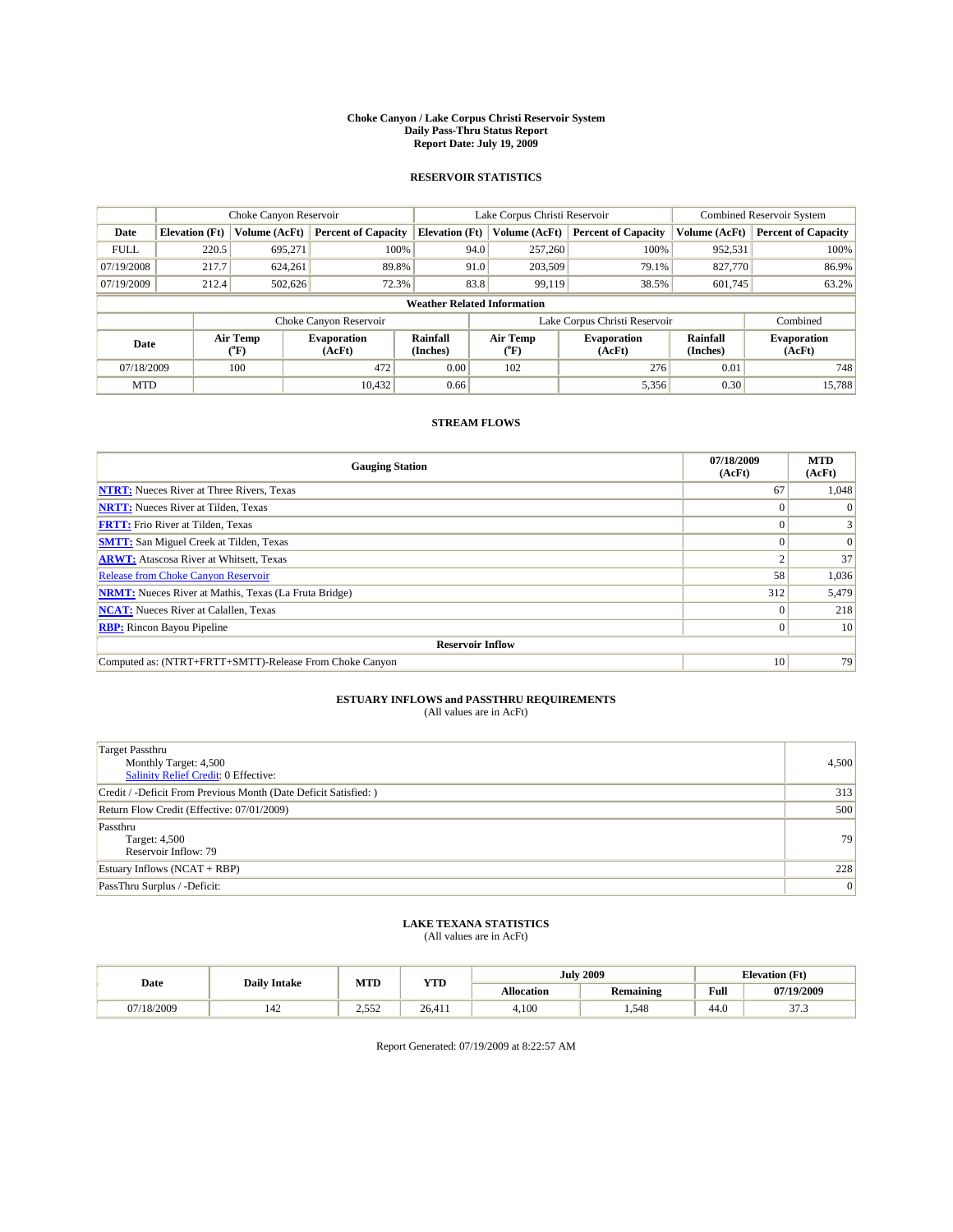#### **Choke Canyon / Lake Corpus Christi Reservoir System Daily Pass-Thru Status Report Report Date: July 20, 2009**

### **RESERVOIR STATISTICS**

|             | Choke Canyon Reservoir             |                                           |                              |                             | Lake Corpus Christi Reservoir | <b>Combined Reservoir System</b> |                      |                              |  |
|-------------|------------------------------------|-------------------------------------------|------------------------------|-----------------------------|-------------------------------|----------------------------------|----------------------|------------------------------|--|
| Date        | <b>Elevation</b> (Ft)              | Volume (AcFt)                             | <b>Percent of Capacity</b>   | <b>Elevation</b> (Ft)       | Volume (AcFt)                 | <b>Percent of Capacity</b>       | Volume (AcFt)        | <b>Percent of Capacity</b>   |  |
| <b>FULL</b> | 220.5                              | 695,271                                   | 100%                         | 94.0                        | 257,260                       | 100%                             | 952,531              | 100%                         |  |
| 07/20/2008  | 217.7                              | 624,261                                   | 89.8%                        | 91.0                        | 203,338                       | 79.0%                            | 827,599              | 86.9%                        |  |
| 07/20/2009  | 212.4                              | 502,199                                   | 72.2%                        | 83.8                        | 98,426                        | 38.3%                            | 600,625              | 63.1%                        |  |
|             | <b>Weather Related Information</b> |                                           |                              |                             |                               |                                  |                      |                              |  |
|             |                                    |                                           | Choke Canyon Reservoir       |                             |                               | Lake Corpus Christi Reservoir    |                      | Combined                     |  |
| Date        |                                    | Air Temp<br>$({}^{\mathrm{o}}\mathrm{F})$ | <b>Evaporation</b><br>(AcFt) | <b>Rainfall</b><br>(Inches) | Air Temp<br>(°F)              | <b>Evaporation</b><br>(AcFt)     | Rainfall<br>(Inches) | <b>Evaporation</b><br>(AcFt) |  |
| 07/19/2009  |                                    | 100                                       | 385                          | 0.00                        | 101                           | 242                              | 0.00                 | 627                          |  |
| <b>MTD</b>  |                                    |                                           | 10.817                       | 0.66                        |                               | 5,598                            | 0.30                 | 16.415                       |  |

## **STREAM FLOWS**

| <b>Gauging Station</b>                                       | 07/19/2009<br>(AcFt) | <b>MTD</b><br>(AcFt) |  |  |  |  |  |
|--------------------------------------------------------------|----------------------|----------------------|--|--|--|--|--|
| <b>NTRT:</b> Nueces River at Three Rivers, Texas             | 67                   | 1,116                |  |  |  |  |  |
| <b>NRTT:</b> Nueces River at Tilden, Texas                   | $\theta$             |                      |  |  |  |  |  |
| <b>FRTT:</b> Frio River at Tilden, Texas                     |                      |                      |  |  |  |  |  |
| <b>SMTT:</b> San Miguel Creek at Tilden, Texas               |                      | $\Omega$             |  |  |  |  |  |
| <b>ARWT:</b> Atascosa River at Whitsett, Texas               |                      | 39                   |  |  |  |  |  |
| <b>Release from Choke Canyon Reservoir</b>                   | 58                   | 1,094                |  |  |  |  |  |
| <b>NRMT:</b> Nueces River at Mathis, Texas (La Fruta Bridge) | 308                  | 5,786                |  |  |  |  |  |
| <b>NCAT:</b> Nueces River at Calallen, Texas                 | 10                   | 228                  |  |  |  |  |  |
| <b>RBP:</b> Rincon Bayou Pipeline                            | $\overline{0}$       | 10                   |  |  |  |  |  |
| <b>Reservoir Inflow</b>                                      |                      |                      |  |  |  |  |  |
| Computed as: (NTRT+FRTT+SMTT)-Release From Choke Canyon      | 10 <sup>1</sup>      | 89                   |  |  |  |  |  |

# **ESTUARY INFLOWS and PASSTHRU REQUIREMENTS**<br>(All values are in AcFt)

| <b>Target Passthru</b><br>Monthly Target: 4,500<br>Salinity Relief Credit: 0 Effective: | 4,500 |
|-----------------------------------------------------------------------------------------|-------|
| Credit / -Deficit From Previous Month (Date Deficit Satisfied: )                        | 313   |
| Return Flow Credit (Effective: 07/01/2009)                                              | 500   |
| Passthru<br>Target: 4,500<br>Reservoir Inflow: 89                                       | 89    |
| Estuary Inflows $(NCAT + RBP)$                                                          | 238   |
| PassThru Surplus / -Deficit:                                                            | 0     |

## **LAKE TEXANA STATISTICS** (All values are in AcFt)

|            | <b>Daily Intake</b> | MTD   | <b>YTD</b> |                   | <b>July 2009</b> | <b>Elevation</b> (Ft)                       |            |
|------------|---------------------|-------|------------|-------------------|------------------|---------------------------------------------|------------|
| Date       |                     |       |            | <b>Allocation</b> | <b>Remaining</b> | Full<br>the contract of the contract of the | 07/20/2009 |
| 07/19/2009 | 142                 | 2.694 | 26.553     | 4.100             | .406             | 44.0                                        | 27.2<br>ر. |

Report Generated: 07/20/2009 at 8:20:00 AM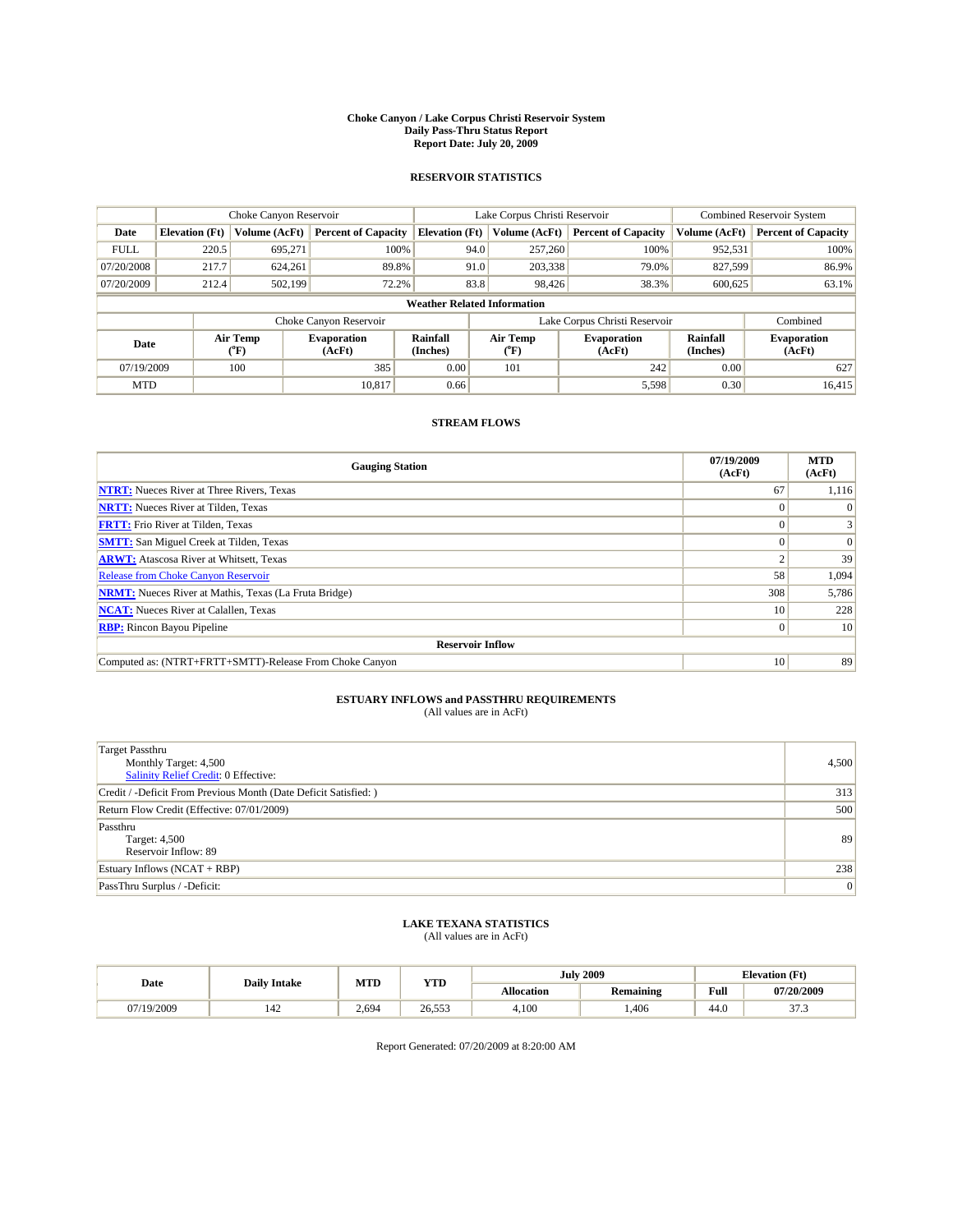#### **Choke Canyon / Lake Corpus Christi Reservoir System Daily Pass-Thru Status Report Report Date: July 21, 2009**

### **RESERVOIR STATISTICS**

|             |                                    | Choke Canyon Reservoir                    |                              |                             | Lake Corpus Christi Reservoir | <b>Combined Reservoir System</b> |                      |                              |  |
|-------------|------------------------------------|-------------------------------------------|------------------------------|-----------------------------|-------------------------------|----------------------------------|----------------------|------------------------------|--|
| Date        | <b>Elevation</b> (Ft)              | Volume (AcFt)                             | <b>Percent of Capacity</b>   | <b>Elevation</b> (Ft)       | Volume (AcFt)                 | <b>Percent of Capacity</b>       | Volume (AcFt)        | <b>Percent of Capacity</b>   |  |
| <b>FULL</b> | 220.5                              | 695,271                                   | 100%                         | 94.0                        | 257,260                       | 100%                             | 952,531              | 100%                         |  |
| 07/21/2008  | 217.7                              | 623,531                                   | 89.7%                        | 90.9                        | 202,655                       | 78.8%                            | 826,186              | 86.7%                        |  |
| 07/21/2009  | 212.3                              | 501,772                                   | 72.2%                        | 83.7                        | 97,164                        | 37.8%                            | 598,936              | 62.9%                        |  |
|             | <b>Weather Related Information</b> |                                           |                              |                             |                               |                                  |                      |                              |  |
|             |                                    |                                           | Choke Canyon Reservoir       |                             |                               | Lake Corpus Christi Reservoir    |                      | Combined                     |  |
| Date        |                                    | Air Temp<br>$({}^{\mathrm{o}}\mathrm{F})$ | <b>Evaporation</b><br>(AcFt) | <b>Rainfall</b><br>(Inches) | Air Temp<br>(°F)              | <b>Evaporation</b><br>(AcFt)     | Rainfall<br>(Inches) | <b>Evaporation</b><br>(AcFt) |  |
| 07/20/2009  |                                    | 104                                       | 534                          | 0.00                        | 102                           | 306                              | 0.00                 | 840                          |  |
| <b>MTD</b>  |                                    |                                           | 11,351                       | 0.66                        |                               | 5,904                            | 0.30                 | 17,255                       |  |

### **STREAM FLOWS**

| <b>Gauging Station</b>                                       | 07/20/2009<br>(AcFt) | <b>MTD</b><br>(AcFt) |  |  |  |  |
|--------------------------------------------------------------|----------------------|----------------------|--|--|--|--|
| <b>NTRT:</b> Nueces River at Three Rivers, Texas             | 66                   | 1,181                |  |  |  |  |
| <b>NRTT:</b> Nueces River at Tilden, Texas                   |                      | $\Omega$             |  |  |  |  |
| <b>FRTT:</b> Frio River at Tilden, Texas                     |                      |                      |  |  |  |  |
| <b>SMTT:</b> San Miguel Creek at Tilden, Texas               |                      | $\Omega$             |  |  |  |  |
| <b>ARWT:</b> Atascosa River at Whitsett, Texas               |                      | 40                   |  |  |  |  |
| <b>Release from Choke Canyon Reservoir</b>                   | 58                   | 1,151                |  |  |  |  |
| <b>NRMT:</b> Nueces River at Mathis, Texas (La Fruta Bridge) | 306                  | 6,092                |  |  |  |  |
| <b>NCAT:</b> Nueces River at Calallen, Texas                 | 10                   | 238                  |  |  |  |  |
| <b>RBP:</b> Rincon Bayou Pipeline                            | 0                    | 10                   |  |  |  |  |
| <b>Reservoir Inflow</b>                                      |                      |                      |  |  |  |  |
| Computed as: (NTRT+FRTT+SMTT)-Release From Choke Canyon      | 8                    | 97                   |  |  |  |  |

# **ESTUARY INFLOWS and PASSTHRU REQUIREMENTS**<br>(All values are in AcFt)

| <b>Target Passthru</b><br>Monthly Target: 4,500<br>Salinity Relief Credit: 0 Effective: | 4,500 |
|-----------------------------------------------------------------------------------------|-------|
| Credit / -Deficit From Previous Month (Date Deficit Satisfied: )                        | 313   |
| Return Flow Credit (Effective: 07/01/2009)                                              | 500   |
| Passthru<br>Target: 4,500<br>Reservoir Inflow: 97                                       | 97    |
| Estuary Inflows $(NCAT + RBP)$                                                          | 248   |
| PassThru Surplus / -Deficit:                                                            | 0     |

# **LAKE TEXANA STATISTICS** (All values are in AcFt)

|            | <b>Daily Intake</b> | MTD   | <b>YTD</b> |                   | <b>July 2009</b> | <b>Elevation</b> (Ft)                       |             |
|------------|---------------------|-------|------------|-------------------|------------------|---------------------------------------------|-------------|
| Date       |                     |       |            | <b>Allocation</b> | <b>Remaining</b> | Full<br>the contract of the contract of the | 07/21/2009  |
| 07/20/2009 | 142                 | 2.836 | 26.695     | 4.100             | .264             | 44.0                                        | $\sim$<br>. |

Report Generated: 07/21/2009 at 8:16:19 AM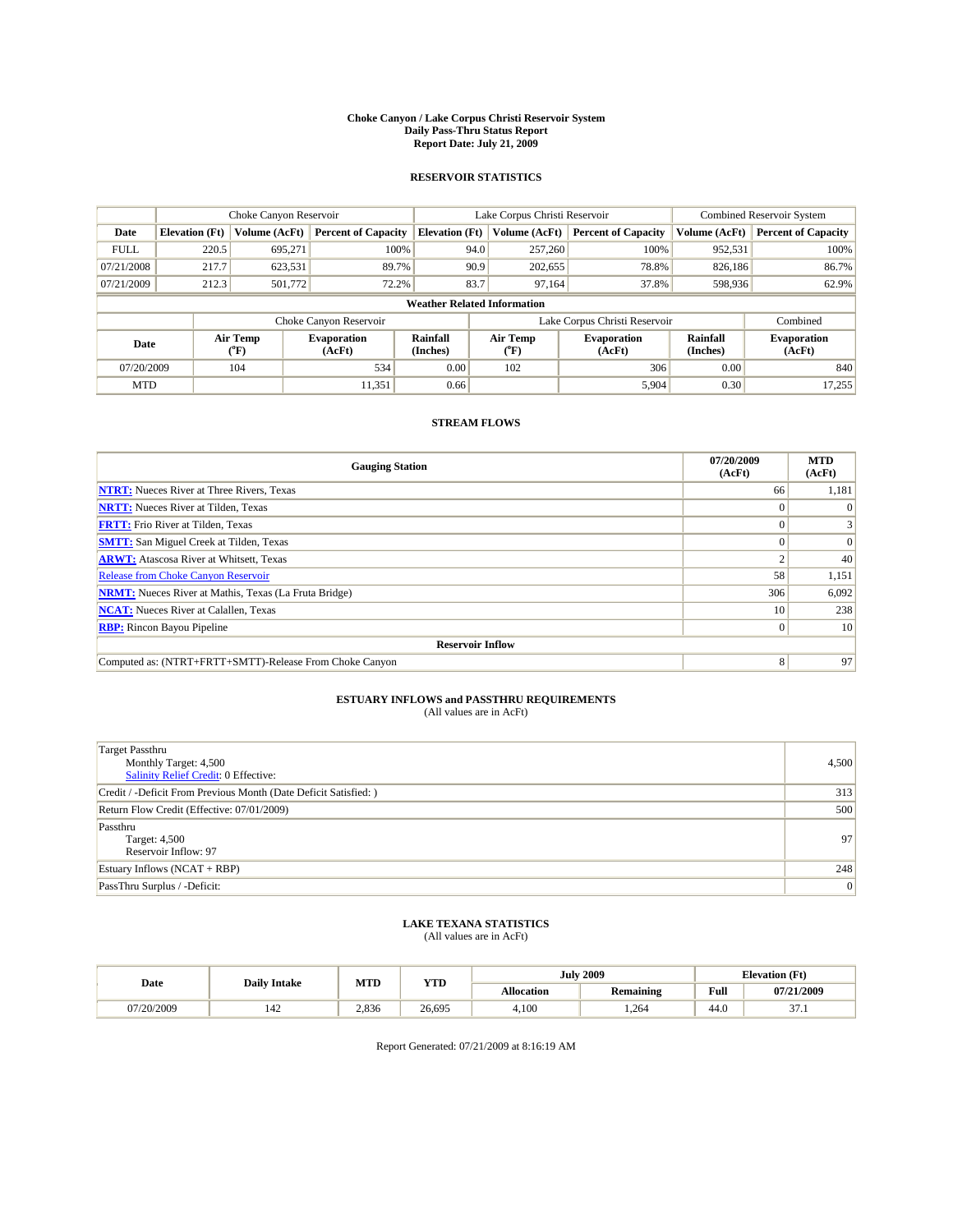#### **Choke Canyon / Lake Corpus Christi Reservoir System Daily Pass-Thru Status Report Report Date: July 22, 2009**

### **RESERVOIR STATISTICS**

|             | Choke Canyon Reservoir             |                                |                              |                       | Lake Corpus Christi Reservoir  | <b>Combined Reservoir System</b> |                      |                              |  |
|-------------|------------------------------------|--------------------------------|------------------------------|-----------------------|--------------------------------|----------------------------------|----------------------|------------------------------|--|
| Date        | <b>Elevation</b> (Ft)              | Volume (AcFt)                  | <b>Percent of Capacity</b>   | <b>Elevation</b> (Ft) | Volume (AcFt)                  | <b>Percent of Capacity</b>       | Volume (AcFt)        | <b>Percent of Capacity</b>   |  |
| <b>FULL</b> | 220.5                              | 695.271                        | 100%                         | 94.0                  | 257,260                        | 100%                             | 952,531              | 100%                         |  |
| 07/22/2008  | 217.6                              | 622,801                        | 89.6%                        | 90.9                  | 202.142                        | 78.6%                            | 824,943              | 86.6%                        |  |
| 07/22/2009  | 212.3                              | 501,345                        | 72.1%                        | 83.7                  | 97,392                         | 37.9%                            | 598,737              | 62.9%                        |  |
|             | <b>Weather Related Information</b> |                                |                              |                       |                                |                                  |                      |                              |  |
|             |                                    |                                | Choke Canyon Reservoir       |                       | Lake Corpus Christi Reservoir  |                                  | Combined             |                              |  |
| Date        |                                    | Air Temp<br>$({}^o\mathrm{F})$ | <b>Evaporation</b><br>(AcFt) | Rainfall<br>(Inches)  | Air Temp<br>$({}^o\mathrm{F})$ | <b>Evaporation</b><br>(AcFt)     | Rainfall<br>(Inches) | <b>Evaporation</b><br>(AcFt) |  |
| 07/21/2009  |                                    | 103                            | 583                          | 0.00                  | 102                            | 307                              | 0.00                 | 890                          |  |
| <b>MTD</b>  |                                    |                                | 11.934                       | 0.66                  |                                | 6,211                            | 0.30                 | 18,145                       |  |

## **STREAM FLOWS**

| <b>Gauging Station</b>                                       | 07/21/2009<br>(AcFt) | <b>MTD</b><br>(AcFt) |  |  |  |  |  |
|--------------------------------------------------------------|----------------------|----------------------|--|--|--|--|--|
| <b>NTRT:</b> Nueces River at Three Rivers, Texas             | 64                   | 1,245                |  |  |  |  |  |
| <b>NRTT:</b> Nueces River at Tilden, Texas                   | $\theta$             |                      |  |  |  |  |  |
| <b>FRTT:</b> Frio River at Tilden, Texas                     |                      |                      |  |  |  |  |  |
| <b>SMTT:</b> San Miguel Creek at Tilden, Texas               |                      | $\Omega$             |  |  |  |  |  |
| <b>ARWT:</b> Atascosa River at Whitsett, Texas               |                      | 42                   |  |  |  |  |  |
| <b>Release from Choke Canyon Reservoir</b>                   | 58                   | 1,209                |  |  |  |  |  |
| <b>NRMT:</b> Nueces River at Mathis, Texas (La Fruta Bridge) | 314                  | 6,406                |  |  |  |  |  |
| <b>NCAT:</b> Nueces River at Calallen, Texas                 | $\theta$             | 238                  |  |  |  |  |  |
| <b>RBP:</b> Rincon Bayou Pipeline                            | $\overline{0}$       | 10                   |  |  |  |  |  |
| <b>Reservoir Inflow</b>                                      |                      |                      |  |  |  |  |  |
| Computed as: (NTRT+FRTT+SMTT)-Release From Choke Canyon      | 6                    | 103                  |  |  |  |  |  |

# **ESTUARY INFLOWS and PASSTHRU REQUIREMENTS**<br>(All values are in AcFt)

| <b>Target Passthru</b><br>Monthly Target: 4,500<br>Salinity Relief Credit: 0 Effective: | 4,500 |
|-----------------------------------------------------------------------------------------|-------|
| Credit / -Deficit From Previous Month (Date Deficit Satisfied: )                        | 313   |
| Return Flow Credit (Effective: 07/01/2009)                                              | 500   |
| Passthru<br>Target: 4,500<br>Reservoir Inflow: 103                                      | 103   |
| Estuary Inflows $(NCAT + RBP)$                                                          | 248   |
| PassThru Surplus / -Deficit:                                                            | 0     |

## **LAKE TEXANA STATISTICS** (All values are in AcFt)

| Date       | <b>Daily Intake</b> | MTD   | <b>YTD</b> |                   | <b>July 2009</b> | <b>Elevation</b> (Ft) |             |
|------------|---------------------|-------|------------|-------------------|------------------|-----------------------|-------------|
|            |                     |       |            | <b>Allocation</b> | <b>Remaining</b> | Full                  | 07/22/2009  |
| 07/21/2009 | 142                 | 2.978 | 26.837     | 4.100             | 100<br>.         | 44.0                  | $\sim$<br>. |

Report Generated: 07/22/2009 at 8:35:53 AM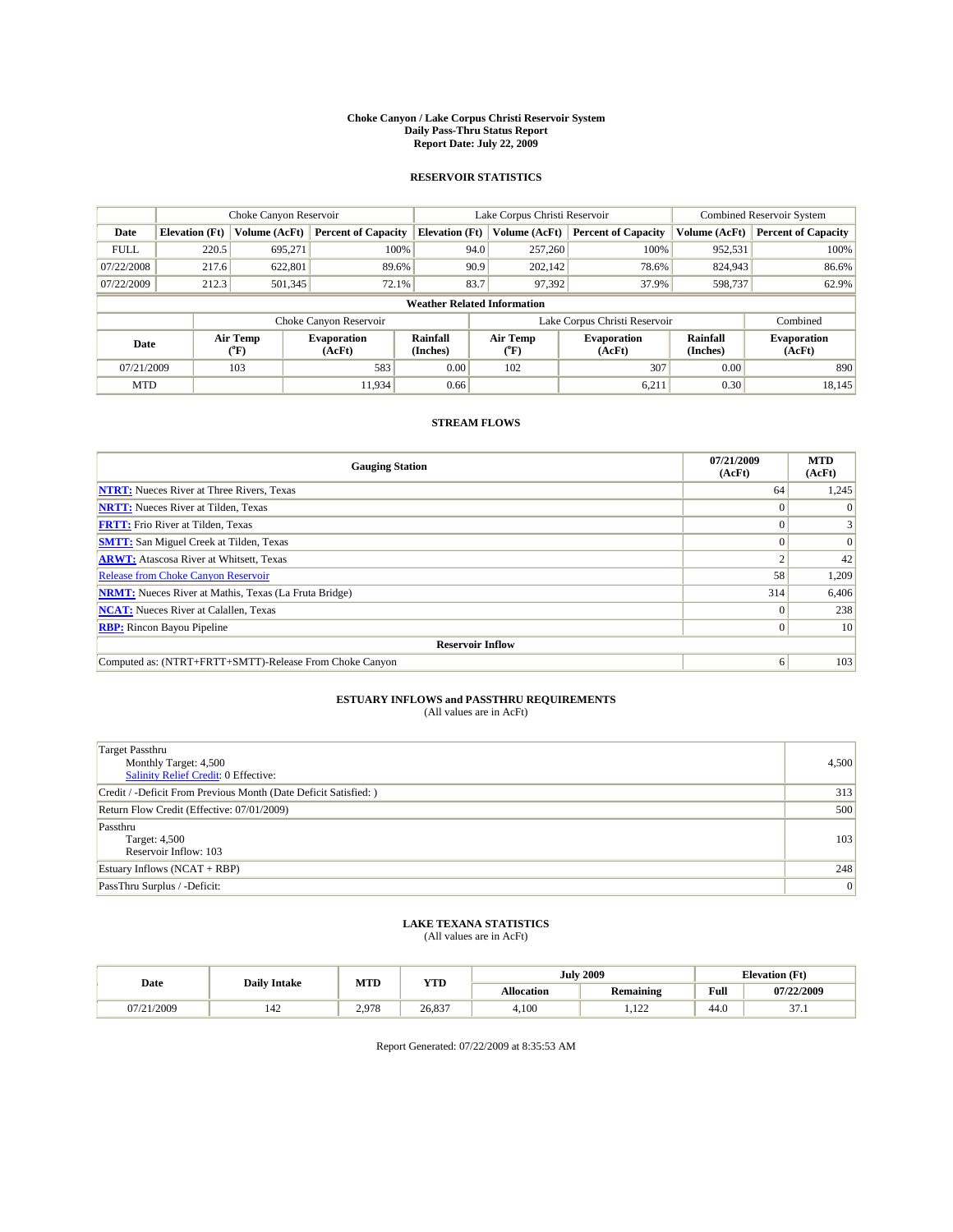#### **Choke Canyon / Lake Corpus Christi Reservoir System Daily Pass-Thru Status Report Report Date: July 23, 2009**

### **RESERVOIR STATISTICS**

|             | Choke Canyon Reservoir             |                                |                              |                       | Lake Corpus Christi Reservoir  | <b>Combined Reservoir System</b> |                      |                              |  |
|-------------|------------------------------------|--------------------------------|------------------------------|-----------------------|--------------------------------|----------------------------------|----------------------|------------------------------|--|
| Date        | <b>Elevation</b> (Ft)              | Volume (AcFt)                  | <b>Percent of Capacity</b>   | <b>Elevation</b> (Ft) | Volume (AcFt)                  | <b>Percent of Capacity</b>       | Volume (AcFt)        | <b>Percent of Capacity</b>   |  |
| <b>FULL</b> | 220.5                              | 695,271                        | 100%                         | 94.0                  | 257,260                        | 100%                             | 952,531              | 100%                         |  |
| 07/23/2008  | 217.6                              | 621,827                        | 89.4%                        | 90.9                  | 202.142                        | 78.6%                            | 823,969              | 86.5%                        |  |
| 07/23/2009  | 212.3                              | 500,918                        | 72.0%                        | 83.6                  | 96,821                         | 37.6%                            | 597,739              | 62.8%                        |  |
|             | <b>Weather Related Information</b> |                                |                              |                       |                                |                                  |                      |                              |  |
|             |                                    |                                | Choke Canyon Reservoir       |                       | Lake Corpus Christi Reservoir  |                                  |                      | Combined                     |  |
| Date        |                                    | Air Temp<br>$({}^o\mathrm{F})$ | <b>Evaporation</b><br>(AcFt) | Rainfall<br>(Inches)  | Air Temp<br>$({}^o\mathrm{F})$ | <b>Evaporation</b><br>(AcFt)     | Rainfall<br>(Inches) | <b>Evaporation</b><br>(AcFt) |  |
| 07/22/2009  |                                    | 104                            | 595                          | 0.00                  | 102                            | 332                              | 0.00                 | 927                          |  |
| <b>MTD</b>  |                                    |                                | 12.529                       | 0.66                  |                                | 6,543                            | 0.30                 | 19.072                       |  |

### **STREAM FLOWS**

| <b>Gauging Station</b>                                       | 07/22/2009<br>(AcFt) | <b>MTD</b><br>(AcFt) |  |  |  |  |  |
|--------------------------------------------------------------|----------------------|----------------------|--|--|--|--|--|
| <b>NTRT:</b> Nueces River at Three Rivers, Texas             | 62                   | 1,306                |  |  |  |  |  |
| <b>NRTT:</b> Nueces River at Tilden, Texas                   |                      |                      |  |  |  |  |  |
| <b>FRTT:</b> Frio River at Tilden, Texas                     |                      |                      |  |  |  |  |  |
| <b>SMTT:</b> San Miguel Creek at Tilden, Texas               |                      | $\Omega$             |  |  |  |  |  |
| <b>ARWT:</b> Atascosa River at Whitsett, Texas               |                      | 43                   |  |  |  |  |  |
| <b>Release from Choke Canyon Reservoir</b>                   | 58                   | 1,266                |  |  |  |  |  |
| <b>NRMT:</b> Nueces River at Mathis, Texas (La Fruta Bridge) | 326                  | 6,731                |  |  |  |  |  |
| <b>NCAT:</b> Nueces River at Calallen, Texas                 | $\theta$             | 238                  |  |  |  |  |  |
| <b>RBP:</b> Rincon Bayou Pipeline                            | $\overline{0}$       | 10                   |  |  |  |  |  |
| <b>Reservoir Inflow</b>                                      |                      |                      |  |  |  |  |  |
| Computed as: (NTRT+FRTT+SMTT)-Release From Choke Canyon      |                      | 107                  |  |  |  |  |  |

# **ESTUARY INFLOWS and PASSTHRU REQUIREMENTS**<br>(All values are in AcFt)

| <b>Target Passthru</b><br>Monthly Target: 4,500<br>Salinity Relief Credit: 0 Effective: | 4,500 |
|-----------------------------------------------------------------------------------------|-------|
| Credit / -Deficit From Previous Month (Date Deficit Satisfied: )                        | 313   |
| Return Flow Credit (Effective: 07/01/2009)                                              | 500   |
| Passthru<br>Target: 4,500<br>Reservoir Inflow: 107                                      | 107   |
| Estuary Inflows $(NCAT + RBP)$                                                          | 248   |
| PassThru Surplus / -Deficit:                                                            | 0     |

# **LAKE TEXANA STATISTICS** (All values are in AcFt)

|            | <b>Daily Intake</b> | MTD   | <b>YTD</b> |                   | <b>July 2009</b> | <b>Elevation</b> (Ft)                       |             |
|------------|---------------------|-------|------------|-------------------|------------------|---------------------------------------------|-------------|
| Date       |                     |       |            | <b>Allocation</b> | <b>Remaining</b> | Full<br>the contract of the contract of the | 07/23/2009  |
| 07/22/2009 | 142                 | 3.120 | 26.979     | 4.100             | 980              | 44.0                                        | $\sim$<br>. |

Report Generated: 07/23/2009 at 8:41:41 AM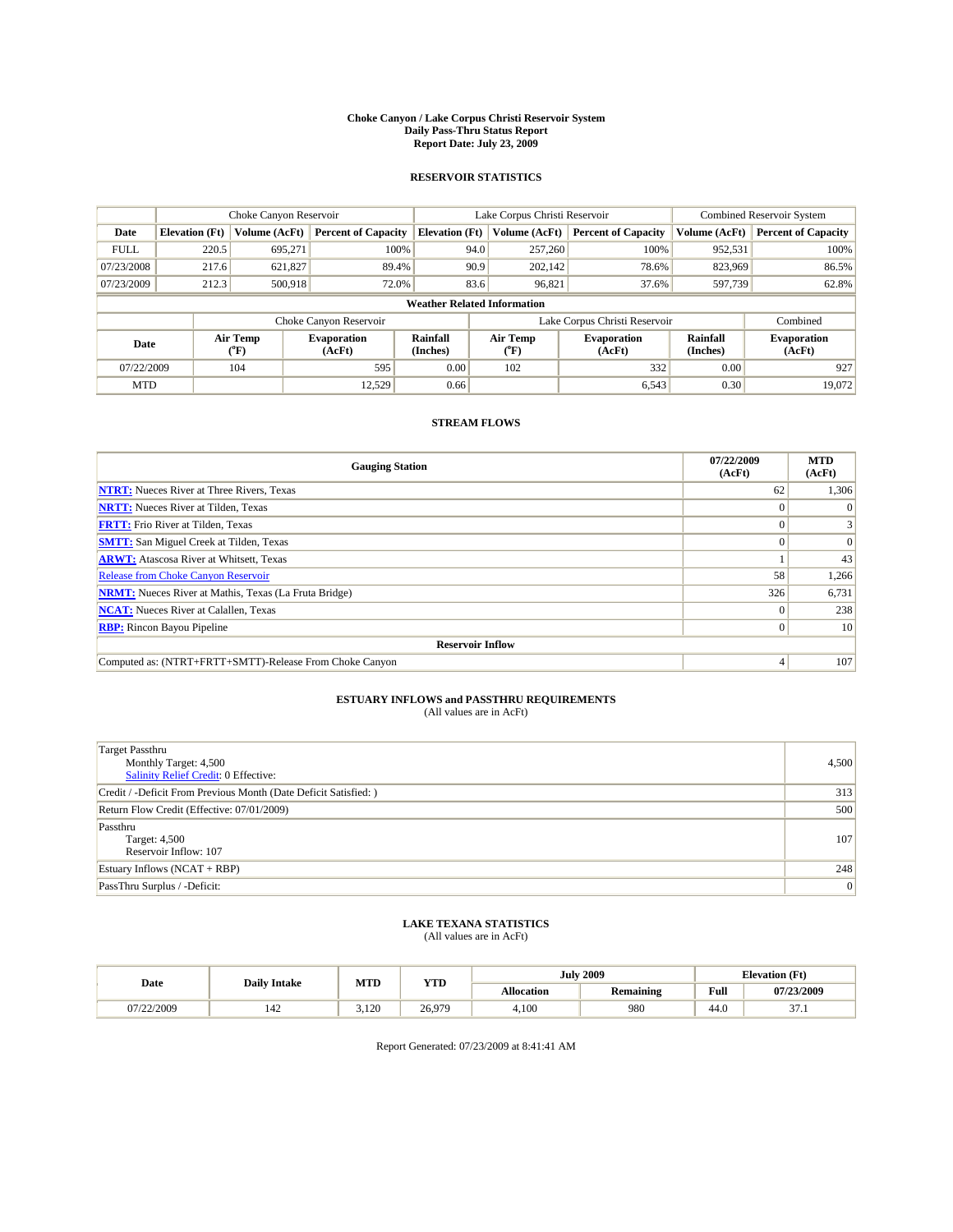#### **Choke Canyon / Lake Corpus Christi Reservoir System Daily Pass-Thru Status Report Report Date: July 24, 2009**

### **RESERVOIR STATISTICS**

|             | Choke Canyon Reservoir             |                                           |                              |                             | Lake Corpus Christi Reservoir | <b>Combined Reservoir System</b> |                      |                              |  |
|-------------|------------------------------------|-------------------------------------------|------------------------------|-----------------------------|-------------------------------|----------------------------------|----------------------|------------------------------|--|
| Date        | <b>Elevation</b> (Ft)              | Volume (AcFt)                             | <b>Percent of Capacity</b>   | <b>Elevation</b> (Ft)       | Volume (AcFt)                 | <b>Percent of Capacity</b>       | Volume (AcFt)        | <b>Percent of Capacity</b>   |  |
| <b>FULL</b> | 220.5                              | 695,271                                   | 100%                         | 94.0                        | 257,260                       | 100%                             | 952,531              | 100%                         |  |
| 07/24/2008  | 217.6                              | 623,288                                   | 89.6%                        | 90.9                        | 202,142                       | 78.6%                            | 825,430              | 86.7%                        |  |
| 07/24/2009  | 212.3                              | 500,496                                   | 72.0%                        | 83.6                        | 96,139                        | 37.4%                            | 596,635              | 62.6%                        |  |
|             | <b>Weather Related Information</b> |                                           |                              |                             |                               |                                  |                      |                              |  |
|             |                                    |                                           | Choke Canyon Reservoir       |                             |                               | Lake Corpus Christi Reservoir    |                      | Combined                     |  |
| Date        |                                    | Air Temp<br>$({}^{\mathrm{o}}\mathrm{F})$ | <b>Evaporation</b><br>(AcFt) | <b>Rainfall</b><br>(Inches) | Air Temp<br>(°F)              | <b>Evaporation</b><br>(AcFt)     | Rainfall<br>(Inches) | <b>Evaporation</b><br>(AcFt) |  |
| 07/23/2009  |                                    | 103                                       | 558                          | 0.00                        | 100                           | 291                              | 0.00                 | 849                          |  |
| <b>MTD</b>  |                                    |                                           | 13.087                       | 0.66                        |                               | 6,834                            | 0.30                 | 19,921                       |  |

## **STREAM FLOWS**

| <b>Gauging Station</b>                                       | 07/23/2009<br>(AcFt) | <b>MTD</b><br>(AcFt) |  |  |  |  |  |
|--------------------------------------------------------------|----------------------|----------------------|--|--|--|--|--|
| <b>NTRT:</b> Nueces River at Three Rivers, Texas             | 62                   | 1,368                |  |  |  |  |  |
| <b>NRTT:</b> Nueces River at Tilden, Texas                   |                      |                      |  |  |  |  |  |
| <b>FRTT:</b> Frio River at Tilden, Texas                     |                      |                      |  |  |  |  |  |
| <b>SMTT:</b> San Miguel Creek at Tilden, Texas               |                      | $\Omega$             |  |  |  |  |  |
| <b>ARWT:</b> Atascosa River at Whitsett, Texas               |                      | 44                   |  |  |  |  |  |
| Release from Choke Canyon Reservoir                          | 58                   | 1,324                |  |  |  |  |  |
| <b>NRMT:</b> Nueces River at Mathis, Texas (La Fruta Bridge) | 326                  | 7,057                |  |  |  |  |  |
| <b>NCAT:</b> Nueces River at Calallen, Texas                 |                      | 238                  |  |  |  |  |  |
| <b>RBP:</b> Rincon Bayou Pipeline                            | $\Omega$             | 10                   |  |  |  |  |  |
| <b>Reservoir Inflow</b>                                      |                      |                      |  |  |  |  |  |
| Computed as: (NTRT+FRTT+SMTT)-Release From Choke Canyon      | $\overline{4}$       | 112                  |  |  |  |  |  |

# **ESTUARY INFLOWS and PASSTHRU REQUIREMENTS**<br>(All values are in AcFt)

| <b>Target Passthru</b><br>Monthly Target: 4,500<br><b>Salinity Relief Credit: 0 Effective:</b> | 4,500 |
|------------------------------------------------------------------------------------------------|-------|
| Credit / -Deficit From Previous Month (Date Deficit Satisfied: )                               | 313   |
| Return Flow Credit (Effective: 07/01/2009)                                                     | 500   |
| Passthru<br>Target: 4,500<br>Reservoir Inflow: 112                                             | 112   |
| Estuary Inflows $(NCAT + RBP)$                                                                 | 248   |
| PassThru Surplus / -Deficit:                                                                   | 0     |

## **LAKE TEXANA STATISTICS** (All values are in AcFt)

|            | <b>Daily Intake</b> | MTD   | <b>YTD</b>              |                   | <b>July 2009</b> | <b>Elevation</b> (Ft)                       |             |
|------------|---------------------|-------|-------------------------|-------------------|------------------|---------------------------------------------|-------------|
| Date       |                     |       |                         | <b>Allocation</b> | <b>Remaining</b> | Full<br>the contract of the contract of the | 07/24/2009  |
| 07/23/2009 | 142                 | 3.262 | $\sim$<br>101<br>21.121 | 4.100             | 838              | 44.0                                        | $\sim$<br>. |

Report Generated: 07/24/2009 at 8:39:55 AM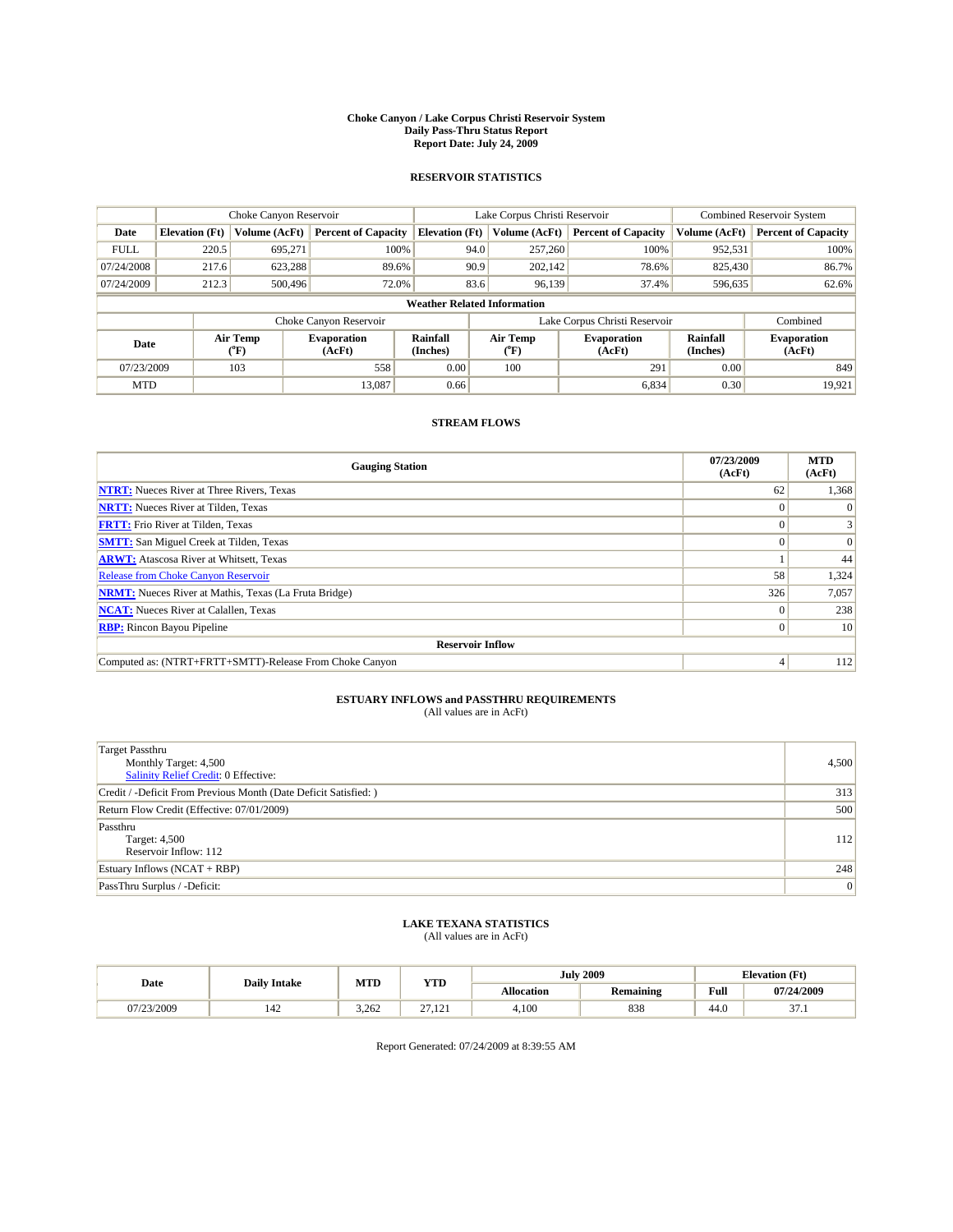#### **Choke Canyon / Lake Corpus Christi Reservoir System Daily Pass-Thru Status Report Report Date: July 25, 2009**

### **RESERVOIR STATISTICS**

|             | Choke Canyon Reservoir             |                                |                              |                       | Lake Corpus Christi Reservoir | <b>Combined Reservoir System</b> |                      |                              |  |  |
|-------------|------------------------------------|--------------------------------|------------------------------|-----------------------|-------------------------------|----------------------------------|----------------------|------------------------------|--|--|
| Date        | <b>Elevation</b> (Ft)              | Volume (AcFt)                  | <b>Percent of Capacity</b>   | <b>Elevation</b> (Ft) | Volume (AcFt)                 | <b>Percent of Capacity</b>       | Volume (AcFt)        | <b>Percent of Capacity</b>   |  |  |
| <b>FULL</b> | 220.5                              | 695.271                        | 100%                         | 94.0                  | 257,260                       | 100%                             | 952,531              | 100%                         |  |  |
| 07/25/2008  | 217.7                              | 625,239                        | 89.9%                        | 91.1                  | 206,251                       | 80.2%                            | 831.490              | 87.3%                        |  |  |
| 07/25/2009  | 212.2                              | 499,651                        | 71.9%                        | 83.5                  | 95,685                        | 37.2%                            | 595,336              | 62.5%                        |  |  |
|             | <b>Weather Related Information</b> |                                |                              |                       |                               |                                  |                      |                              |  |  |
|             |                                    |                                | Choke Canyon Reservoir       |                       | Lake Corpus Christi Reservoir |                                  |                      | Combined                     |  |  |
| Date        |                                    | Air Temp<br>$({}^o\mathrm{F})$ | <b>Evaporation</b><br>(AcFt) | Rainfall<br>(Inches)  | Air Temp<br>(°F)              | <b>Evaporation</b><br>(AcFt)     | Rainfall<br>(Inches) | <b>Evaporation</b><br>(AcFt) |  |  |
| 07/24/2009  |                                    | 101                            | 582                          | 0.00                  | 98                            | 303                              | 0.00                 | 885                          |  |  |
| <b>MTD</b>  |                                    |                                | 13.669                       | 0.66                  |                               | 7,137                            | 0.30                 | 20,806                       |  |  |

## **STREAM FLOWS**

| <b>Gauging Station</b>                                       | 07/24/2009<br>(AcFt) | <b>MTD</b><br>(AcFt) |  |  |  |  |  |
|--------------------------------------------------------------|----------------------|----------------------|--|--|--|--|--|
| <b>NTRT:</b> Nueces River at Three Rivers, Texas             | 64                   | 1,431                |  |  |  |  |  |
| <b>NRTT:</b> Nueces River at Tilden, Texas                   |                      |                      |  |  |  |  |  |
| <b>FRTT:</b> Frio River at Tilden, Texas                     |                      |                      |  |  |  |  |  |
| <b>SMTT:</b> San Miguel Creek at Tilden, Texas               |                      | $\Omega$             |  |  |  |  |  |
| <b>ARWT:</b> Atascosa River at Whitsett, Texas               |                      | 46                   |  |  |  |  |  |
| <b>Release from Choke Canyon Reservoir</b>                   | 58                   | 1,382                |  |  |  |  |  |
| <b>NRMT:</b> Nueces River at Mathis, Texas (La Fruta Bridge) | 337                  | 7,394                |  |  |  |  |  |
| <b>NCAT:</b> Nueces River at Calallen, Texas                 | $\Omega$             | 238                  |  |  |  |  |  |
| <b>RBP:</b> Rincon Bayou Pipeline                            | $\overline{0}$       | 10                   |  |  |  |  |  |
| <b>Reservoir Inflow</b>                                      |                      |                      |  |  |  |  |  |
| Computed as: (NTRT+FRTT+SMTT)-Release From Choke Canyon      | 6                    | 118                  |  |  |  |  |  |

# **ESTUARY INFLOWS and PASSTHRU REQUIREMENTS**<br>(All values are in AcFt)

| <b>Target Passthru</b><br>Monthly Target: 4,500<br><b>Salinity Relief Credit: 0 Effective:</b> | 4,500 |
|------------------------------------------------------------------------------------------------|-------|
| Credit / -Deficit From Previous Month (Date Deficit Satisfied: )                               | 313   |
| Return Flow Credit (Effective: 07/01/2009)                                                     | 500   |
| Passthru<br>Target: 4,500<br>Reservoir Inflow: 118                                             | 118   |
| Estuary Inflows $(NCAT + RBP)$                                                                 | 248   |
| PassThru Surplus / -Deficit:                                                                   | 0     |

## **LAKE TEXANA STATISTICS** (All values are in AcFt)

|            | <b>Daily Intake</b>   | MTD   | <b>YTD</b> |                   | <b>July 2009</b> | <b>Elevation</b> (Ft) |            |
|------------|-----------------------|-------|------------|-------------------|------------------|-----------------------|------------|
| Date       |                       |       |            | <b>Allocation</b> | Remaining        | Full                  | 07/25/2009 |
| 07/24/2009 | $\overline{A}$<br>142 | 3.405 | 27.263     | 4.100             | 695              | 44.0                  | 37.0       |

Report Generated: 07/25/2009 at 8:26:22 AM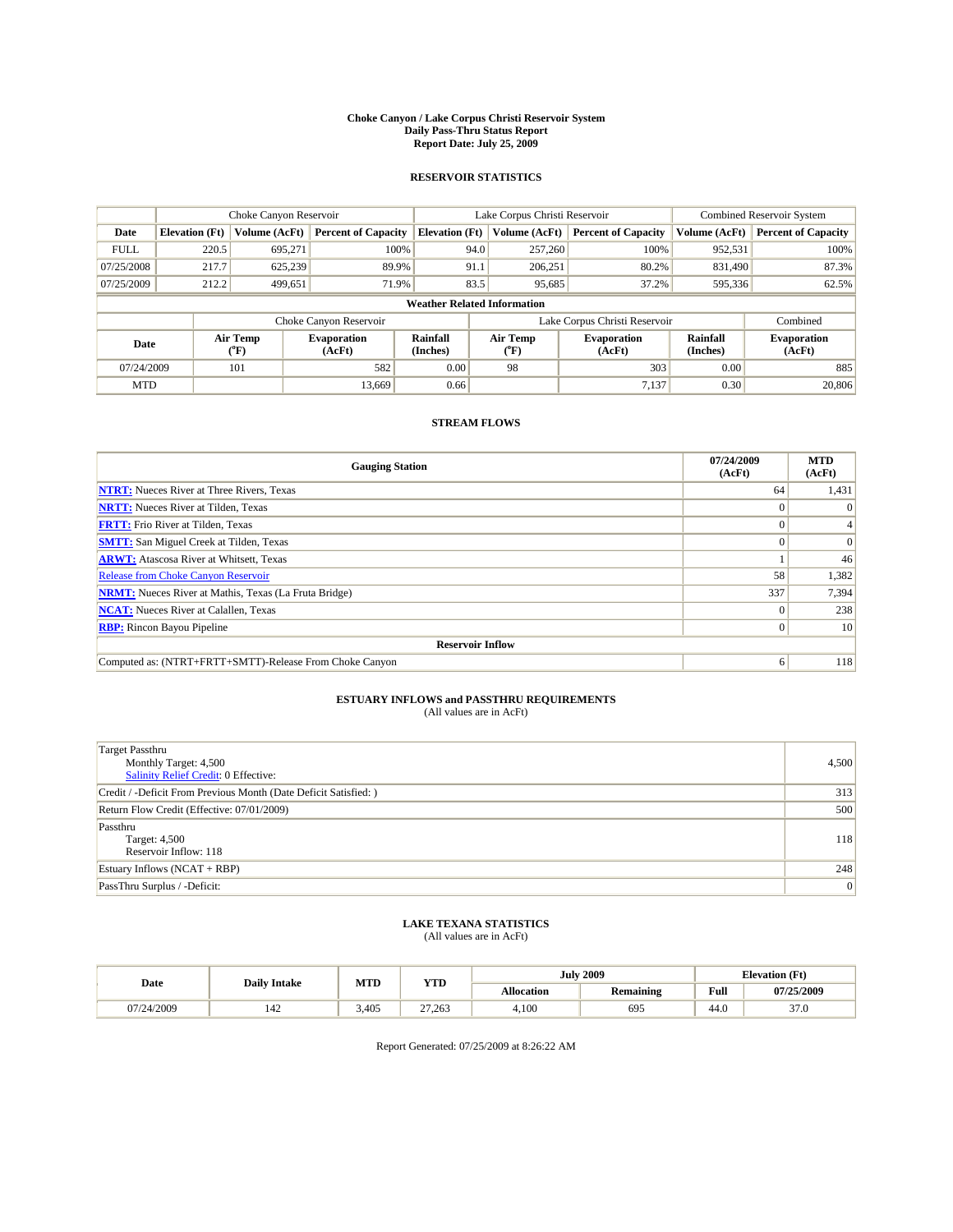#### **Choke Canyon / Lake Corpus Christi Reservoir System Daily Pass-Thru Status Report Report Date: July 26, 2009**

### **RESERVOIR STATISTICS**

|             | Choke Canyon Reservoir             |                                |                              |                       | Lake Corpus Christi Reservoir  | <b>Combined Reservoir System</b> |                      |                              |  |  |
|-------------|------------------------------------|--------------------------------|------------------------------|-----------------------|--------------------------------|----------------------------------|----------------------|------------------------------|--|--|
| Date        | <b>Elevation</b> (Ft)              | Volume (AcFt)                  | <b>Percent of Capacity</b>   | <b>Elevation</b> (Ft) | Volume (AcFt)                  | <b>Percent of Capacity</b>       | Volume (AcFt)        | <b>Percent of Capacity</b>   |  |  |
| <b>FULL</b> | 220.5                              | 695,271                        | 100%                         | 94.0                  | 257,260                        | 100%                             | 952,531              | 100%                         |  |  |
| 07/26/2008  | 217.7                              | 624,748                        | 89.9%                        | 91.2                  | 207,625                        | 80.7%                            | 832,373              | 87.4%                        |  |  |
| 07/26/2009  | 212.2                              | 497,952                        | 71.6%                        | 83.4                  | 94,782                         | 36.8%                            | 592,734              | 62.2%                        |  |  |
|             | <b>Weather Related Information</b> |                                |                              |                       |                                |                                  |                      |                              |  |  |
|             |                                    |                                | Choke Canyon Reservoir       |                       |                                | Lake Corpus Christi Reservoir    |                      | Combined                     |  |  |
| Date        |                                    | Air Temp<br>$({}^o\mathrm{F})$ | <b>Evaporation</b><br>(AcFt) | Rainfall<br>(Inches)  | Air Temp<br>$({}^o\mathrm{F})$ | <b>Evaporation</b><br>(AcFt)     | Rainfall<br>(Inches) | <b>Evaporation</b><br>(AcFt) |  |  |
| 07/25/2009  |                                    | 102                            | 631                          | 0.00                  | 100                            | 295                              | 0.00                 | 926                          |  |  |
| <b>MTD</b>  |                                    |                                | 14.300                       | 0.66                  |                                | 7,432                            | 0.30                 | 21,732                       |  |  |

## **STREAM FLOWS**

| <b>Gauging Station</b>                                       | 07/25/2009<br>(AcFt) | <b>MTD</b><br>(AcFt) |  |  |  |  |  |
|--------------------------------------------------------------|----------------------|----------------------|--|--|--|--|--|
| <b>NTRT:</b> Nueces River at Three Rivers, Texas             | 62                   | 1,493                |  |  |  |  |  |
| <b>NRTT:</b> Nueces River at Tilden, Texas                   |                      |                      |  |  |  |  |  |
| <b>FRTT:</b> Frio River at Tilden, Texas                     |                      |                      |  |  |  |  |  |
| <b>SMTT:</b> San Miguel Creek at Tilden, Texas               |                      | $\Omega$             |  |  |  |  |  |
| <b>ARWT:</b> Atascosa River at Whitsett, Texas               |                      | 47                   |  |  |  |  |  |
| <b>Release from Choke Canyon Reservoir</b>                   | 58                   | 1,439                |  |  |  |  |  |
| <b>NRMT:</b> Nueces River at Mathis, Texas (La Fruta Bridge) | 339                  | 7,734                |  |  |  |  |  |
| <b>NCAT:</b> Nueces River at Calallen, Texas                 | $\theta$             | 238                  |  |  |  |  |  |
| <b>RBP:</b> Rincon Bayou Pipeline                            | $\overline{0}$       | 10                   |  |  |  |  |  |
| <b>Reservoir Inflow</b>                                      |                      |                      |  |  |  |  |  |
| Computed as: (NTRT+FRTT+SMTT)-Release From Choke Canyon      |                      | 122                  |  |  |  |  |  |

# **ESTUARY INFLOWS and PASSTHRU REQUIREMENTS**<br>(All values are in AcFt)

| <b>Target Passthru</b><br>Monthly Target: 4,500<br>Salinity Relief Credit: 0 Effective: | 4,500 |
|-----------------------------------------------------------------------------------------|-------|
| Credit / -Deficit From Previous Month (Date Deficit Satisfied: )                        | 313   |
| Return Flow Credit (Effective: 07/01/2009)                                              | 500   |
| Passthru<br>Target: 4,500<br>Reservoir Inflow: 122                                      | 122   |
| Estuary Inflows $(NCAT + RBP)$                                                          | 248   |
| PassThru Surplus / -Deficit:                                                            | 0     |

## **LAKE TEXANA STATISTICS** (All values are in AcFt)

|            | <b>Daily Intake</b> | MTD   | <b>YTD</b> |                   | <b>July 2009</b> | <b>Elevation</b> (Ft)                       |            |
|------------|---------------------|-------|------------|-------------------|------------------|---------------------------------------------|------------|
| Date       |                     |       |            | <b>Allocation</b> | <b>Remaining</b> | Full<br>the contract of the contract of the | 07/26/2009 |
| 07/25/2009 | 142                 | 3.546 | 27.405     | 4.100             | 554              | 44.0                                        | 37.0       |

Report Generated: 07/26/2009 at 8:12:09 AM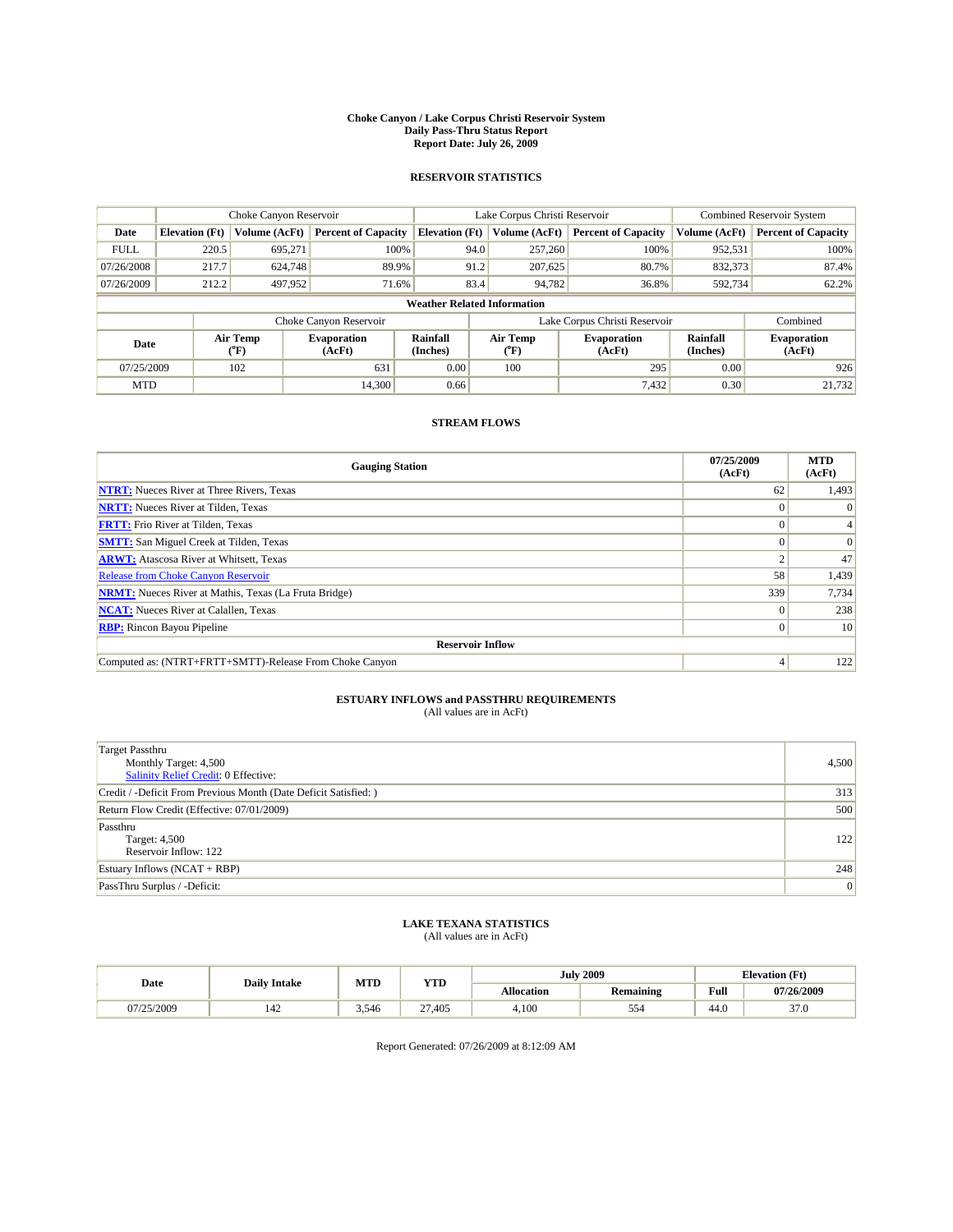#### **Choke Canyon / Lake Corpus Christi Reservoir System Daily Pass-Thru Status Report Report Date: July 27, 2009**

### **RESERVOIR STATISTICS**

|             | Choke Canyon Reservoir             |                                           |                              |                             | Lake Corpus Christi Reservoir           | <b>Combined Reservoir System</b> |                      |                              |  |  |
|-------------|------------------------------------|-------------------------------------------|------------------------------|-----------------------------|-----------------------------------------|----------------------------------|----------------------|------------------------------|--|--|
| Date        | <b>Elevation</b> (Ft)              | Volume (AcFt)                             | <b>Percent of Capacity</b>   | <b>Elevation</b> (Ft)       | Volume (AcFt)                           | <b>Percent of Capacity</b>       | Volume (AcFt)        | <b>Percent of Capacity</b>   |  |  |
| <b>FULL</b> | 220.5                              | 695,271                                   | 100%                         | 94.0                        | 257,260                                 | 100%                             | 952,531              | 100%                         |  |  |
| 07/27/2008  | 217.7                              | 624,505                                   | 89.8%                        | 91.2                        | 208,313                                 | 81.0%                            | 832,818              | 87.4%                        |  |  |
| 07/27/2009  | 212.1                              | 496,037                                   | 71.3%                        | 83.4                        | 94,108                                  | 36.6%                            | 590,145              | 62.0%                        |  |  |
|             | <b>Weather Related Information</b> |                                           |                              |                             |                                         |                                  |                      |                              |  |  |
|             |                                    |                                           | Choke Canyon Reservoir       |                             |                                         | Lake Corpus Christi Reservoir    |                      | Combined                     |  |  |
| Date        |                                    | Air Temp<br>$({}^{\mathrm{o}}\mathrm{F})$ | <b>Evaporation</b><br>(AcFt) | <b>Rainfall</b><br>(Inches) | Air Temp<br>$(^{\mathrm{o}}\mathrm{F})$ | <b>Evaporation</b><br>(AcFt)     | Rainfall<br>(Inches) | <b>Evaporation</b><br>(AcFt) |  |  |
| 07/26/2009  |                                    | 104                                       | 617                          | 0.00                        | 101                                     | 287                              | 0.00                 | 904                          |  |  |
| <b>MTD</b>  |                                    |                                           | 14.917                       | 0.66                        |                                         | 7.719                            | 0.30                 | 22,636                       |  |  |

## **STREAM FLOWS**

| <b>Gauging Station</b>                                       | 07/26/2009<br>(AcFt) | <b>MTD</b><br>(AcFt) |  |  |  |  |  |
|--------------------------------------------------------------|----------------------|----------------------|--|--|--|--|--|
| <b>NTRT:</b> Nueces River at Three Rivers, Texas             | 62                   | 1,554                |  |  |  |  |  |
| <b>NRTT:</b> Nueces River at Tilden, Texas                   |                      |                      |  |  |  |  |  |
| <b>FRTT:</b> Frio River at Tilden, Texas                     |                      |                      |  |  |  |  |  |
| <b>SMTT:</b> San Miguel Creek at Tilden, Texas               |                      | $\Omega$             |  |  |  |  |  |
| <b>ARWT:</b> Atascosa River at Whitsett, Texas               |                      | 49                   |  |  |  |  |  |
| <b>Release from Choke Canyon Reservoir</b>                   | 58                   | 1,497                |  |  |  |  |  |
| <b>NRMT:</b> Nueces River at Mathis, Texas (La Fruta Bridge) | 335                  | 8,069                |  |  |  |  |  |
| <b>NCAT:</b> Nueces River at Calallen, Texas                 | 28                   | 266                  |  |  |  |  |  |
| <b>RBP:</b> Rincon Bayou Pipeline                            |                      | 10                   |  |  |  |  |  |
| <b>Reservoir Inflow</b>                                      |                      |                      |  |  |  |  |  |
| Computed as: (NTRT+FRTT+SMTT)-Release From Choke Canyon      |                      | 126                  |  |  |  |  |  |

# **ESTUARY INFLOWS and PASSTHRU REQUIREMENTS**<br>(All values are in AcFt)

| <b>Target Passthru</b><br>Monthly Target: 4,500<br>Salinity Relief Credit: 0 Effective: | 4,500 |
|-----------------------------------------------------------------------------------------|-------|
| Credit / -Deficit From Previous Month (Date Deficit Satisfied: )                        | 313   |
| Return Flow Credit (Effective: 07/01/2009)                                              | 500   |
| Passthru<br>Target: 4,500<br>Reservoir Inflow: 126                                      | 126   |
| Estuary Inflows $(NCAT + RBP)$                                                          | 276   |
| PassThru Surplus / -Deficit:                                                            | 0     |

## **LAKE TEXANA STATISTICS** (All values are in AcFt)

| Date       | <b>Daily Intake</b> | MTD   | <b>YTD</b> |                   | <b>July 2009</b>      | <b>Elevation</b> (Ft) |                |
|------------|---------------------|-------|------------|-------------------|-----------------------|-----------------------|----------------|
|            |                     |       |            | <b>Allocation</b> | <b>Remaining</b>      | Full                  | 07/27/2009     |
| 07/26/2009 | 142                 | 3.688 | 27.547     | 4.100             | 1 <sup>2</sup><br>414 | 44.0                  | $\sim$<br>37.0 |

Report Generated: 07/27/2009 at 8:33:10 AM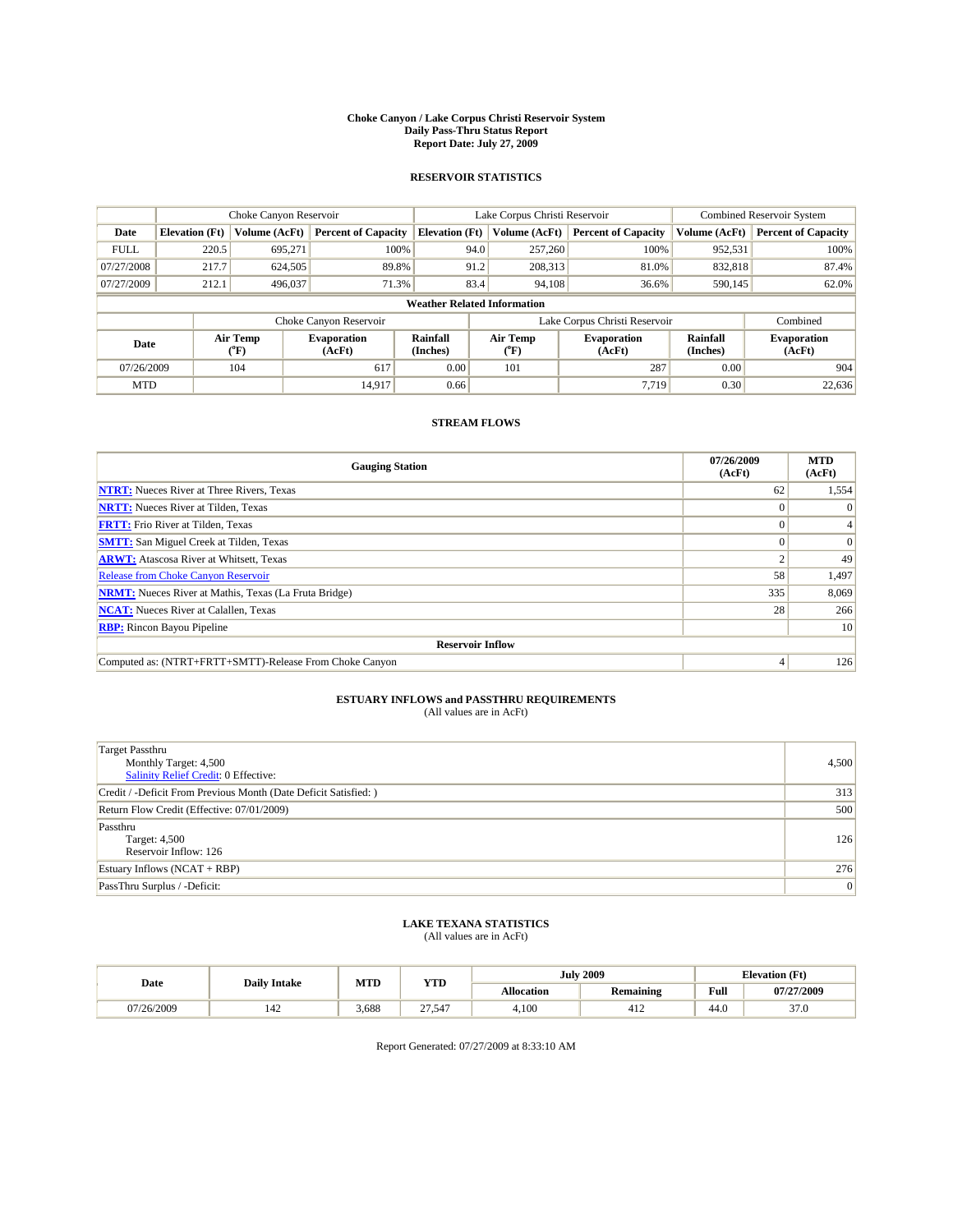#### **Choke Canyon / Lake Corpus Christi Reservoir System Daily Pass-Thru Status Report Report Date: July 28, 2009**

## **RESERVOIR STATISTICS**

|             | Choke Canyon Reservoir             |                  |                              |                       | Lake Corpus Christi Reservoir | Combined Reservoir System     |                      |                              |  |
|-------------|------------------------------------|------------------|------------------------------|-----------------------|-------------------------------|-------------------------------|----------------------|------------------------------|--|
| Date        | <b>Elevation</b> (Ft)              | Volume (AcFt)    | <b>Percent of Capacity</b>   | <b>Elevation</b> (Ft) | Volume (AcFt)                 | <b>Percent of Capacity</b>    | Volume (AcFt)        | <b>Percent of Capacity</b>   |  |
| <b>FULL</b> | 220.5                              | 695.271          | 100%                         |                       | 94.0<br>257,260               | 100%                          | 952,531              | 100%                         |  |
| 07/28/2008  | 217.7                              | 624,261          | 89.8%                        |                       | 91.3<br>208,658               | 81.1%                         | 832,919              | 87.4%                        |  |
| 07/28/2009  | 212.0                              | 494,770          | 71.2%                        |                       | 83.3<br>93.103                | 36.2%                         | 587,873              | 61.7%                        |  |
|             | <b>Weather Related Information</b> |                  |                              |                       |                               |                               |                      |                              |  |
|             |                                    |                  | Choke Canyon Reservoir       |                       |                               | Lake Corpus Christi Reservoir |                      | Combined                     |  |
| Date        |                                    | Air Temp<br>(°F) | <b>Evaporation</b><br>(AcFt) | Rainfall<br>(Inches)  | Air Temp<br>″F)               | <b>Evaporation</b><br>(AcFt)  | Rainfall<br>(Inches) | <b>Evaporation</b><br>(AcFt) |  |
| 07/27/2009  |                                    | 103              | 788                          | 0.00                  | 100                           | 331                           | 0.00                 | 1.119                        |  |
| <b>MTD</b>  |                                    |                  | 15,705                       | 0.66                  |                               | 8.050                         | 0.30                 | 23,755                       |  |

### **STREAM FLOWS**

| <b>Gauging Station</b>                                       | 07/27/2009<br>(AcFt) | <b>MTD</b><br>(AcFt) |  |  |  |  |  |
|--------------------------------------------------------------|----------------------|----------------------|--|--|--|--|--|
| <b>NTRT:</b> Nueces River at Three Rivers, Texas             | 62                   | 1,616                |  |  |  |  |  |
| <b>NRTT:</b> Nueces River at Tilden, Texas                   |                      | $\Omega$             |  |  |  |  |  |
| <b>FRTT:</b> Frio River at Tilden, Texas                     |                      |                      |  |  |  |  |  |
| <b>SMTT:</b> San Miguel Creek at Tilden, Texas               |                      | $\vert 0 \vert$      |  |  |  |  |  |
| <b>ARWT:</b> Atascosa River at Whitsett, Texas               |                      | 51                   |  |  |  |  |  |
| <b>Release from Choke Canyon Reservoir</b>                   | 58                   | 1,554                |  |  |  |  |  |
| <b>NRMT:</b> Nueces River at Mathis, Texas (La Fruta Bridge) | 335                  | 8,404                |  |  |  |  |  |
| <b>NCAT:</b> Nueces River at Calallen, Texas                 | 28                   | 294                  |  |  |  |  |  |
| <b>RBP:</b> Rincon Bayou Pipeline                            |                      | 10                   |  |  |  |  |  |
| <b>Reservoir Inflow</b>                                      |                      |                      |  |  |  |  |  |
| Computed as: (NTRT+FRTT+SMTT)-Release From Choke Canyon      |                      | 130                  |  |  |  |  |  |

## **ESTUARY INFLOWS and PASSTHRU REQUIREMENTS**<br>(All values are in AcFt)

| Target Passthru<br>Monthly Target: 4,500<br>Salinity Relief Credit: 0 Effective: | 4,500           |
|----------------------------------------------------------------------------------|-----------------|
| Credit / -Deficit From Previous Month (Date Deficit Satisfied: )                 | 313             |
| Return Flow Credit (Effective: 07/01/2009)                                       | 500             |
| Passthru<br>Target: 4,500<br>Reservoir Inflow: 130                               | 130             |
| Estuary Inflows $(NCAT + RBP)$                                                   | 304             |
| PassThru Surplus / -Deficit:                                                     | $\vert 0 \vert$ |

### **LAKE TEXANA STATISTICS** (All values are in AcFt)

| Date       | <b>Daily Intake</b> | MTD   | YTD    |                   | <b>July 2009</b> | <b>Elevation</b> (Ft) |            |
|------------|---------------------|-------|--------|-------------------|------------------|-----------------------|------------|
|            |                     |       |        | <b>Allocation</b> | <b>Remaining</b> | Full                  | 07/28/2009 |
| 07/27/2009 | 142.                | 3,830 | 27,689 | 4,100             | 270              | 44.0                  | 36.9       |

Report Generated: 07/28/2009 at 8:05:12 AM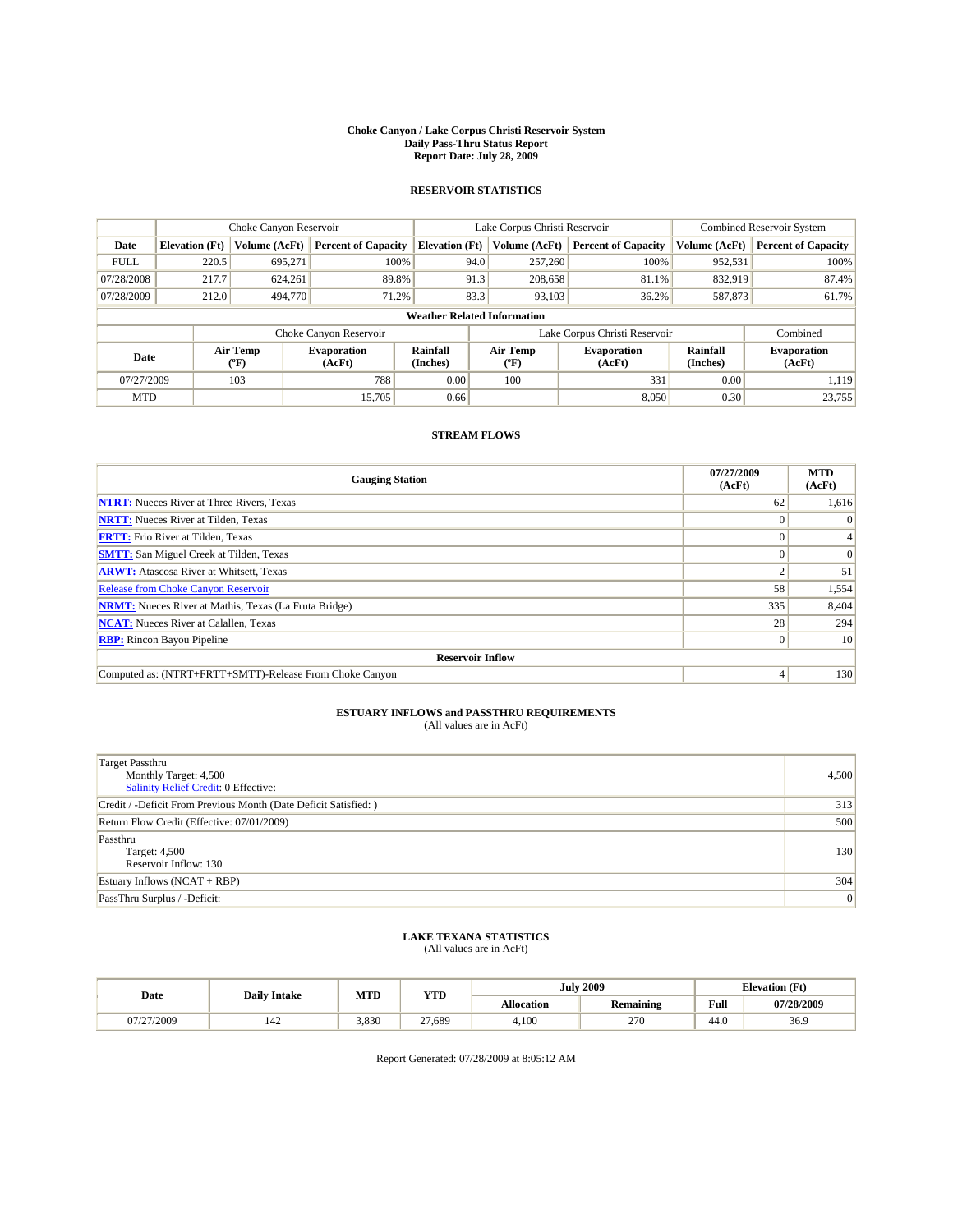#### **Choke Canyon / Lake Corpus Christi Reservoir System Daily Pass-Thru Status Report Report Date: July 29, 2009**

### **RESERVOIR STATISTICS**

|             | Choke Canyon Reservoir             |                                |                              |                       | Lake Corpus Christi Reservoir | <b>Combined Reservoir System</b> |                      |                              |  |  |
|-------------|------------------------------------|--------------------------------|------------------------------|-----------------------|-------------------------------|----------------------------------|----------------------|------------------------------|--|--|
| Date        | <b>Elevation</b> (Ft)              | Volume (AcFt)                  | <b>Percent of Capacity</b>   | <b>Elevation</b> (Ft) | Volume (AcFt)                 | <b>Percent of Capacity</b>       | Volume (AcFt)        | <b>Percent of Capacity</b>   |  |  |
| <b>FULL</b> | 220.5                              | 695.271                        | 100%                         | 94.0                  | 257,260                       | 100%                             | 952,531              | 100%                         |  |  |
| 07/29/2008  | 217.7                              | 623,531                        | 89.7%                        | 91.3                  | 208,485                       | 81.0%                            | 832,016              | 87.3%                        |  |  |
| 07/29/2009  | 212.0                              | 494,137                        | 71.1%                        | 83.2                  | 92,548                        | 36.0%                            | 586,685              | 61.6%                        |  |  |
|             | <b>Weather Related Information</b> |                                |                              |                       |                               |                                  |                      |                              |  |  |
|             |                                    |                                | Choke Canyon Reservoir       |                       | Lake Corpus Christi Reservoir |                                  |                      | Combined                     |  |  |
| Date        |                                    | Air Temp<br>$({}^o\mathrm{F})$ | <b>Evaporation</b><br>(AcFt) | Rainfall<br>(Inches)  | Air Temp<br>(°F)              | <b>Evaporation</b><br>(AcFt)     | Rainfall<br>(Inches) | <b>Evaporation</b><br>(AcFt) |  |  |
| 07/28/2009  |                                    | 102                            | 603                          | 0.00                  | 98                            | 336                              | 0.00                 | 939                          |  |  |
| <b>MTD</b>  |                                    |                                | 16.308                       | 0.66                  |                               | 8,386                            | 0.30                 | 24.694                       |  |  |

## **STREAM FLOWS**

| <b>Gauging Station</b>                                       | 07/28/2009<br>(AcFt) | <b>MTD</b><br>(AcFt) |  |  |  |  |  |
|--------------------------------------------------------------|----------------------|----------------------|--|--|--|--|--|
| <b>NTRT:</b> Nueces River at Three Rivers, Texas             | 62                   | 1,677                |  |  |  |  |  |
| <b>NRTT:</b> Nueces River at Tilden, Texas                   |                      |                      |  |  |  |  |  |
| <b>FRTT:</b> Frio River at Tilden, Texas                     |                      |                      |  |  |  |  |  |
| <b>SMTT:</b> San Miguel Creek at Tilden, Texas               |                      | $\Omega$             |  |  |  |  |  |
| <b>ARWT:</b> Atascosa River at Whitsett, Texas               |                      | 52                   |  |  |  |  |  |
| <b>Release from Choke Canyon Reservoir</b>                   | 58                   | 1,612                |  |  |  |  |  |
| <b>NRMT:</b> Nueces River at Mathis, Texas (La Fruta Bridge) | 335                  | 8,740                |  |  |  |  |  |
| <b>NCAT:</b> Nueces River at Calallen, Texas                 |                      | 297                  |  |  |  |  |  |
| <b>RBP:</b> Rincon Bayou Pipeline                            | $\overline{0}$       | 10                   |  |  |  |  |  |
| <b>Reservoir Inflow</b>                                      |                      |                      |  |  |  |  |  |
| Computed as: (NTRT+FRTT+SMTT)-Release From Choke Canyon      |                      | 134                  |  |  |  |  |  |

# **ESTUARY INFLOWS and PASSTHRU REQUIREMENTS**<br>(All values are in AcFt)

| <b>Target Passthru</b><br>Monthly Target: 4,500<br>Salinity Relief Credit: 0 Effective: | 4,500 |
|-----------------------------------------------------------------------------------------|-------|
| Credit / -Deficit From Previous Month (Date Deficit Satisfied: )                        | 313   |
| Return Flow Credit (Effective: 07/01/2009)                                              | 500   |
| Passthru<br>Target: 4,500<br>Reservoir Inflow: 134                                      | 134   |
| Estuary Inflows (NCAT + RBP)                                                            | 307   |
| PassThru Surplus / -Deficit:                                                            | 0     |

# **LAKE TEXANA STATISTICS** (All values are in AcFt)

|            | <b>Daily Intake</b> | MTD   | <b>YTD</b> |                   | <b>July 2009</b> | <b>Elevation</b> (Ft)                       |            |
|------------|---------------------|-------|------------|-------------------|------------------|---------------------------------------------|------------|
| Date       |                     |       |            | <b>Allocation</b> | <b>Remaining</b> | Full<br>the contract of the contract of the | 07/29/2009 |
| 07/28/2009 | 142                 | 3.972 | 27.831     | 4.100             | 128              | 44.0                                        | 36.9       |

Report Generated: 07/29/2009 at 8:34:22 AM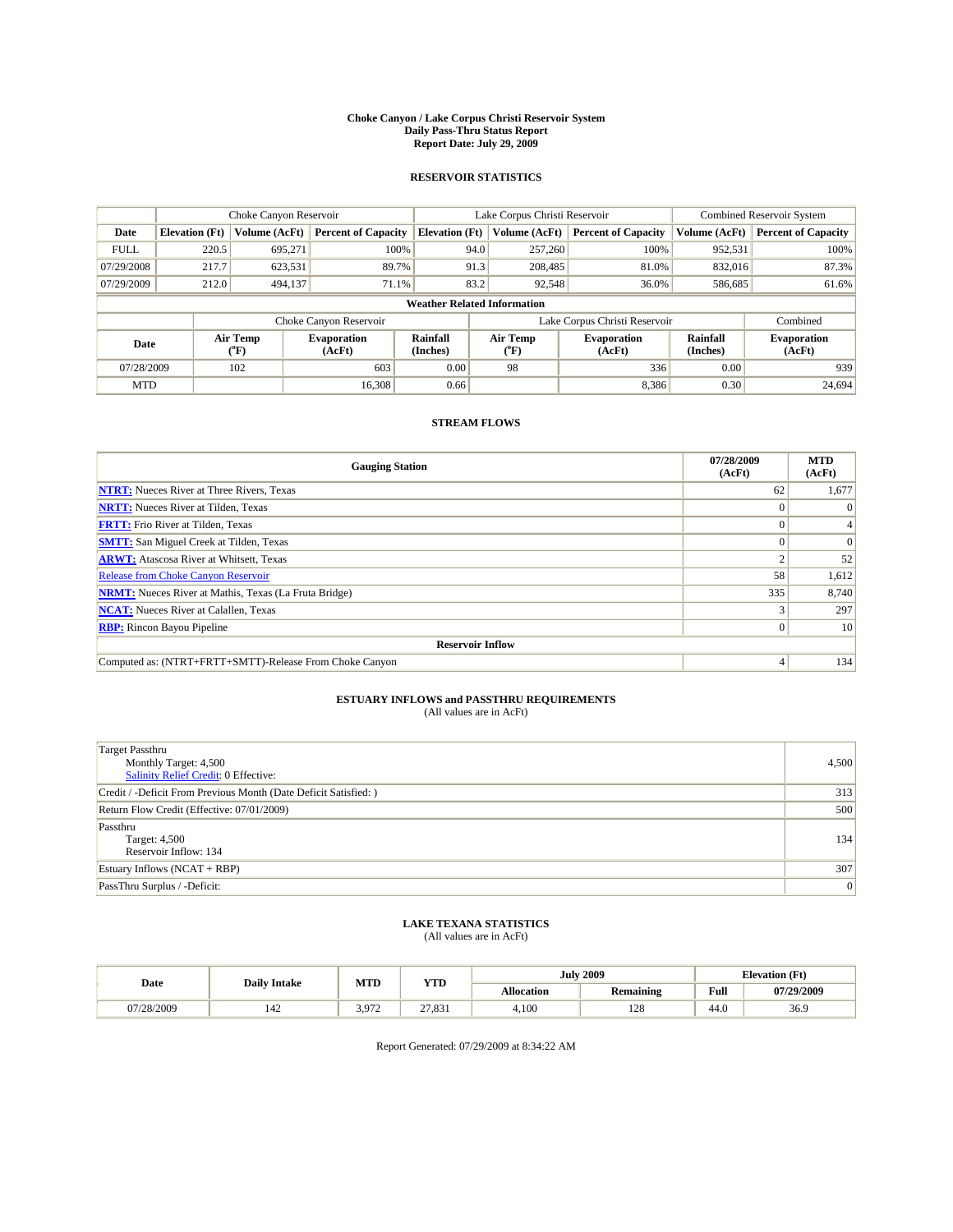#### **Choke Canyon / Lake Corpus Christi Reservoir System Daily Pass-Thru Status Report Report Date: July 30, 2009**

### **RESERVOIR STATISTICS**

|             | Choke Canyon Reservoir             |                                           |                              |                             | Lake Corpus Christi Reservoir | <b>Combined Reservoir System</b> |                      |                              |  |
|-------------|------------------------------------|-------------------------------------------|------------------------------|-----------------------------|-------------------------------|----------------------------------|----------------------|------------------------------|--|
| Date        | <b>Elevation</b> (Ft)              | Volume (AcFt)                             | <b>Percent of Capacity</b>   | <b>Elevation</b> (Ft)       | Volume (AcFt)                 | <b>Percent of Capacity</b>       | Volume (AcFt)        | <b>Percent of Capacity</b>   |  |
| <b>FULL</b> | 220.5                              | 695,271                                   | 100%                         | 94.0                        | 257,260                       | 100%                             | 952,531              | 100%                         |  |
| 07/30/2008  | 217.6                              | 623,044                                   | 89.6%                        | 91.2                        | 207,969                       | 80.8%                            | 831,013              | 87.2%                        |  |
| 07/30/2009  | 212.0                              | 493,714                                   | 71.0%                        | 83.2                        | 91,884                        | 35.7%                            | 585,598              | 61.5%                        |  |
|             | <b>Weather Related Information</b> |                                           |                              |                             |                               |                                  |                      |                              |  |
|             |                                    |                                           | Choke Canyon Reservoir       |                             | Lake Corpus Christi Reservoir |                                  |                      | Combined                     |  |
| Date        |                                    | Air Temp<br>$({}^{\mathrm{o}}\mathrm{F})$ | <b>Evaporation</b><br>(AcFt) | <b>Rainfall</b><br>(Inches) | Air Temp<br>(°F)              | <b>Evaporation</b><br>(AcFt)     | Rainfall<br>(Inches) | <b>Evaporation</b><br>(AcFt) |  |
| 07/29/2009  |                                    | 99                                        | 505                          | 0.00                        | 97                            | 289                              | 0.00                 | 794                          |  |
| <b>MTD</b>  |                                    |                                           | 16.813                       | 0.66                        |                               | 8,675                            | 0.30                 | 25,488                       |  |

## **STREAM FLOWS**

| <b>Gauging Station</b>                                       | 07/29/2009<br>(AcFt) | <b>MTD</b><br>(AcFt) |  |  |  |  |  |
|--------------------------------------------------------------|----------------------|----------------------|--|--|--|--|--|
| <b>NTRT:</b> Nueces River at Three Rivers, Texas             | 62                   | 1,739                |  |  |  |  |  |
| <b>NRTT:</b> Nueces River at Tilden, Texas                   |                      |                      |  |  |  |  |  |
| <b>FRTT:</b> Frio River at Tilden, Texas                     |                      |                      |  |  |  |  |  |
| <b>SMTT:</b> San Miguel Creek at Tilden, Texas               |                      | $\Omega$             |  |  |  |  |  |
| <b>ARWT:</b> Atascosa River at Whitsett, Texas               |                      | 54                   |  |  |  |  |  |
| <b>Release from Choke Canyon Reservoir</b>                   | 58                   | 1,669                |  |  |  |  |  |
| <b>NRMT:</b> Nueces River at Mathis, Texas (La Fruta Bridge) | 335                  | 9,075                |  |  |  |  |  |
| <b>NCAT:</b> Nueces River at Calallen, Texas                 | 14 <sub>1</sub>      | 311                  |  |  |  |  |  |
| <b>RBP:</b> Rincon Bayou Pipeline                            | $\overline{0}$       | 10                   |  |  |  |  |  |
| <b>Reservoir Inflow</b>                                      |                      |                      |  |  |  |  |  |
| Computed as: (NTRT+FRTT+SMTT)-Release From Choke Canyon      |                      | 138                  |  |  |  |  |  |

# **ESTUARY INFLOWS and PASSTHRU REQUIREMENTS**<br>(All values are in AcFt)

| <b>Target Passthru</b><br>Monthly Target: 4,500<br>Salinity Relief Credit: 0 Effective: | 4,500 |
|-----------------------------------------------------------------------------------------|-------|
| Credit / -Deficit From Previous Month (Date Deficit Satisfied: )                        | 313   |
| Return Flow Credit (Effective: 07/01/2009)                                              | 500   |
| Passthru<br>Target: 4,500<br>Reservoir Inflow: 138                                      | 138   |
| Estuary Inflows $(NCAT + RBP)$                                                          | 321   |
| PassThru Surplus / -Deficit:                                                            | 0     |

## **LAKE TEXANA STATISTICS** (All values are in AcFt)

| Date       | <b>Daily Intake</b> | MTD  | <b>YTD</b>     |                   | <b>July 2009</b> | <b>Elevation</b> (Ft) |            |
|------------|---------------------|------|----------------|-------------------|------------------|-----------------------|------------|
|            |                     |      |                | <b>Allocation</b> | <b>Remaining</b> | Full                  | 07/30/2009 |
| 07/29/2009 | 142                 | 114ء | 27.072<br>---- | 4.100             | . .              | 44.0                  | 36.8       |

Report Generated: 07/30/2009 at 8:14:40 AM